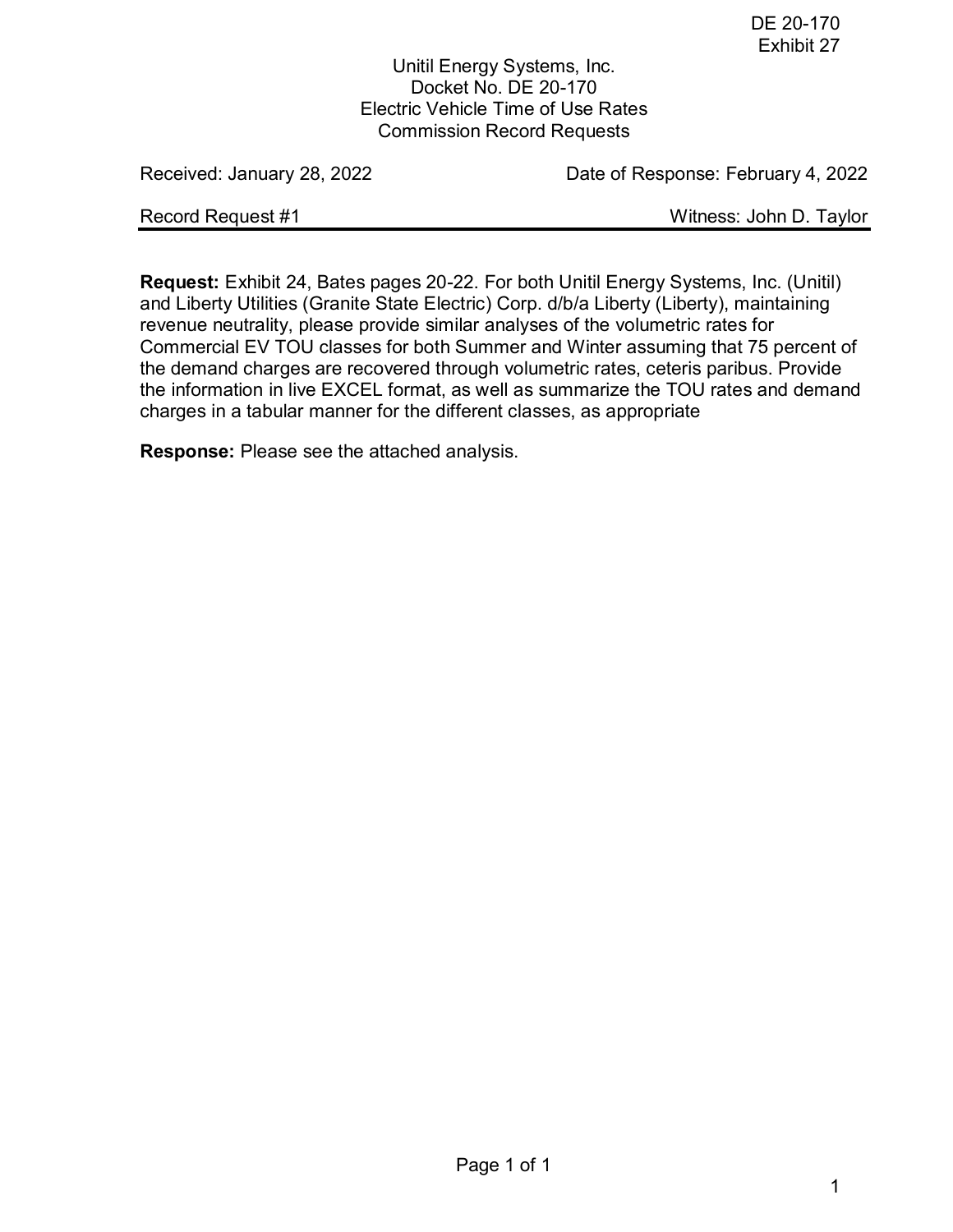**Unitil Energy Systems, Inc.**

| UNITIL EV-TOU-G1_BILL IMPACT - SUMMER - 5 PERCENT LOAD FACTOR       |                 |                                     |                                                     |                           | JNITIL EV-TOU-G1 BILL IMPACT - WINTER - 5 PERCENT LOAD FACTOR       |                       |                                                     |                                   |                         |
|---------------------------------------------------------------------|-----------------|-------------------------------------|-----------------------------------------------------|---------------------------|---------------------------------------------------------------------|-----------------------|-----------------------------------------------------|-----------------------------------|-------------------------|
|                                                                     |                 | Settlement - 50%                    | (60% Demand Rate (75% Demand Rate                   |                           |                                                                     |                       | (Settlement - 50%                                   | (60% Demand Rate (75% Demand Rate |                         |
|                                                                     | (Current Rates) | <b>Demand Rate)</b><br>$\mathbf{s}$ | <b>Reduction)</b><br>86 \$                          | <b>Reduction)</b><br>86   |                                                                     | (Current Rates)       | <b>Demand Rate)</b><br>86 S<br>-S                   | <b>Reduction)</b><br>86 S         | <b>Reduction)</b><br>86 |
| <b>Customer Charge</b>                                              | 86              | 86 \$<br>$\mathbf{s}$               |                                                     |                           | <b>Customer Charge</b>                                              | 86<br>\$              | - S<br>- S                                          |                                   | 570                     |
| <b>Distribution Demand Charge</b>                                   | 2,280<br>s      | $1,140$ \$                          | 912 \$                                              | 570                       | <b>Distribution Demand Charge</b>                                   | $\mathbb{S}$<br>2,280 | 1,140                                               | 912 \$                            |                         |
| <b>Distribution Energy Charge</b>                                   |                 | 159<br>S                            | <b>S</b><br>190                                     | 238<br>$\mathbf{s}$       | <b>Distribution Energy Charge</b>                                   | \$.                   | 143<br>S<br><b>S</b>                                | 172                               | s<br>215                |
| <b>Total Distribution Bill</b>                                      | 2,366<br>s      | <b>s</b><br>1,385                   | <b>s</b><br>1.189                                   | s<br>894                  | <b>Total Distribution Bill</b>                                      | 2.366<br>\$           | s<br>1,370<br>s                                     | 1,170                             | s<br>871                |
| <b>Total Transmission</b>                                           | 413<br>S        | \$<br>$1,071$ \$                    | $1,071$ \$                                          | 1,071                     | <b>Total Transmission</b>                                           | \$<br>413 \$          | $1,128$ \$                                          | $1,128$ \$                        | 1,128                   |
| <b>Total Energy Service</b>                                         | S               | \$                                  | \$                                                  | \$                        | <b>Total Energy Service</b>                                         | \$                    | s<br>s                                              |                                   | s                       |
| <b>Reconciling Items</b>                                            | 75<br>s         | 75<br>\$                            | 75<br>\$                                            | 75<br>\$                  | <b>Reconciling Items</b>                                            | \$<br>75              | 75<br>- S<br>్                                      | 75 S                              | 75                      |
| <b>Total Bill</b>                                                   | 2,855<br>s      | \$<br>2,531                         | - \$<br>$2,335$ \$                                  | 2,040                     | <b>Total Bill</b>                                                   | \$<br>2,855           | -S<br>$2,573$ \$                                    | $2,373$ \$                        | 2,074                   |
| <b>Difference from Current Rates</b>                                |                 | $(324)$ \$<br>s.                    | $(520)$ \$                                          | (814)                     | <b>Difference from Current Rates</b>                                |                       | $(282)$ \$<br>s                                     | $(481)$ \$                        | (780)                   |
|                                                                     |                 | Delta from Settlement \$            | $(196)$ \$                                          | (491)                     |                                                                     |                       | Delta from Settlement \$                            | $(199)$ \$                        | (498)                   |
| Ava. kWh Rate                                                       | \$0.25          | \$0.22                              | \$0.21                                              | \$0.18                    | Avg. kWh Rate                                                       | \$0.25                | \$0.23                                              | \$0.21                            | \$0.18                  |
| % of Delivery Bill that is Dist.                                    |                 |                                     |                                                     |                           | % of Delivery Bill that is Dist.                                    |                       |                                                     |                                   |                         |
| <b>Demand Charge</b>                                                | 80%             | 45%                                 | 39%                                                 | 28%                       | <b>Demand Charge</b>                                                | 80%                   | 44%                                                 | 38%                               | 27%                     |
| UNITIL EV-TOU-G1 BILL IMPACT - SUMMER - 10 PERCENT LOAD FACTOR      |                 |                                     |                                                     |                           | UNITL EV-TOU-G1 BILL IMPACT - WINTER - 10 PERCENT LOAD FACTOR       |                       |                                                     |                                   |                         |
|                                                                     |                 |                                     | (Settlement - 50% (60% Demand Rate (75% Demand Rate |                           |                                                                     |                       | (Settlement - 50% (60% Demand Rate (75% Demand Rate |                                   |                         |
|                                                                     | (Current Rates) | <b>Demand Rate)</b>                 | <b>Reduction)</b>                                   | <b>Reduction)</b>         |                                                                     | (Current Rates)       | <b>Demand Rate)</b>                                 | <b>Reduction)</b>                 | <b>Reduction)</b>       |
| <b>Customer Charge</b>                                              | 86<br>s         | 86<br>-S                            | <b>S</b><br>86                                      | 86<br>$\mathbf{s}$        | <b>Customer Charge</b>                                              | \$<br>86              | 86<br>-S<br>-S                                      | 86 S                              | 86                      |
| <b>Distribution Demand Charge</b>                                   | 2,280<br>s      | $1,140$ \$<br>$\mathbf{s}$          | 912S                                                | 570                       | <b>Distribution Demand Charge</b>                                   | \$<br>2,280           | 1,140S<br>- S                                       | 912 \$                            | 570                     |
| <b>Distribution Energy Charge</b>                                   | s               | S<br>317 \$                         | 381                                                 | \$<br>476                 | <b>Distribution Energy Charge</b>                                   | \$                    | s<br>287<br>s                                       | 344                               | - S<br>430              |
| <b>Total Distribution Bill</b>                                      | 2,366<br>s      | \$<br>1,544                         | 1,379<br>\$                                         | 1,132<br>\$.              | <b>Total Distribution Bill</b>                                      | 2,366<br>\$           | -S<br>1,513<br>s                                    | $1,342$ \$                        | 1,086                   |
| <b>Total Transmission</b>                                           | 826<br>S        | $\mathbf{s}$<br>$2,141$ \$          | $2,141$ \$                                          | 2,141                     | <b>Total Transmission</b>                                           | \$<br>826 \$          | $2,255$ \$                                          | $2,255$ \$                        | 2,255                   |
|                                                                     |                 |                                     |                                                     |                           |                                                                     |                       |                                                     |                                   |                         |
| <b>Total Energy Service</b>                                         | s               | \$                                  | \$                                                  | \$                        | <b>Total Energy Service</b>                                         | \$                    | s<br>s                                              | $\sim$                            | s                       |
| <b>Reconciling Items</b>                                            | 151<br>s        | \$<br>151                           | \$<br>151                                           | \$<br>151                 | <b>Reconciling Items</b>                                            | \$<br>151             | s<br>151                                            | s<br>151                          | 151<br>s                |
| <b>Total Bill</b>                                                   | 3,343<br>s      | 3,836<br>\$                         | 3,671<br><b>S</b>                                   | 3,424<br>- \$             | <b>Total Bill</b>                                                   | \$<br>3,343           | s<br>3,919<br>-S                                    | $3,748$ \$                        | 3,492                   |
| <b>Difference from Current Rates</b>                                |                 | 493 \$<br>\$                        | 328 \$                                              | 81                        | <b>Difference from Current Rates</b>                                |                       | 576<br>s<br>- 5                                     | 405 S                             | 149                     |
|                                                                     |                 | Delta from Settlement \$            | (165)                                               | (411)<br>\$.              |                                                                     |                       | Delta from Settlement \$                            | (171)                             | (427)<br><b>s</b>       |
| Avg. kWh Rate                                                       | \$0.15          | \$0.17                              | \$0.16                                              | \$0.15                    | Avg. kWh Rate                                                       | \$0.15                | \$0.17                                              | \$0.16                            | \$0.15                  |
| % of Delivery Bill that is Dist.                                    |                 |                                     |                                                     |                           | % of Delivery Bill that is Dist.                                    |                       |                                                     |                                   |                         |
| <b>Demand Charge</b>                                                | 68%             | 30%                                 | 25%                                                 | 17%                       | <b>Demand Charge</b>                                                | 68%                   | 29%                                                 | 24%                               | 16%                     |
|                                                                     |                 |                                     |                                                     |                           |                                                                     |                       |                                                     |                                   |                         |
|                                                                     |                 |                                     |                                                     |                           |                                                                     |                       |                                                     |                                   |                         |
|                                                                     |                 |                                     |                                                     |                           |                                                                     |                       |                                                     |                                   |                         |
| UNITIL EV-TOU-G2 BILL IMPACT - SUMMER - 5 PERCENT LOAD FACTOR       |                 |                                     | (Settlement - 50% (60% Demand Rate (75% Demand Rate |                           | UNITIL EV-TOU-G2 BILL IMPACT - WINTER - 5 PERCENT LOAD FACTOR       |                       | (Settlement - 50%                                   | (60% Demand Rate (75% Demand Rate |                         |
|                                                                     | (Current Rates) | <b>Demand Rate)</b>                 | <b>Reduction)</b>                                   | <b>Reduction)</b>         |                                                                     | (Current Rates)       | <b>Demand Rate)</b>                                 | <b>Reduction)</b>                 | <b>Reduction)</b>       |
| <b>Customer Charge</b>                                              | 29              | \$<br>29                            | 29<br>\$                                            | 25<br>-S                  | <b>Customer Charge</b>                                              | \$<br>29              | 29<br>s<br>-S                                       | 29                                | 29<br>-S                |
| <b>Distribution Demand Charge</b>                                   | 1,577<br>s      | \$<br>788                           | \$<br>631 \$                                        | 394                       | <b>Distribution Demand Charge</b>                                   | \$<br>1,577           | 788<br><b>S</b><br>s                                | 631 S                             | 394                     |
|                                                                     | s               |                                     |                                                     | 194                       |                                                                     |                       | s<br>-S                                             |                                   |                         |
| <b>Distribution Energy Charge</b><br><b>Total Distribution Bill</b> | 1.606<br>s      | 129<br>\$<br><b>s</b><br>947        | \$<br>155<br>-S<br>815S                             | \$<br>617                 | <b>Distribution Energy Charge</b><br><b>Total Distribution Bill</b> | \$<br>1.606<br>\$     | 114<br>-S<br>932 S                                  | 137<br>797 S                      | 171<br>-S<br>595        |
|                                                                     |                 |                                     |                                                     |                           |                                                                     |                       |                                                     |                                   |                         |
| <b>Total Transmission</b>                                           | Ś<br>196        | <b>S</b><br>506 \$                  | 506 \$                                              | 506                       | <b>Total Transmission</b>                                           | \$<br>196 S           | 524 S                                               | 524 S                             | 524                     |
| <b>Total Energy Service</b>                                         | 392<br>s        | 850<br>\$                           | 850<br>\$                                           | 850<br>$\mathbf{s}$       | <b>Total Energy Service</b>                                         | \$<br>392             | 333<br>$\mathsf{s}$<br><b>S</b>                     | 333                               | s<br>333                |
| <b>Reconciling Items</b>                                            | 36              | \$<br>36                            | <b>S</b><br>36                                      | 36<br>$\mathbf{s}$        | <b>Reconciling Items</b>                                            | \$<br>36              | s<br>36<br><b>S</b>                                 | 36                                | s<br>36                 |
| <b>Total Bill</b>                                                   | 2,230<br>s      | s<br>2,338                          | - S<br>2,207                                        | -S<br>2,009               | <b>Total Bill</b>                                                   | \$<br>2,230           | $\ddot{\bm{s}}$<br>$1,824$ \$                       | 1,690S                            | 1,487                   |
|                                                                     |                 |                                     |                                                     |                           |                                                                     |                       |                                                     |                                   |                         |
| <b>Difference from Current Rates</b>                                |                 | 109S<br>\$                          | $(23)$ \$                                           | (221)                     | <b>Difference from Current Rates</b>                                |                       | $(405)$ \$<br>s                                     | $(540)$ \$                        | (742)                   |
|                                                                     |                 | Delta from Settlement \$            | (132)                                               | (330)<br>s                |                                                                     |                       | Delta from Settlement \$                            | (135)                             | -S                      |
| Avg. kWh Rate<br>% of Total Bill that is Dist.                      | \$0.41          | \$0.43                              | \$0.41                                              | \$0.37                    | Avg. kWh Rate<br>% of Total Bill that is Dist.                      | \$0.41                | \$0.34                                              | \$0.31                            | (337)<br>\$0.28         |
| <b>Demand Charge</b>                                                | 71%             | 34%                                 | 29%                                                 | 20%                       | <b>Demand Charge</b>                                                | 71%                   | 43%                                                 | 37%                               | 26%                     |
| UNITIL EV-TOU-G2 BILL IMPACT - SUMMER - 10 PERCENT LOAD FACTOR      |                 |                                     |                                                     |                           | UNITIL EV-TOU-G2 BILL IMPACT - WINTER - 10 PERCENT LOAD FACTOR      |                       |                                                     |                                   |                         |
|                                                                     |                 | (Settlement - 50%                   | (60% Demand Rate (75% Demand Rate                   |                           |                                                                     |                       | (Settlement - 50%                                   | (60% Demand Rate (75% Demand Rate |                         |
|                                                                     | (Current Rates) | <b>Demand Rate)</b>                 | <b>Reduction)</b>                                   | <b>Reduction)</b>         |                                                                     | (Current Rates)       | <b>Demand Rate)</b>                                 | <b>Reduction)</b>                 | <b>Reduction)</b>       |
| <b>Customer Charge</b>                                              | 29              | 29<br>\$                            | - S<br>29                                           | 29<br>- \$                | <b>Customer Charge</b>                                              | 29<br>s               | s<br>29<br>- S                                      | 29S                               | 29                      |
| <b>Distribution Demand Charge</b>                                   | 1,577<br>s      | \$<br>788                           | \$<br>631                                           | $\mathbf{s}$<br>394       | <b>Distribution Demand Charge</b>                                   | \$<br>1,577           | s<br>788<br>$\mathsf{s}$                            | 631 S                             | 394                     |
| <b>Distribution Energy Charge</b>                                   | \$.             | $\hat{\mathbf{x}}$<br>258           | <b>S</b><br>310                                     | 387<br>$\mathbf{\hat{S}}$ | <b>Distribution Energy Charge</b>                                   | \$                    | \$.<br>229<br><b>s</b>                              | 274                               | s<br>343                |
| <b>Total Distribution Bill</b>                                      | 1,606           | \$<br>1,076                         | -S<br>970                                           | - S<br>811                | <b>Total Distribution Bill</b>                                      | \$<br>1,606           | $1,046$ \$<br><b>S</b>                              | 934                               | 766<br>-S               |
|                                                                     |                 |                                     |                                                     |                           |                                                                     |                       |                                                     |                                   |                         |
| <b>Total Transmission</b>                                           | 392<br>S        | $1,013$ \$<br>$\mathbf{s}$          | $1,013$ \$                                          | 1,013                     | <b>Total Transmission</b>                                           | \$.<br>392 S          | 1,048<br><b>S</b>                                   | 1,048                             | 1,048<br>- S            |
| <b>Total Energy Service</b>                                         | 784<br>s        | 1,699 \$<br>\$                      | 1,699 \$                                            | 1,699                     | <b>Total Energy Service</b>                                         | \$<br>784 S           | 666<br>- S                                          | 666 \$                            | 666                     |
| <b>Reconciling Items</b>                                            | 71<br>s         | \$<br>71                            | $\mathbf s$<br>71                                   | \$<br>71                  | <b>Reconciling Items</b>                                            | \$<br>71 S            | 71<br>s                                             | 71 S                              | 71                      |
| <b>Total Bill</b>                                                   | s<br>2,854      | \$<br>$3,859$ \$                    | $3,753$ \$                                          | 3,594                     | <b>Total Bill</b>                                                   | \$<br>$2,854$ \$      | $2,831$ \$                                          | 2,719 \$                          | 2,551                   |
| <b>Difference from Current Rates</b>                                |                 | \$<br>$1,005$ \$                    | 899 \$                                              | 740                       | <b>Difference from Current Rates</b>                                |                       | $(23)$ \$<br>s                                      | $(135)$ \$                        | (302)                   |
|                                                                     |                 | Delta from Settlement \$            | $(106)$ \$                                          | (265)                     |                                                                     |                       | Delta from Settlement \$                            | (112)                             | (280)<br>-S             |
| Avg. kWh Rate                                                       | \$0.26          | \$0.36                              | \$0.35                                              | \$0.33                    | Avg. kWh Rate                                                       | \$0.26                | \$0.26                                              | \$0.25                            | \$0.24                  |
| % of Total Bill that is Dist.<br><b>Demand Charge</b>               | 55%             | 20%                                 | 17%                                                 | 11%                       | % of Total Bill that is Dist.<br><b>Demand Charge</b>               | 55%                   | 28%                                                 | 23%                               | 15%                     |

| UNITIL EV-TOU-G1 BILL IMPACT - SUMMER - 5 PERCENT LOAD FACTOR  |                 |            |                                                     |               |                    |     |                    | UNITIL EV-TOU-G1 BILL IMPACT - WINTER - 5 PERCENT LOAD FACTOR  |    |                       |                                        |              |                                                     |                   |
|----------------------------------------------------------------|-----------------|------------|-----------------------------------------------------|---------------|--------------------|-----|--------------------|----------------------------------------------------------------|----|-----------------------|----------------------------------------|--------------|-----------------------------------------------------|-------------------|
|                                                                |                 |            | (Settlement - 50% (60% Demand Rate (75% Demand Rate |               |                    |     |                    |                                                                |    |                       |                                        |              | (Settlement - 50% (60% Demand Rate (75% Demand Rate |                   |
|                                                                | (Current Rates) |            | <b>Demand Rate)</b>                                 |               | <b>Reduction)</b>  |     | <b>Reduction)</b>  |                                                                |    | (Current Rates)       | <b>Demand Rate)</b>                    |              | <b>Reduction)</b>                                   | <b>Reduction)</b> |
| <b>Customer Charge</b>                                         |                 | 86         | \$<br>86                                            | -\$           | 86 \$              |     | 86                 | <b>Customer Charge</b>                                         | \$ | 86                    | 86 S<br>-S                             |              | 86 S                                                | 86                |
| <b>Distribution Demand Charge</b>                              | S               | 2.280S     | 1.140 S                                             |               | 912 \$             |     | 570                | <b>Distribution Demand Charge</b>                              | \$ | 2.280                 | $1,140$ \$<br><b>S</b>                 |              | 912 S                                               | 570               |
| <b>Distribution Energy Charge</b>                              | s               |            | 159<br>\$                                           | <b>S</b>      | 190                | s.  | 238                | <b>Distribution Energy Charge</b>                              | \$ |                       | 143<br>s                               | -S           | 172 S                                               | 215               |
| <b>Total Distribution Bill</b>                                 | s               | 2,366 \$   | 1,385                                               | -\$           | $1,189$ \$         |     | 894                | <b>Total Distribution Bill</b>                                 | \$ | 2,366                 | 1,370<br>- S                           | s            | 1,170S                                              | 871               |
| <b>Total Transmission</b>                                      |                 | 413 S      | $1,071$ \$                                          |               | $1.071$ \$         |     | 1,071              | <b>Total Transmission</b>                                      |    | 413 S                 | $1,128$ \$                             |              | $1,128$ \$                                          | 1,128             |
| <b>Total Energy Service</b>                                    | S               | $\sim$     | <b>S</b><br>$\sim$                                  | <b>S</b>      | $\sim$             | \$  | ×.                 | <b>Total Energy Service</b>                                    | \$ | $\sim$                | s<br>$\sim$                            | s            | s<br>$\sim$                                         | $\sim$            |
| <b>Reconciling Items</b>                                       | s               | 75         | 75<br>\$                                            | \$            | 75 \$              |     | 75                 | <b>Reconciling Items</b>                                       | \$ | 75 S                  | 75                                     | <b>S</b>     | 75 S                                                | 75                |
| <b>Total Bill</b>                                              |                 | $2,855$ \$ | 2,531                                               | \$            | $2,335$ \$         |     | 2,040              | <b>Total Bill</b>                                              |    | 2,855                 | s<br>$2,573$ \$                        |              | $2,373$ \$                                          | 2,074             |
| <b>Difference from Current Rates</b>                           |                 |            | $(324)$ \$<br>\$                                    |               | $(520)$ \$         |     | (814)              | <b>Difference from Current Rates</b>                           |    |                       | $(282)$ \$<br>s                        |              | $(481)$ S                                           | (780)             |
|                                                                |                 |            | Delta from Settlement \$                            |               | $(196)$ \$         |     | (491)              |                                                                |    |                       | Delta from Settlement \$               |              | $(199)$ \$                                          | (498)             |
| Avg. kWh Rate                                                  | \$0.25          |            | \$0.22                                              |               | \$0.21             |     | \$0.18             | Avg. kWh Rate                                                  |    | \$0.25                | \$0.23                                 |              | \$0.21                                              | \$0.18            |
| % of Delivery Bill that is Dist.                               |                 |            |                                                     |               |                    |     |                    | % of Delivery Bill that is Dist.                               |    |                       |                                        |              |                                                     |                   |
| <b>Demand Charge</b>                                           |                 | 80%        | 45%                                                 |               | 39%                |     | 28%                | <b>Demand Charge</b>                                           |    | 80%                   | 44%                                    |              | 38%                                                 | 27%               |
| UNITIL EV-TOU-G1_BILL IMPACT - SUMMER - 10 PERCENT LOAD FACTOR |                 |            |                                                     |               |                    |     |                    | UNITL EV-TOU-G1 BILL IMPACT - WINTER - 10 PERCENT LOAD FACTOR  |    |                       |                                        |              |                                                     |                   |
|                                                                |                 |            | (Settlement - 50% (60% Demand Rate (75% Demand Rate |               |                    |     |                    |                                                                |    |                       | (Settlement - 50%                      |              | (60% Demand Rate (75% Demand Rate                   |                   |
|                                                                | (Current Rates) |            | <b>Demand Rate)</b>                                 |               | <b>Reduction</b> ) |     | <b>Reduction</b> ) |                                                                |    | (Current Rates)       | <b>Demand Rate)</b>                    |              | <b>Reduction)</b>                                   | <b>Reduction)</b> |
| <b>Customer Charge</b>                                         |                 | 86         | <b>S</b><br>86 \$                                   |               | 86 \$              |     | 86                 | <b>Customer Charge</b>                                         | \$ | 86                    | s<br>86 S                              |              | 86 S                                                | 86                |
| <b>Distribution Demand Charge</b>                              | s               | $2,280$ \$ | $1,140$ \$                                          |               | 912 \$             |     | 570                | <b>Distribution Demand Charge</b>                              | s  | 2,280                 | <b>S</b><br>$1,140$ \$                 |              | 912 \$                                              | 570               |
| <b>Distribution Energy Charge</b>                              | S               |            | <b>S</b><br>317S                                    |               | 381 \$             |     | 476                | <b>Distribution Energy Charge</b>                              | \$ |                       | s<br>287 \$                            |              | 344 S                                               | 430               |
| <b>Total Distribution Bill</b>                                 | s               | 2,366 \$   | 1,544                                               | -S            | $1,379$ \$         |     | 1,132              | <b>Total Distribution Bill</b>                                 | \$ | $2,366$ \$            | $1,513$ \$                             |              | $1,342$ \$                                          | 1,086             |
| <b>Total Transmission</b>                                      |                 | 826 \$     | 2.141 S                                             |               | $2.141$ \$         |     | 2.141              | <b>Total Transmission</b>                                      | \$ | 826 S                 | 2.255S                                 |              | 2.255 S                                             | 2.255             |
| <b>Total Energy Service</b>                                    | s               |            | £.                                                  | £.            |                    | s.  |                    | <b>Total Energy Service</b>                                    | s  |                       | s                                      | s            | $\sim$<br>s                                         |                   |
| <b>Reconciling Items</b>                                       | s               | 151        | \$<br>151                                           | \$            | 151                | -\$ | 151                | <b>Reconciling Items</b>                                       | s  | 151                   | 151 \$<br>- S                          |              | 151<br>- S                                          | 151               |
| <b>Total Bill</b>                                              |                 | $3,343$ \$ | 3,836                                               | \$            | $3,671$ \$         |     | 3,424              | <b>Total Bill</b>                                              | Ś  | 3,343                 | s<br>$3,919$ \$                        |              | $3,748$ \$                                          | 3,492             |
| <b>Difference from Current Rates</b>                           |                 |            | 493 \$<br>ŝ.                                        |               | 328S               |     | 81                 | <b>Difference from Current Rates</b>                           |    |                       | 576 S<br>s                             |              | 405 S                                               | 149               |
|                                                                |                 |            | <b>Delta from Settlement</b>                        | - S           | (165)              | - S | (411)              |                                                                |    |                       | Delta from Settlement \$               |              | $(171)$ \$                                          | (427)             |
| Avg. kWh Rate<br>% of Delivery Bill that is Dist.              | \$0.15          |            | \$0.17                                              |               | \$0.16             |     | \$0.15             | Avg. kWh Rate<br>% of Delivery Bill that is Dist.              |    | \$0.15                | \$0.17                                 |              | \$0.16                                              | \$0.15            |
| <b>Demand Charge</b>                                           |                 | 68%        | 30%                                                 |               | 25%                |     | 17%                | <b>Demand Charge</b>                                           |    | 68%                   | 29%                                    |              | 24%                                                 | 16%               |
|                                                                |                 |            |                                                     |               |                    |     |                    |                                                                |    |                       |                                        |              |                                                     |                   |
| UNITIL EV-TOU-G2_BILL IMPACT - SUMMER - 5 PERCENT LOAD FACTOR  |                 |            |                                                     |               |                    |     |                    | UNITIL EV-TOU-G2 BILL IMPACT - WINTER - 5 PERCENT LOAD FACTOR  |    |                       |                                        |              |                                                     |                   |
|                                                                |                 |            | (Settlement - 50% (60% Demand Rate (75% Demand Rate |               |                    |     |                    |                                                                |    |                       |                                        |              | (Settlement - 50% (60% Demand Rate (75% Demand Rate |                   |
|                                                                | (Current Rates) |            | <b>Demand Rate)</b>                                 |               | <b>Reduction)</b>  |     | <b>Reduction)</b>  |                                                                |    | (Current Rates)       | <b>Demand Rate)</b>                    |              | <b>Reduction)</b>                                   | <b>Reduction)</b> |
| <b>Customer Charge</b>                                         |                 | 29         | \$<br>29S                                           |               | 29S                |     | 29                 | <b>Customer Charge</b>                                         | s  | 29                    | s<br>29S                               |              | 29S                                                 | 29                |
| <b>Distribution Demand Charge</b>                              | S               | $1,577$ \$ | 788                                                 | <b>S</b>      | 631 \$             |     | 394                | <b>Distribution Demand Charge</b>                              | \$ | $1,577$ \$            | 788 S                                  |              | 631 S                                               | 394               |
| <b>Distribution Energy Charge</b>                              | S               |            | \$<br>129                                           | -S            | 155 \$             |     | 194                | <b>Distribution Energy Charge</b>                              | \$ |                       | s<br>114S                              |              | 137 S                                               | 171               |
| <b>Total Distribution Bill</b>                                 | s               | $1,606$ \$ | 947                                                 | - S           | 815S               |     | 617                | <b>Total Distribution Bill</b>                                 | \$ | 1.606 S               | 932 S                                  |              | 797 S                                               | 595               |
| <b>Total Transmission</b>                                      |                 | 196 \$     | 506 \$                                              |               | 506 \$             |     | 506                | <b>Total Transmission</b>                                      | \$ | 196 S                 | 524 \$                                 |              | 524 \$                                              | 524               |
| <b>Total Energy Service</b>                                    | s               | 392 \$     | 850 \$                                              |               | 850 \$             |     | 850                | <b>Total Energy Service</b>                                    | \$ | 392 \$                | 333 S                                  |              | 333 S                                               | 333               |
| <b>Reconciling Items</b>                                       | s               | 36         | 36<br>- \$                                          | -\$           | 36                 | -\$ | 36                 | <b>Reconciling Items</b>                                       | s  | 36                    | 36<br>s                                | s            | 36<br>- S                                           | 36                |
| <b>Total Bill</b>                                              | 2,230           |            | <b>s</b><br>2,338                                   | <b>s</b>      | $2,207$ \$         |     | 2,009              | <b>Total Bill</b>                                              |    | 2,230                 | s<br>$1,824$ \$                        |              | 1,690S                                              | 1,487             |
| <b>Difference from Current Rates</b>                           |                 |            | 109S<br>ŝ.                                          |               | $(23)$ \$          |     | (221)              | <b>Difference from Current Rates</b>                           |    |                       | $(405)$ \$<br>s                        |              | $(540)$ \$                                          | (742)             |
|                                                                |                 |            | Delta from Settlement \$                            |               | $(132)$ \$         |     | (330)              |                                                                |    |                       | Delta from Settlement \$               |              | $(135)$ \$                                          | (337)             |
| Avg. kWh Rate                                                  | \$0.41          |            | \$0.43                                              |               | \$0.41             |     | \$0.37             | Avg. kWh Rate                                                  |    | \$0.41                | \$0.34                                 |              | \$0.31                                              | \$0.28            |
| % of Total Bill that is Dist.                                  |                 |            |                                                     |               |                    |     |                    | % of Total Bill that is Dist.                                  |    |                       |                                        |              |                                                     |                   |
| <b>Demand Charge</b>                                           |                 | 71%        | 34%                                                 |               | 29%                |     | 20%                | <b>Demand Charge</b>                                           |    | 71%                   | 43%                                    |              | 37%                                                 | 26%               |
| UNITIL EV-TOU-G2 BILL IMPACT - SUMMER - 10 PERCENT LOAD FACTOR |                 |            | (Settlement - 50% (60% Demand Rate (75% Demand Rate |               |                    |     |                    | UNITIL EV-TOU-G2 BILL IMPACT - WINTER - 10 PERCENT LOAD FACTOR |    |                       |                                        |              | (60% Demand Rate (75% Demand Rate                   |                   |
|                                                                |                 |            |                                                     |               | <b>Reduction</b> ) |     | <b>Reduction</b> ) |                                                                |    |                       | (Settlement - 50%                      |              |                                                     | <b>Reduction)</b> |
| <b>Customer Charge</b>                                         | (Current Rates) | 29         | <b>Demand Rate)</b><br>\$<br>29S                    |               | 29S                |     | 29                 | <b>Customer Charge</b>                                         | \$ | (Current Rates)<br>29 | <b>Demand Rate)</b><br>29S<br><b>s</b> |              | <b>Reduction)</b><br>29S                            | 29                |
| <b>Distribution Demand Charge</b>                              | s               | $1,577$ \$ | 788                                                 | - \$          | 631 \$             |     | 394                | <b>Distribution Demand Charge</b>                              | \$ | $1,577$ \$            | 788                                    | -S           | 631 \$                                              | 394               |
|                                                                | \$.             |            | 258<br>$\mathcal{S}$                                | $\mathcal{L}$ | 310 S              |     | 387                |                                                                | \$ |                       | 229<br>\$.                             | $\mathbf{s}$ | 274 S                                               | 343               |
| <b>Distribution Energy Charge</b>                              |                 |            |                                                     |               |                    |     |                    | <b>Distribution Energy Charge</b>                              |    |                       |                                        |              |                                                     |                   |
| <b>Total Distribution Bill</b>                                 |                 | 1.606S     | 1.076                                               | -S            | 970 \$             |     | 811                | <b>Total Distribution Bill</b>                                 | s  | 1.606 S               | 1.046 S                                |              | 934 S                                               | 766               |
| <b>Total Transmission</b>                                      |                 | 392 \$     | $1.013$ \$                                          |               | $1.013$ \$         |     | 1.013              | <b>Total Transmission</b>                                      | \$ | 392 S                 | 1.048 S                                |              | 1.048 S                                             | 1,048             |
| <b>Total Energy Service</b>                                    | s               | 784 \$     | 1.699S                                              |               | 1.699 \$           |     | 1.699              | <b>Total Energy Service</b>                                    | \$ | 784 S                 | 666 S                                  |              | 666 S                                               | 666               |
|                                                                |                 |            |                                                     |               |                    |     |                    |                                                                |    |                       |                                        |              |                                                     |                   |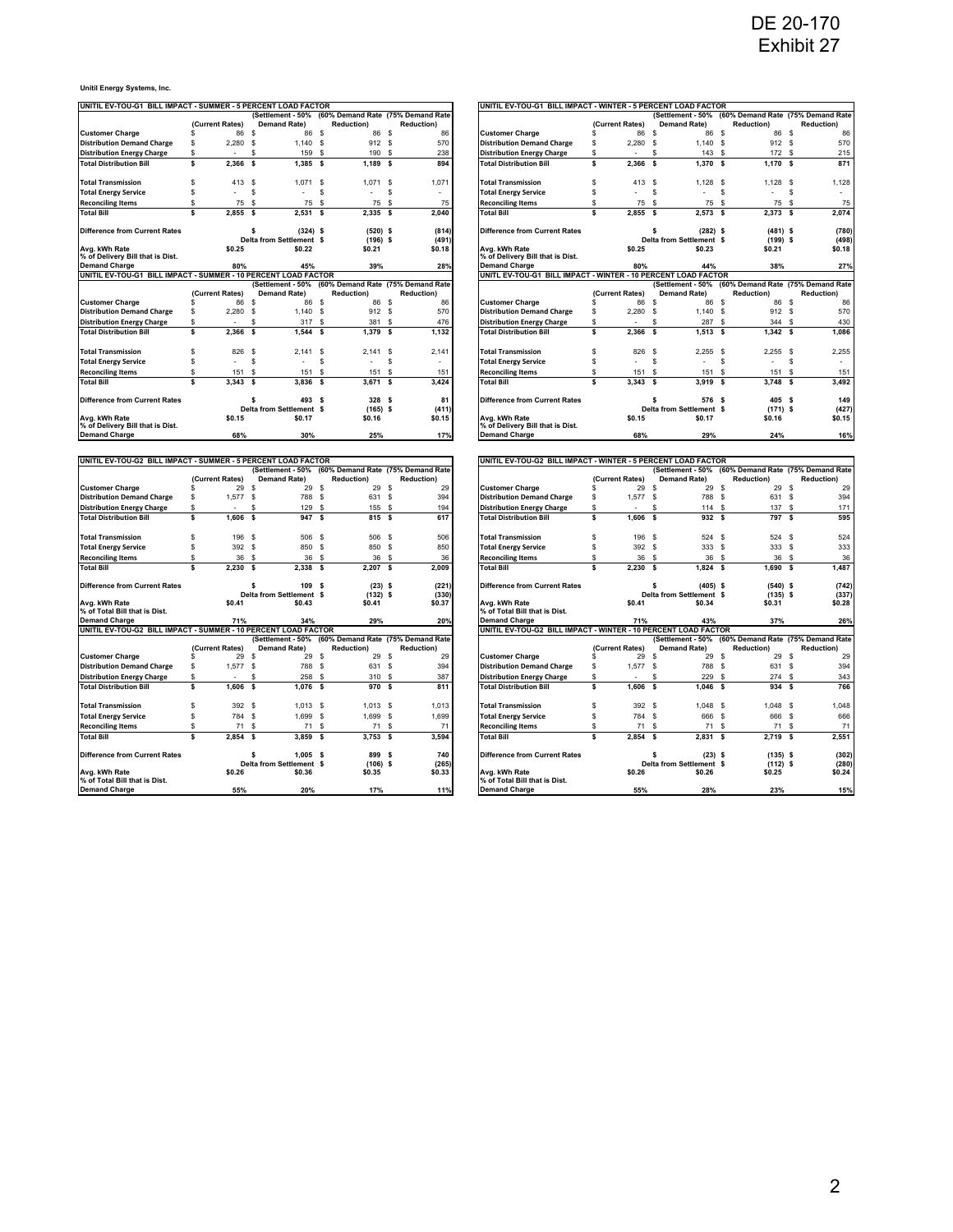## **UNITIL EV‐TOU‐G1 BILL IMPACT ‐ SUMMER**

|                                |                                                                                                   |                      |                 |                    | UNITIL EV-TOU-G1 BILL IMPACT - SUMMER |                               |                          |                             |                     |                          |                             |               |                          |
|--------------------------------|---------------------------------------------------------------------------------------------------|----------------------|-----------------|--------------------|---------------------------------------|-------------------------------|--------------------------|-----------------------------|---------------------|--------------------------|-----------------------------|---------------|--------------------------|
|                                |                                                                                                   |                      |                 |                    | <b>5 PERCENT LOAD FACTOR</b>          |                               |                          |                             |                     |                          |                             |               |                          |
| Line No.                       | [A]                                                                                               | [B]                  |                 | [C]                | [D]                                   |                               | [E]                      | [F]                         |                     | [G]                      | [H]                         |               | [I]                      |
| $\mathbf{1}$<br>$\overline{2}$ | <b>Monthly Usage Assumptions:</b><br>Peak Demand (kVa)                                            | % of kWh             |                 | 300                | <b>Demand Rate</b>                    |                               | 300                      | <b>Demand Rate</b>          |                     | 300                      | <b>Demand Rate</b>          |               | 300                      |
| 3                              | Peak (kWh)                                                                                        | 50%                  |                 | 5,684              | 50%                                   |                               | 5,684                    | 40%                         |                     | 5,684                    | 25%                         |               | 5,684                    |
| 4                              | Off Peak (kWh) Includes Weekend & Holiday                                                         | 20%                  |                 | 2,274              |                                       |                               | 2,274                    |                             |                     | 2,274                    |                             |               | 2,274                    |
| 5<br>6                         | Mid Peak (kWh)<br>Total (kWh)                                                                     | 30%                  |                 | 3,411<br>11,368    |                                       |                               | 3,411<br>11,368          |                             |                     | 3,411<br>11,368          |                             |               | 3,411<br>11,368          |
|                                |                                                                                                   |                      |                 |                    |                                       |                               |                          |                             |                     |                          |                             |               |                          |
| $\overline{7}$                 | <b>Load Factor</b>                                                                                |                      |                 | 5%                 |                                       |                               | 5%                       |                             |                     | 5%                       |                             |               | 5%                       |
| 8                              |                                                                                                   |                      | (Current Rates) |                    | (Settlement - 50% Demand Rate)        |                               |                          | (60% Demand Rate Reduction) |                     |                          | (75% Demand Rate Reduction) |               |                          |
| 9<br>10                        | 5% Load Factor                                                                                    | Rate<br>G1           |                 | Monthly<br>Revenue | Rate<br>EV-TOU-G1                     |                               | Summer<br>Revenue        | Rate<br>EV-TOU-G1           |                     | Summer<br>Revenue        | Rate<br>EV-TOU-G1           |               | Summer<br>Revenue        |
| 11                             | <b>Customer Charge</b>                                                                            | \$86.49              |                 | \$86.49            | \$86.49                               |                               | \$86.49                  | \$86.49                     |                     | \$86.49                  | \$86.49                     |               | \$86.49                  |
| 12                             | Distribution Demand Rate (\$/kVa)                                                                 | \$                   | 7.60%           | 2,280.00           | \$                                    | 3.80 \$                       | 1,140.00                 | \$<br>$3.04 \quad $$        |                     | 912.00                   | \$                          | $1.90 \pm$    | 570.00                   |
| 13                             | Total Distribution Charge Peak (cents/kWh)                                                        | 0.000                | \$              |                    | 1.631                                 | \$                            | 92.69                    | 1.957                       | \$                  | 111.22                   | 2.446                       | $\mathfrak s$ | 139.03                   |
| 14                             | Total Distribution Charge Off Peak (cents/kWh)                                                    | 0.000                | \$              |                    | 1.105                                 | \$                            | 25.13                    | 1.327                       | \$                  | 30.16                    | 1.658                       | \$            | 37.70                    |
| 15<br>16                       | Total Distribution Charge Mid Peak (cents/kWh)<br>Total Distribution Charge (cents/kWh - Non TVR) | 0.000<br>0.000       | \$              | $\sim$             | 1.197<br>0.000                        | \$                            | 40.82<br>$\sim$          | 1.436<br>0.000              | \$                  | 48.98<br>$\sim$          | 1.795<br>0.000              | \$<br>\$      | 61.23<br>$\sim$          |
| 17                             | <b>Total Distribution Energy</b>                                                                  |                      | \$<br>\$        |                    |                                       | \$<br>$\overline{\mathsf{s}}$ | 158.64                   |                             | $\frac{3}{2}$<br>\$ | 190.37                   |                             | \$            | 237.96                   |
| 18                             | <b>Total Distribution Bill</b>                                                                    |                      |                 | \$2,366.49         |                                       |                               | \$1,385.13               |                             |                     | \$1,188.86               |                             |               | \$894.45                 |
| 19                             | Difference from Current Rates                                                                     |                      |                 |                    |                                       |                               | (\$981.36)               |                             |                     | (\$1,177.63)             |                             |               | (\$490.68)               |
| 20                             | Transmission Charge Peak (cents/kWh)                                                              | 0.000                | \$              |                    | 17.424                                | \$                            | 990.43                   | 17.424                      | \$                  | 990.43                   | 17.424                      | \$            | 990.43                   |
| 21<br>22                       | Transmission Charge Off Peak (cents/kWh)<br>Transmission Charge Mid Peak (cents/kWh)              | 0.000<br>0.000       | \$<br>\$        |                    | 0.408<br>2.081                        | \$<br>\$                      | 9.28<br>70.97            | 0.408<br>2.081              | \$<br>\$            | 9.28<br>70.97            | 0.408<br>2.081              | \$<br>\$      | 9.28<br>70.97            |
| 23                             | Transmission Charge (cents/kWh - Non TVR)                                                         | 3.632                | \$              | 412.93             | 0.000                                 | $\frac{1}{2}$                 |                          | 0.000                       | $\sqrt[6]{3}$       | $\sim$                   | 0.000                       | \$            |                          |
| 24                             | <b>Total Transmission</b>                                                                         |                      | Ś.              | 412.93             |                                       | \$                            | 1,070.68                 |                             | \$                  | 1,070.68                 |                             | \$            | 1,070.68                 |
| 25                             | Energy Service Charge Peak                                                                        | 0.000                | \$              |                    | 0.000                                 | \$                            |                          | 0.000                       | \$                  | $\overline{a}$           | 0.000                       | \$            |                          |
| 26<br>27                       | Energy Service Charge Off Peak<br>Energy Service Charge Mid Peak                                  | 0.000<br>0.000       | \$<br>\$        | $\sim$<br>$\sim$   | 0.000<br>0.000                        | \$<br>\$                      | ٠<br>$\sim$              | 0.000<br>0.000              | \$<br>\$            | ٠<br>$\sim$              | 0.000<br>0.000              | \$<br>\$      | $\sim$<br>$\blacksquare$ |
| 28                             | Energy Service Charge (Non TVR)                                                                   | 0.000                | \$              | $\sim$             | 0.000                                 | \$                            | $\sim$                   | 0.000                       | \$                  | $\sim$                   | 0.000                       | \$            | $\sim$                   |
| 29                             | <b>Total Energy Service</b>                                                                       |                      | \$              |                    |                                       | \$                            | $\sim$                   |                             | \$                  |                          |                             | \$            | $\mathbf{r}$             |
| 30<br>31                       | Non-Tx External Delivery Charge<br><b>Stranded Cost Charge</b>                                    | $-0.135$<br>$-0.002$ | \$<br>\$        | (15.35)<br>(0.23)  | $-0.135$<br>$-0.002$                  | \$<br>\$                      | (15.35)<br>(0.23)        | $-0.135$<br>$-0.002$        | \$<br>\$            | (15.35)<br>(0.23)        | $-0.135$<br>$-0.002$        | \$<br>\$      | (15.35)<br>(0.23)        |
| 32                             | System Benefits Charge                                                                            | 0.752                | \$              | 85.49              | 0.752                                 | \$                            | 85.49                    | 0.752                       | \$                  | 85.49                    | 0.752                       | \$            | 85.49                    |
| 33                             | Storm Recovery Adjustment Factor                                                                  | 0.047                | \$              | 5.34               | 0.047                                 | \$                            | 5.34                     | 0.047                       | \$                  | 5.34                     | 0.047                       | \$            | 5.34                     |
| 34<br>35                       | <b>Total Bill</b><br>Difference from Current Rates                                                |                      |                 | \$2,854.68         |                                       |                               | \$2,531.07<br>(\$323.61) |                             |                     | \$2,334.80<br>(\$519.88) |                             |               | \$2,040.39<br>(\$814.29) |
|                                |                                                                                                   |                      | Avg. kWh Rate   | \$0.25             | Avg. kWh Rate                         |                               | \$0.22                   | Avg. kWh Rate               |                     | \$0.21                   | Avg. kWh Rate               |               | \$0.18                   |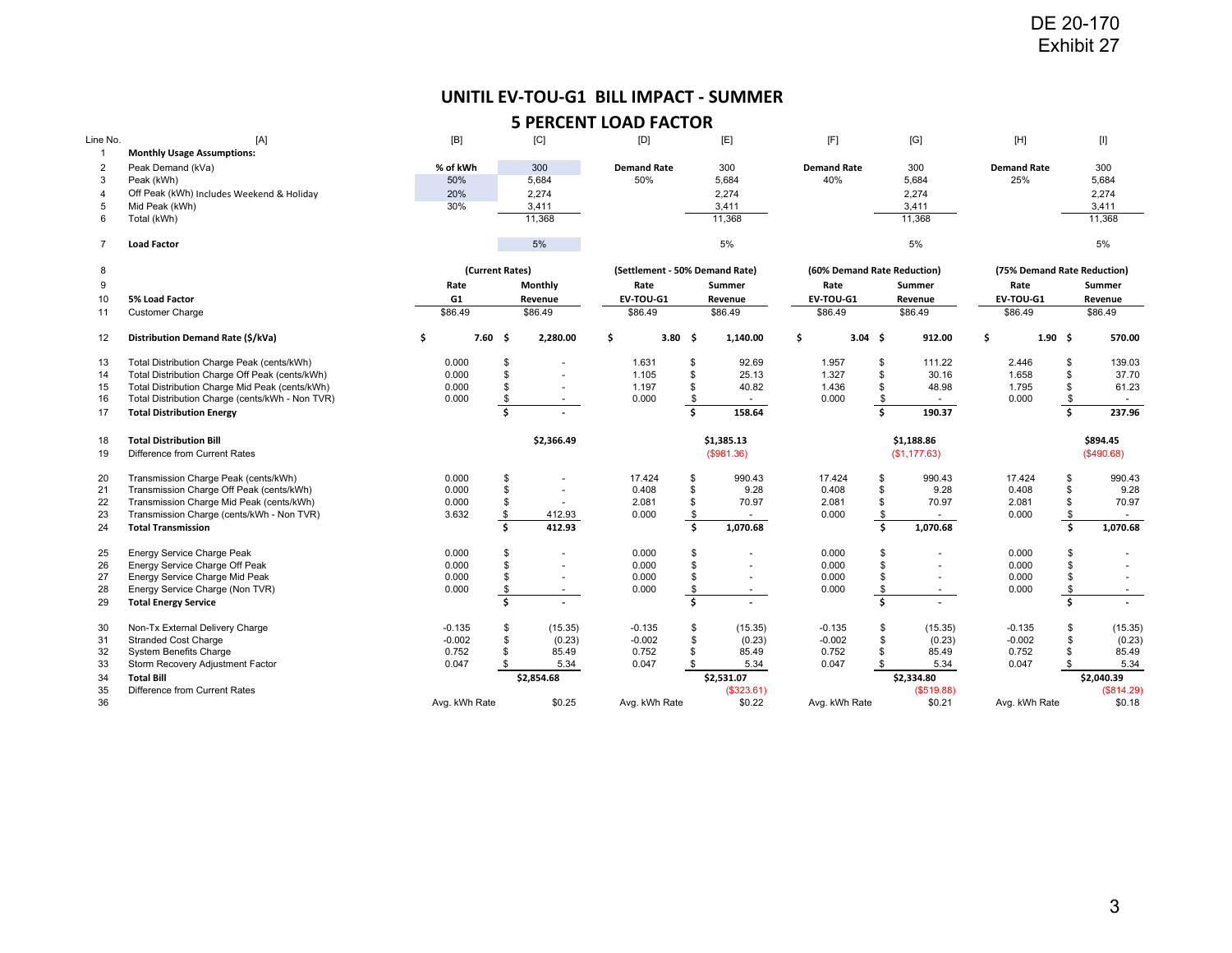# **UNITIL EV‐TOU‐G1 BILL IMPACT ‐ SUMMER**

| [A]<br><b>Monthly Usage Assumptions:</b><br>Peak Demand (kVa)<br>Peak (kWh)<br>Off Peak (kWh) Includes Weekend & Holiday<br>Mid Peak (kWh) | [B]<br>% of kWh<br>50%                                                                                                                                                                                                                                                                                                                                                                                                                           |     |                                                                                                                                                                                              | [C]                                                                                            | UNITIL EV-TOU-G1 BILL IMPACT - SUMMER<br><b>10 PERCENT LOAD FACTOR</b><br>[D]                          |                                                                                                      | [E]                                                                                                  | [F]                                                                                                                                                                              |                                                                                                      | [G]                                                                                                       |                                                                                                                                                                                       |                                                                                                                |                                                                                                                                                                                                                                                                                                                                                                                                                                                                                                                                                                                                                                                                                                                            |
|--------------------------------------------------------------------------------------------------------------------------------------------|--------------------------------------------------------------------------------------------------------------------------------------------------------------------------------------------------------------------------------------------------------------------------------------------------------------------------------------------------------------------------------------------------------------------------------------------------|-----|----------------------------------------------------------------------------------------------------------------------------------------------------------------------------------------------|------------------------------------------------------------------------------------------------|--------------------------------------------------------------------------------------------------------|------------------------------------------------------------------------------------------------------|------------------------------------------------------------------------------------------------------|----------------------------------------------------------------------------------------------------------------------------------------------------------------------------------|------------------------------------------------------------------------------------------------------|-----------------------------------------------------------------------------------------------------------|---------------------------------------------------------------------------------------------------------------------------------------------------------------------------------------|----------------------------------------------------------------------------------------------------------------|----------------------------------------------------------------------------------------------------------------------------------------------------------------------------------------------------------------------------------------------------------------------------------------------------------------------------------------------------------------------------------------------------------------------------------------------------------------------------------------------------------------------------------------------------------------------------------------------------------------------------------------------------------------------------------------------------------------------------|
|                                                                                                                                            |                                                                                                                                                                                                                                                                                                                                                                                                                                                  |     |                                                                                                                                                                                              |                                                                                                |                                                                                                        |                                                                                                      |                                                                                                      |                                                                                                                                                                                  |                                                                                                      |                                                                                                           |                                                                                                                                                                                       |                                                                                                                |                                                                                                                                                                                                                                                                                                                                                                                                                                                                                                                                                                                                                                                                                                                            |
|                                                                                                                                            |                                                                                                                                                                                                                                                                                                                                                                                                                                                  |     |                                                                                                                                                                                              |                                                                                                |                                                                                                        |                                                                                                      |                                                                                                      |                                                                                                                                                                                  |                                                                                                      |                                                                                                           |                                                                                                                                                                                       |                                                                                                                |                                                                                                                                                                                                                                                                                                                                                                                                                                                                                                                                                                                                                                                                                                                            |
|                                                                                                                                            |                                                                                                                                                                                                                                                                                                                                                                                                                                                  |     |                                                                                                                                                                                              |                                                                                                |                                                                                                        |                                                                                                      |                                                                                                      |                                                                                                                                                                                  |                                                                                                      |                                                                                                           | [H]                                                                                                                                                                                   |                                                                                                                | $[1] % \centering \includegraphics[width=0.9\textwidth]{images/TrDiM-Architecture.png} % \caption{The first two different values of $S$ and $S$ is the same as in Figure \ref{fig:map}(a) and the second two different values of $S$ and $S$ is the same as in Figure \ref{fig:map}(b) and the third two different values of $S$ and $S$ is the same as in Figure \ref{fig:map}(c) and the third two different values of $S$ and $S$ is the same as inFigure \ref{fig:map}(d) and the third two different values of $S$ and $S$ is the same as inFigure \ref{fig:map}(e) and the third two different values of $S$ and $S$ is the same as inFigure \ref{fig:map}(e) and the third two different values of $S$ is the same$ |
|                                                                                                                                            |                                                                                                                                                                                                                                                                                                                                                                                                                                                  |     |                                                                                                                                                                                              |                                                                                                |                                                                                                        |                                                                                                      |                                                                                                      |                                                                                                                                                                                  |                                                                                                      |                                                                                                           |                                                                                                                                                                                       |                                                                                                                |                                                                                                                                                                                                                                                                                                                                                                                                                                                                                                                                                                                                                                                                                                                            |
|                                                                                                                                            |                                                                                                                                                                                                                                                                                                                                                                                                                                                  |     |                                                                                                                                                                                              | 300                                                                                            | <b>Demand Rate</b>                                                                                     |                                                                                                      | 300                                                                                                  | <b>Demand Rate</b>                                                                                                                                                               |                                                                                                      | 300                                                                                                       | <b>Demand Rate</b>                                                                                                                                                                    |                                                                                                                | 300                                                                                                                                                                                                                                                                                                                                                                                                                                                                                                                                                                                                                                                                                                                        |
|                                                                                                                                            |                                                                                                                                                                                                                                                                                                                                                                                                                                                  | 20% |                                                                                                                                                                                              | 11,368<br>4,547                                                                                | 50%                                                                                                    |                                                                                                      | 11,368<br>4,547                                                                                      | 40%                                                                                                                                                                              |                                                                                                      | 11,368<br>4,547                                                                                           | 25%                                                                                                                                                                                   |                                                                                                                | 11,368<br>4,547                                                                                                                                                                                                                                                                                                                                                                                                                                                                                                                                                                                                                                                                                                            |
|                                                                                                                                            | 30%                                                                                                                                                                                                                                                                                                                                                                                                                                              |     |                                                                                                                                                                                              | 6,821                                                                                          |                                                                                                        |                                                                                                      | 6,821                                                                                                |                                                                                                                                                                                  |                                                                                                      | 6,821                                                                                                     |                                                                                                                                                                                       |                                                                                                                | 6,821                                                                                                                                                                                                                                                                                                                                                                                                                                                                                                                                                                                                                                                                                                                      |
| Total (kWh)                                                                                                                                |                                                                                                                                                                                                                                                                                                                                                                                                                                                  |     |                                                                                                                                                                                              | 22,737                                                                                         |                                                                                                        |                                                                                                      | 22,737                                                                                               |                                                                                                                                                                                  |                                                                                                      | 22,737                                                                                                    |                                                                                                                                                                                       |                                                                                                                | 22,737                                                                                                                                                                                                                                                                                                                                                                                                                                                                                                                                                                                                                                                                                                                     |
| <b>Load Factor</b>                                                                                                                         |                                                                                                                                                                                                                                                                                                                                                                                                                                                  |     |                                                                                                                                                                                              | 10%                                                                                            |                                                                                                        |                                                                                                      | 10%                                                                                                  |                                                                                                                                                                                  |                                                                                                      | 10%                                                                                                       |                                                                                                                                                                                       |                                                                                                                | 10%                                                                                                                                                                                                                                                                                                                                                                                                                                                                                                                                                                                                                                                                                                                        |
|                                                                                                                                            |                                                                                                                                                                                                                                                                                                                                                                                                                                                  |     |                                                                                                                                                                                              |                                                                                                |                                                                                                        |                                                                                                      |                                                                                                      |                                                                                                                                                                                  |                                                                                                      |                                                                                                           |                                                                                                                                                                                       |                                                                                                                |                                                                                                                                                                                                                                                                                                                                                                                                                                                                                                                                                                                                                                                                                                                            |
|                                                                                                                                            |                                                                                                                                                                                                                                                                                                                                                                                                                                                  |     |                                                                                                                                                                                              |                                                                                                | Rate                                                                                                   |                                                                                                      | Summer                                                                                               | Rate                                                                                                                                                                             |                                                                                                      |                                                                                                           | Rate                                                                                                                                                                                  |                                                                                                                | Summer                                                                                                                                                                                                                                                                                                                                                                                                                                                                                                                                                                                                                                                                                                                     |
| 10% Load Factor                                                                                                                            |                                                                                                                                                                                                                                                                                                                                                                                                                                                  |     |                                                                                                                                                                                              |                                                                                                | EV-TOU-G1                                                                                              |                                                                                                      |                                                                                                      | EV-TOU-G1                                                                                                                                                                        |                                                                                                      |                                                                                                           |                                                                                                                                                                                       |                                                                                                                | Revenue                                                                                                                                                                                                                                                                                                                                                                                                                                                                                                                                                                                                                                                                                                                    |
|                                                                                                                                            |                                                                                                                                                                                                                                                                                                                                                                                                                                                  |     |                                                                                                                                                                                              |                                                                                                |                                                                                                        |                                                                                                      |                                                                                                      |                                                                                                                                                                                  |                                                                                                      |                                                                                                           |                                                                                                                                                                                       |                                                                                                                | \$86.49                                                                                                                                                                                                                                                                                                                                                                                                                                                                                                                                                                                                                                                                                                                    |
| Distribution Demand Rate (\$/kVa)                                                                                                          | \$                                                                                                                                                                                                                                                                                                                                                                                                                                               |     |                                                                                                                                                                                              | 2,280.00                                                                                       | \$                                                                                                     |                                                                                                      | 1,140.00                                                                                             | \$                                                                                                                                                                               |                                                                                                      | 912.00                                                                                                    | \$                                                                                                                                                                                    |                                                                                                                | 570.00                                                                                                                                                                                                                                                                                                                                                                                                                                                                                                                                                                                                                                                                                                                     |
| Total Distribution Charge Peak (cents/kWh)                                                                                                 |                                                                                                                                                                                                                                                                                                                                                                                                                                                  |     | \$                                                                                                                                                                                           |                                                                                                | 1.631                                                                                                  | \$                                                                                                   | 185.37                                                                                               | 1.957                                                                                                                                                                            | \$                                                                                                   | 222.44                                                                                                    | 2.446                                                                                                                                                                                 | \$                                                                                                             | 278.06                                                                                                                                                                                                                                                                                                                                                                                                                                                                                                                                                                                                                                                                                                                     |
|                                                                                                                                            |                                                                                                                                                                                                                                                                                                                                                                                                                                                  |     |                                                                                                                                                                                              |                                                                                                |                                                                                                        |                                                                                                      |                                                                                                      |                                                                                                                                                                                  |                                                                                                      |                                                                                                           |                                                                                                                                                                                       |                                                                                                                | 75.40                                                                                                                                                                                                                                                                                                                                                                                                                                                                                                                                                                                                                                                                                                                      |
|                                                                                                                                            |                                                                                                                                                                                                                                                                                                                                                                                                                                                  |     |                                                                                                                                                                                              | $\sim$                                                                                         |                                                                                                        |                                                                                                      | $\sim$                                                                                               |                                                                                                                                                                                  |                                                                                                      | $\sim$                                                                                                    |                                                                                                                                                                                       |                                                                                                                | 122.46<br>$\sim$                                                                                                                                                                                                                                                                                                                                                                                                                                                                                                                                                                                                                                                                                                           |
| <b>Total Distribution Energy</b>                                                                                                           |                                                                                                                                                                                                                                                                                                                                                                                                                                                  |     | $\overline{\mathsf{s}}$                                                                                                                                                                      |                                                                                                |                                                                                                        | \$                                                                                                   | 317.28                                                                                               |                                                                                                                                                                                  | \$                                                                                                   | 380.73                                                                                                    |                                                                                                                                                                                       | \$                                                                                                             | 475.92                                                                                                                                                                                                                                                                                                                                                                                                                                                                                                                                                                                                                                                                                                                     |
| <b>Total Distribution Bill</b><br>Difference from Current Rates                                                                            |                                                                                                                                                                                                                                                                                                                                                                                                                                                  |     |                                                                                                                                                                                              | \$2,366.49                                                                                     |                                                                                                        |                                                                                                      |                                                                                                      |                                                                                                                                                                                  |                                                                                                      |                                                                                                           |                                                                                                                                                                                       |                                                                                                                | \$1,132.41<br>(\$411.36)                                                                                                                                                                                                                                                                                                                                                                                                                                                                                                                                                                                                                                                                                                   |
| Transmission Charge Peak (cents/kWh)                                                                                                       |                                                                                                                                                                                                                                                                                                                                                                                                                                                  |     |                                                                                                                                                                                              |                                                                                                | 17.424                                                                                                 |                                                                                                      |                                                                                                      | 17.424                                                                                                                                                                           |                                                                                                      | 1,980.85                                                                                                  |                                                                                                                                                                                       | \$                                                                                                             | 1,980.85                                                                                                                                                                                                                                                                                                                                                                                                                                                                                                                                                                                                                                                                                                                   |
| Transmission Charge Off Peak (cents/kWh)                                                                                                   |                                                                                                                                                                                                                                                                                                                                                                                                                                                  |     | \$                                                                                                                                                                                           | $\sim$                                                                                         | 0.408                                                                                                  | \$                                                                                                   | 18.56                                                                                                | 0.408                                                                                                                                                                            | \$                                                                                                   | 18.56                                                                                                     | 0.408                                                                                                                                                                                 | \$                                                                                                             | 18.56                                                                                                                                                                                                                                                                                                                                                                                                                                                                                                                                                                                                                                                                                                                      |
|                                                                                                                                            |                                                                                                                                                                                                                                                                                                                                                                                                                                                  |     |                                                                                                                                                                                              | $\sim$                                                                                         |                                                                                                        |                                                                                                      |                                                                                                      |                                                                                                                                                                                  |                                                                                                      |                                                                                                           |                                                                                                                                                                                       |                                                                                                                | 141.94                                                                                                                                                                                                                                                                                                                                                                                                                                                                                                                                                                                                                                                                                                                     |
| <b>Total Transmission</b>                                                                                                                  |                                                                                                                                                                                                                                                                                                                                                                                                                                                  |     | Ŝ.                                                                                                                                                                                           | 825.86                                                                                         |                                                                                                        | \$                                                                                                   | 2,141.36                                                                                             |                                                                                                                                                                                  | \$                                                                                                   | 2,141.36                                                                                                  |                                                                                                                                                                                       | \$                                                                                                             | 2,141.36                                                                                                                                                                                                                                                                                                                                                                                                                                                                                                                                                                                                                                                                                                                   |
|                                                                                                                                            |                                                                                                                                                                                                                                                                                                                                                                                                                                                  |     |                                                                                                                                                                                              |                                                                                                |                                                                                                        |                                                                                                      |                                                                                                      |                                                                                                                                                                                  |                                                                                                      |                                                                                                           |                                                                                                                                                                                       |                                                                                                                |                                                                                                                                                                                                                                                                                                                                                                                                                                                                                                                                                                                                                                                                                                                            |
| Energy Service Charge Off Peak                                                                                                             |                                                                                                                                                                                                                                                                                                                                                                                                                                                  |     | \$                                                                                                                                                                                           | $\sim$                                                                                         | 0.000                                                                                                  | \$                                                                                                   | $\sim$                                                                                               | 0.000                                                                                                                                                                            | \$                                                                                                   | $\sim$                                                                                                    | 0.000                                                                                                                                                                                 | \$                                                                                                             | $\sim$                                                                                                                                                                                                                                                                                                                                                                                                                                                                                                                                                                                                                                                                                                                     |
|                                                                                                                                            |                                                                                                                                                                                                                                                                                                                                                                                                                                                  |     |                                                                                                                                                                                              | $\sim$                                                                                         |                                                                                                        |                                                                                                      | $\blacksquare$                                                                                       |                                                                                                                                                                                  |                                                                                                      | $\blacksquare$                                                                                            |                                                                                                                                                                                       |                                                                                                                | ÷.                                                                                                                                                                                                                                                                                                                                                                                                                                                                                                                                                                                                                                                                                                                         |
| <b>Total Energy Service</b>                                                                                                                |                                                                                                                                                                                                                                                                                                                                                                                                                                                  |     | $\overline{\mathsf{s}}$                                                                                                                                                                      |                                                                                                |                                                                                                        | \$.                                                                                                  |                                                                                                      |                                                                                                                                                                                  | \$                                                                                                   |                                                                                                           |                                                                                                                                                                                       | Ś.                                                                                                             | $\sim$<br>$\mathcal{L}$                                                                                                                                                                                                                                                                                                                                                                                                                                                                                                                                                                                                                                                                                                    |
|                                                                                                                                            |                                                                                                                                                                                                                                                                                                                                                                                                                                                  |     |                                                                                                                                                                                              |                                                                                                |                                                                                                        |                                                                                                      |                                                                                                      |                                                                                                                                                                                  |                                                                                                      |                                                                                                           |                                                                                                                                                                                       |                                                                                                                | (30.69)                                                                                                                                                                                                                                                                                                                                                                                                                                                                                                                                                                                                                                                                                                                    |
| <b>Stranded Cost Charge</b>                                                                                                                |                                                                                                                                                                                                                                                                                                                                                                                                                                                  |     | \$                                                                                                                                                                                           | (0.45)                                                                                         | $-0.002$                                                                                               | \$                                                                                                   | (0.45)                                                                                               | $-0.002$                                                                                                                                                                         | \$                                                                                                   | (0.45)                                                                                                    | $-0.002$                                                                                                                                                                              | \$                                                                                                             | (0.45)                                                                                                                                                                                                                                                                                                                                                                                                                                                                                                                                                                                                                                                                                                                     |
| <b>System Benefits Charge</b>                                                                                                              |                                                                                                                                                                                                                                                                                                                                                                                                                                                  |     | \$                                                                                                                                                                                           | 170.98                                                                                         | 0.752                                                                                                  | \$                                                                                                   | 170.98                                                                                               | 0.752                                                                                                                                                                            | \$                                                                                                   | 170.98                                                                                                    | 0.752                                                                                                                                                                                 | \$                                                                                                             | 170.98                                                                                                                                                                                                                                                                                                                                                                                                                                                                                                                                                                                                                                                                                                                     |
|                                                                                                                                            |                                                                                                                                                                                                                                                                                                                                                                                                                                                  |     |                                                                                                                                                                                              |                                                                                                |                                                                                                        |                                                                                                      |                                                                                                      |                                                                                                                                                                                  |                                                                                                      |                                                                                                           |                                                                                                                                                                                       |                                                                                                                | 10.69<br>\$3,424.28                                                                                                                                                                                                                                                                                                                                                                                                                                                                                                                                                                                                                                                                                                        |
| Difference from Current Rates                                                                                                              |                                                                                                                                                                                                                                                                                                                                                                                                                                                  |     |                                                                                                                                                                                              |                                                                                                |                                                                                                        |                                                                                                      |                                                                                                      |                                                                                                                                                                                  |                                                                                                      |                                                                                                           |                                                                                                                                                                                       |                                                                                                                | \$81.41                                                                                                                                                                                                                                                                                                                                                                                                                                                                                                                                                                                                                                                                                                                    |
|                                                                                                                                            |                                                                                                                                                                                                                                                                                                                                                                                                                                                  |     |                                                                                                                                                                                              | \$0.15                                                                                         |                                                                                                        |                                                                                                      | \$0.17                                                                                               |                                                                                                                                                                                  |                                                                                                      | \$0.16                                                                                                    |                                                                                                                                                                                       |                                                                                                                | \$0.15                                                                                                                                                                                                                                                                                                                                                                                                                                                                                                                                                                                                                                                                                                                     |
|                                                                                                                                            | <b>Customer Charge</b><br>Total Distribution Charge Off Peak (cents/kWh)<br>Total Distribution Charge Mid Peak (cents/kWh)<br>Total Distribution Charge (cents/kWh - Non TVR)<br>Transmission Charge Mid Peak (cents/kWh)<br>Transmission Charge (cents/kWh - Non TVR)<br>Energy Service Charge Peak<br>Energy Service Charge Mid Peak<br>Energy Service Charge (Non TVR)<br>Non-Tx External Delivery Charge<br>Storm Recovery Adjustment Factor |     | Rate<br>G1<br>\$86.49<br>0.000<br>0.000<br>0.000<br>0.000<br>0.000<br>0.000<br>0.000<br>3.632<br>0.000<br>0.000<br>0.000<br>0.000<br>$-0.135$<br>$-0.002$<br>0.752<br>0.047<br>Avg. kWh Rate | 7.60%<br>\$<br>\$<br>\$<br>\$<br>\$<br>$\frac{3}{2}$<br>\$<br>\$<br>$$\mathbb{S}$$<br>\$<br>\$ | (Current Rates)<br>Monthly<br>Revenue<br>\$86.49<br>825.86<br>$\sim$<br>(30.69)<br>10.69<br>\$3,342.87 | \$86.49<br>1.105<br>1.197<br>0.000<br>2.081<br>0.000<br>0.000<br>0.000<br>0.000<br>$-0.135$<br>0.047 | $3.80\frac{2}{3}$<br>\$<br>\$<br>\$<br>\$<br>\$<br>\$<br>\$<br>\$<br>\$<br>\$<br>\$<br>Avg. kWh Rate | (Settlement - 50% Demand Rate)<br>Revenue<br>\$86.49<br>50.27<br>81.64<br>\$1,543.77<br>(\$822.72)<br>1,980.85<br>141.94<br>$\sim$<br>(30.69)<br>10.69<br>\$3,835.65<br>\$492.78 | \$86.49<br>1.327<br>1.436<br>0.000<br>2.081<br>0.000<br>0.000<br>0.000<br>0.000<br>$-0.135$<br>0.047 | $3.04 \quad $$<br>\$<br>\$<br>\$<br>\$<br>\$<br>$\sqrt{2}$<br>\$<br>\$<br>\$<br>\$<br>\$<br>Avg. kWh Rate | (60% Demand Rate Reduction)<br>Summer<br>Revenue<br>\$86.49<br>60.32<br>97.97<br>\$1,379.22<br>(\$987.27)<br>141.94<br>$\sim$<br>$\sim$<br>(30.69)<br>10.69<br>\$3,671.10<br>\$328.23 | \$86.49<br>1.658<br>1.795<br>0.000<br>17.424<br>2.081<br>0.000<br>0.000<br>0.000<br>0.000<br>$-0.135$<br>0.047 | (75% Demand Rate Reduction)<br>EV-TOU-G1<br>$1.90 \pm$<br>\$<br>\$<br>\$<br>\$<br>$\sqrt[6]{\frac{1}{2}}$<br>\$<br>\$<br>\$<br>\$<br>\$<br>Avg. kWh Rate                                                                                                                                                                                                                                                                                                                                                                                                                                                                                                                                                                   |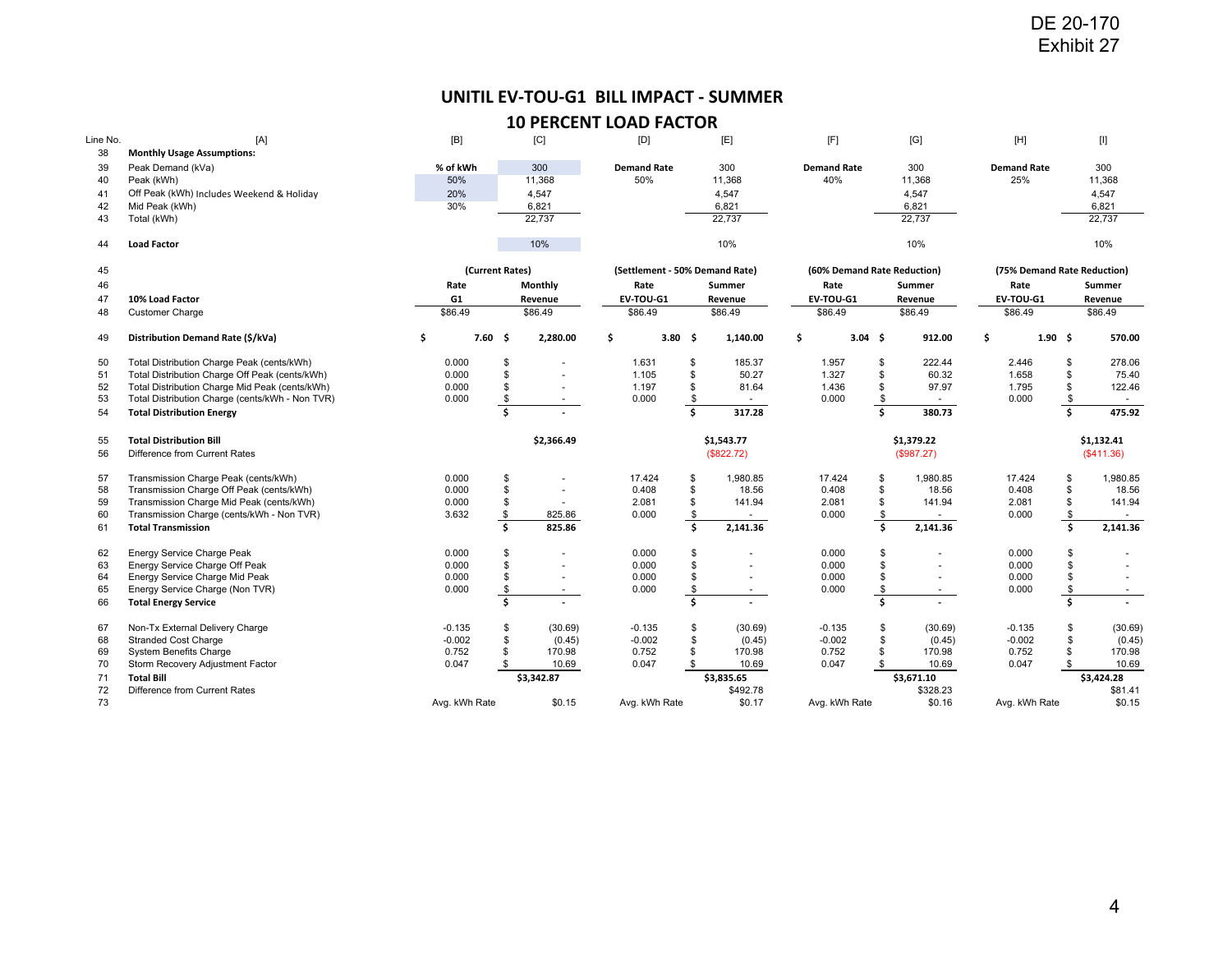# **UNITIL EV‐TOU‐G1 BILL IMPACT ‐ SUMMER**

| UNITIL EV-TOU-G1 BILL IMPACT - SUMMER<br><b>19 PERCENT LOAD FACTOR</b><br>[A]<br>[B]<br>[D]<br>[F]<br>Line No.<br>[C]<br>[E]<br>[G]<br>75<br><b>Monthly Usage Assumptions:</b><br>76<br>Peak Demand (kVa)<br>300<br>300<br>% of kWh<br><b>Demand Rate</b><br>300<br><b>Demand Rate</b><br>77<br>50%<br>21,600<br>50%<br>21,600<br>40%<br>21,600<br>Peak (kWh)<br>78<br>Off Peak (kWh) Includes Weekend & Holiday<br>20%<br>8,640<br>8,640<br>8,640<br>Mid Peak (kWh)<br>30%<br>79<br>12,960<br>12,960<br>12,960<br>43,200<br>43,200<br>43,200<br>80<br>Total (kWh)<br>19%<br>19%<br>81<br><b>Load Factor</b><br>19%<br>82<br>(Current Rates)<br>(Settlement - 50% Demand Rate)<br>(60% Demand Rate Reduction)<br>83<br>Rate<br>Monthly<br>Rate<br>Summer<br>Rate<br>Summer<br>84<br>19% Load Factor<br>G1<br>EV-TOU-G1<br>EV-TOU-G1<br>Revenue<br>Revenue<br>Revenue<br>\$86.49<br>85<br>\$86.49<br>\$86.49<br>\$86.49<br>\$86.49<br><b>Customer Charge</b><br>\$86.49<br>\$<br>7.60%<br>\$<br>\$<br>86<br>Distribution Demand Rate (\$/kVa)<br>2,280.00<br>$3.80\frac{2}{3}$<br>1,140.00<br>3.04 \$<br>912.00<br>\$<br>\$<br>87<br>Total Distribution Charge Peak (cents/kWh)<br>\$<br>352.20<br>422.64<br>0.000<br>1.631<br>1.957<br>$\sim$<br>Total Distribution Charge Off Peak (cents/kWh)<br>0.000<br>\$<br>1.105<br>\$<br>95.51<br>1.327<br>88<br>\$<br>114.61<br>89<br>Total Distribution Charge Mid Peak (cents/kWh)<br>\$<br>\$<br>\$<br>0.000<br>1.197<br>155.11<br>1.436<br>186.14<br>$\sim$<br>90<br>Total Distribution Charge (cents/kWh - Non TVR)<br>0.000<br>0.000<br>$\sqrt[6]{\frac{1}{2}}$<br>\$<br>0.000<br>$rac{1}{5}$<br>$\sim$<br>$\sim$<br>$\sim$<br>\$.<br>\$<br>602.83<br><b>Total Distribution Energy</b><br>723.39<br>91<br><b>Total Distribution Bill</b><br>\$1.829.32<br>\$1,721.88<br>92<br>\$2,366.49<br>93<br>Difference from Current Rates<br>(\$537.17)<br>(\$644.61)<br>Transmission Charge Peak (cents/kWh)<br>17.424<br>\$<br>17.424<br>3,763.62<br>94<br>0.000<br>\$<br>3,763.62<br>\$<br>$\mathbb{S}$<br>95<br>Transmission Charge Off Peak (cents/kWh)<br>0.000<br>0.408<br>\$<br>35.27<br>0.408<br>\$<br>35.27<br>÷.<br>\$<br>96<br>Transmission Charge Mid Peak (cents/kWh)<br>0.000<br>\$<br>2.081<br>269.69<br>\$<br>269.69<br>2.081<br>97<br>Transmission Charge (cents/kWh - Non TVR)<br>\$<br>\$<br>\$<br>3.632<br>1,569.14<br>0.000<br>0.000<br>$\sim$<br>$\sim$<br>$\overline{\boldsymbol{\varsigma}}$<br>\$<br>\$<br>98<br><b>Total Transmission</b><br>1,569.14<br>4,068.58<br>4,068.58<br>Energy Service Charge Peak<br>\$<br>0.000<br>\$<br>\$<br>99<br>0.000<br>0.000<br>\$<br>Energy Service Charge Off Peak<br>0.000<br>\$<br>0.000<br>0.000<br>\$<br>100<br>٠<br>$\sim$<br>\$<br>\$<br>Energy Service Charge Mid Peak<br>\$<br>101<br>0.000<br>0.000<br>0.000<br>÷<br>$\overline{\phantom{a}}$<br>\$<br>\$<br>Energy Service Charge (Non TVR)<br>\$<br>102<br>0.000<br>0.000<br>0.000<br>$\sim$<br>$\sim$<br>$\sim$<br>\$<br>\$<br>\$<br>103<br><b>Total Energy Service</b><br>Non-Tx External Delivery Charge<br>\$<br>\$<br>\$<br>104<br>$-0.135$<br>(58.32)<br>$-0.135$<br>(58.32)<br>$-0.135$<br>(58.32)<br>105<br><b>Stranded Cost Charge</b><br>$-0.002$<br>\$<br>$-0.002$<br>\$<br>$-0.002$<br>\$<br>(0.86)<br>(0.86)<br>(0.86)<br>\$<br>\$<br>0.752<br>324.86<br>0.752<br>0.752<br>\$ | [H]<br>$[] \centering \includegraphics[width=0.47\textwidth]{Figures/PD1.png} \caption{The number of different values of $y$ and $y$ and $z$ are shown in Fig. \ref{fig:13}. } \label{fig:13}$<br>300<br><b>Demand Rate</b><br>25%<br>21,600<br>8,640<br>12,960<br>43,200<br>19%<br>(75% Demand Rate Reduction)<br>Rate<br>Summer<br>EV-TOU-G1<br>Revenue<br>\$86.49<br>\$86.49<br>\$<br>$1.90 \quad $$<br>570.00<br>\$<br>2.446<br>528.31<br>1.658<br>143.27<br>\$<br>\$<br>232.67<br>1.795<br>0.000<br>\$<br>$\sim$<br>\$<br>904.24 |
|-----------------------------------------------------------------------------------------------------------------------------------------------------------------------------------------------------------------------------------------------------------------------------------------------------------------------------------------------------------------------------------------------------------------------------------------------------------------------------------------------------------------------------------------------------------------------------------------------------------------------------------------------------------------------------------------------------------------------------------------------------------------------------------------------------------------------------------------------------------------------------------------------------------------------------------------------------------------------------------------------------------------------------------------------------------------------------------------------------------------------------------------------------------------------------------------------------------------------------------------------------------------------------------------------------------------------------------------------------------------------------------------------------------------------------------------------------------------------------------------------------------------------------------------------------------------------------------------------------------------------------------------------------------------------------------------------------------------------------------------------------------------------------------------------------------------------------------------------------------------------------------------------------------------------------------------------------------------------------------------------------------------------------------------------------------------------------------------------------------------------------------------------------------------------------------------------------------------------------------------------------------------------------------------------------------------------------------------------------------------------------------------------------------------------------------------------------------------------------------------------------------------------------------------------------------------------------------------------------------------------------------------------------------------------------------------------------------------------------------------------------------------------------------------------------------------------------------------------------------------------------------------------------------------------------------------------------------------------------------------------------------------------------------------------------------------------------------------------------------------------------------------------------------------------------------------------------------------------------------------------------------------------------------------------------------------------------------------------------------|---------------------------------------------------------------------------------------------------------------------------------------------------------------------------------------------------------------------------------------------------------------------------------------------------------------------------------------------------------------------------------------------------------------------------------------------------------------------------------------------------------------------------------------|
|                                                                                                                                                                                                                                                                                                                                                                                                                                                                                                                                                                                                                                                                                                                                                                                                                                                                                                                                                                                                                                                                                                                                                                                                                                                                                                                                                                                                                                                                                                                                                                                                                                                                                                                                                                                                                                                                                                                                                                                                                                                                                                                                                                                                                                                                                                                                                                                                                                                                                                                                                                                                                                                                                                                                                                                                                                                                                                                                                                                                                                                                                                                                                                                                                                                                                                                                                           |                                                                                                                                                                                                                                                                                                                                                                                                                                                                                                                                       |
|                                                                                                                                                                                                                                                                                                                                                                                                                                                                                                                                                                                                                                                                                                                                                                                                                                                                                                                                                                                                                                                                                                                                                                                                                                                                                                                                                                                                                                                                                                                                                                                                                                                                                                                                                                                                                                                                                                                                                                                                                                                                                                                                                                                                                                                                                                                                                                                                                                                                                                                                                                                                                                                                                                                                                                                                                                                                                                                                                                                                                                                                                                                                                                                                                                                                                                                                                           |                                                                                                                                                                                                                                                                                                                                                                                                                                                                                                                                       |
|                                                                                                                                                                                                                                                                                                                                                                                                                                                                                                                                                                                                                                                                                                                                                                                                                                                                                                                                                                                                                                                                                                                                                                                                                                                                                                                                                                                                                                                                                                                                                                                                                                                                                                                                                                                                                                                                                                                                                                                                                                                                                                                                                                                                                                                                                                                                                                                                                                                                                                                                                                                                                                                                                                                                                                                                                                                                                                                                                                                                                                                                                                                                                                                                                                                                                                                                                           |                                                                                                                                                                                                                                                                                                                                                                                                                                                                                                                                       |
|                                                                                                                                                                                                                                                                                                                                                                                                                                                                                                                                                                                                                                                                                                                                                                                                                                                                                                                                                                                                                                                                                                                                                                                                                                                                                                                                                                                                                                                                                                                                                                                                                                                                                                                                                                                                                                                                                                                                                                                                                                                                                                                                                                                                                                                                                                                                                                                                                                                                                                                                                                                                                                                                                                                                                                                                                                                                                                                                                                                                                                                                                                                                                                                                                                                                                                                                                           |                                                                                                                                                                                                                                                                                                                                                                                                                                                                                                                                       |
|                                                                                                                                                                                                                                                                                                                                                                                                                                                                                                                                                                                                                                                                                                                                                                                                                                                                                                                                                                                                                                                                                                                                                                                                                                                                                                                                                                                                                                                                                                                                                                                                                                                                                                                                                                                                                                                                                                                                                                                                                                                                                                                                                                                                                                                                                                                                                                                                                                                                                                                                                                                                                                                                                                                                                                                                                                                                                                                                                                                                                                                                                                                                                                                                                                                                                                                                                           |                                                                                                                                                                                                                                                                                                                                                                                                                                                                                                                                       |
|                                                                                                                                                                                                                                                                                                                                                                                                                                                                                                                                                                                                                                                                                                                                                                                                                                                                                                                                                                                                                                                                                                                                                                                                                                                                                                                                                                                                                                                                                                                                                                                                                                                                                                                                                                                                                                                                                                                                                                                                                                                                                                                                                                                                                                                                                                                                                                                                                                                                                                                                                                                                                                                                                                                                                                                                                                                                                                                                                                                                                                                                                                                                                                                                                                                                                                                                                           |                                                                                                                                                                                                                                                                                                                                                                                                                                                                                                                                       |
|                                                                                                                                                                                                                                                                                                                                                                                                                                                                                                                                                                                                                                                                                                                                                                                                                                                                                                                                                                                                                                                                                                                                                                                                                                                                                                                                                                                                                                                                                                                                                                                                                                                                                                                                                                                                                                                                                                                                                                                                                                                                                                                                                                                                                                                                                                                                                                                                                                                                                                                                                                                                                                                                                                                                                                                                                                                                                                                                                                                                                                                                                                                                                                                                                                                                                                                                                           |                                                                                                                                                                                                                                                                                                                                                                                                                                                                                                                                       |
|                                                                                                                                                                                                                                                                                                                                                                                                                                                                                                                                                                                                                                                                                                                                                                                                                                                                                                                                                                                                                                                                                                                                                                                                                                                                                                                                                                                                                                                                                                                                                                                                                                                                                                                                                                                                                                                                                                                                                                                                                                                                                                                                                                                                                                                                                                                                                                                                                                                                                                                                                                                                                                                                                                                                                                                                                                                                                                                                                                                                                                                                                                                                                                                                                                                                                                                                                           |                                                                                                                                                                                                                                                                                                                                                                                                                                                                                                                                       |
|                                                                                                                                                                                                                                                                                                                                                                                                                                                                                                                                                                                                                                                                                                                                                                                                                                                                                                                                                                                                                                                                                                                                                                                                                                                                                                                                                                                                                                                                                                                                                                                                                                                                                                                                                                                                                                                                                                                                                                                                                                                                                                                                                                                                                                                                                                                                                                                                                                                                                                                                                                                                                                                                                                                                                                                                                                                                                                                                                                                                                                                                                                                                                                                                                                                                                                                                                           |                                                                                                                                                                                                                                                                                                                                                                                                                                                                                                                                       |
|                                                                                                                                                                                                                                                                                                                                                                                                                                                                                                                                                                                                                                                                                                                                                                                                                                                                                                                                                                                                                                                                                                                                                                                                                                                                                                                                                                                                                                                                                                                                                                                                                                                                                                                                                                                                                                                                                                                                                                                                                                                                                                                                                                                                                                                                                                                                                                                                                                                                                                                                                                                                                                                                                                                                                                                                                                                                                                                                                                                                                                                                                                                                                                                                                                                                                                                                                           |                                                                                                                                                                                                                                                                                                                                                                                                                                                                                                                                       |
|                                                                                                                                                                                                                                                                                                                                                                                                                                                                                                                                                                                                                                                                                                                                                                                                                                                                                                                                                                                                                                                                                                                                                                                                                                                                                                                                                                                                                                                                                                                                                                                                                                                                                                                                                                                                                                                                                                                                                                                                                                                                                                                                                                                                                                                                                                                                                                                                                                                                                                                                                                                                                                                                                                                                                                                                                                                                                                                                                                                                                                                                                                                                                                                                                                                                                                                                                           |                                                                                                                                                                                                                                                                                                                                                                                                                                                                                                                                       |
|                                                                                                                                                                                                                                                                                                                                                                                                                                                                                                                                                                                                                                                                                                                                                                                                                                                                                                                                                                                                                                                                                                                                                                                                                                                                                                                                                                                                                                                                                                                                                                                                                                                                                                                                                                                                                                                                                                                                                                                                                                                                                                                                                                                                                                                                                                                                                                                                                                                                                                                                                                                                                                                                                                                                                                                                                                                                                                                                                                                                                                                                                                                                                                                                                                                                                                                                                           |                                                                                                                                                                                                                                                                                                                                                                                                                                                                                                                                       |
|                                                                                                                                                                                                                                                                                                                                                                                                                                                                                                                                                                                                                                                                                                                                                                                                                                                                                                                                                                                                                                                                                                                                                                                                                                                                                                                                                                                                                                                                                                                                                                                                                                                                                                                                                                                                                                                                                                                                                                                                                                                                                                                                                                                                                                                                                                                                                                                                                                                                                                                                                                                                                                                                                                                                                                                                                                                                                                                                                                                                                                                                                                                                                                                                                                                                                                                                                           |                                                                                                                                                                                                                                                                                                                                                                                                                                                                                                                                       |
|                                                                                                                                                                                                                                                                                                                                                                                                                                                                                                                                                                                                                                                                                                                                                                                                                                                                                                                                                                                                                                                                                                                                                                                                                                                                                                                                                                                                                                                                                                                                                                                                                                                                                                                                                                                                                                                                                                                                                                                                                                                                                                                                                                                                                                                                                                                                                                                                                                                                                                                                                                                                                                                                                                                                                                                                                                                                                                                                                                                                                                                                                                                                                                                                                                                                                                                                                           |                                                                                                                                                                                                                                                                                                                                                                                                                                                                                                                                       |
|                                                                                                                                                                                                                                                                                                                                                                                                                                                                                                                                                                                                                                                                                                                                                                                                                                                                                                                                                                                                                                                                                                                                                                                                                                                                                                                                                                                                                                                                                                                                                                                                                                                                                                                                                                                                                                                                                                                                                                                                                                                                                                                                                                                                                                                                                                                                                                                                                                                                                                                                                                                                                                                                                                                                                                                                                                                                                                                                                                                                                                                                                                                                                                                                                                                                                                                                                           |                                                                                                                                                                                                                                                                                                                                                                                                                                                                                                                                       |
|                                                                                                                                                                                                                                                                                                                                                                                                                                                                                                                                                                                                                                                                                                                                                                                                                                                                                                                                                                                                                                                                                                                                                                                                                                                                                                                                                                                                                                                                                                                                                                                                                                                                                                                                                                                                                                                                                                                                                                                                                                                                                                                                                                                                                                                                                                                                                                                                                                                                                                                                                                                                                                                                                                                                                                                                                                                                                                                                                                                                                                                                                                                                                                                                                                                                                                                                                           |                                                                                                                                                                                                                                                                                                                                                                                                                                                                                                                                       |
|                                                                                                                                                                                                                                                                                                                                                                                                                                                                                                                                                                                                                                                                                                                                                                                                                                                                                                                                                                                                                                                                                                                                                                                                                                                                                                                                                                                                                                                                                                                                                                                                                                                                                                                                                                                                                                                                                                                                                                                                                                                                                                                                                                                                                                                                                                                                                                                                                                                                                                                                                                                                                                                                                                                                                                                                                                                                                                                                                                                                                                                                                                                                                                                                                                                                                                                                                           |                                                                                                                                                                                                                                                                                                                                                                                                                                                                                                                                       |
|                                                                                                                                                                                                                                                                                                                                                                                                                                                                                                                                                                                                                                                                                                                                                                                                                                                                                                                                                                                                                                                                                                                                                                                                                                                                                                                                                                                                                                                                                                                                                                                                                                                                                                                                                                                                                                                                                                                                                                                                                                                                                                                                                                                                                                                                                                                                                                                                                                                                                                                                                                                                                                                                                                                                                                                                                                                                                                                                                                                                                                                                                                                                                                                                                                                                                                                                                           |                                                                                                                                                                                                                                                                                                                                                                                                                                                                                                                                       |
|                                                                                                                                                                                                                                                                                                                                                                                                                                                                                                                                                                                                                                                                                                                                                                                                                                                                                                                                                                                                                                                                                                                                                                                                                                                                                                                                                                                                                                                                                                                                                                                                                                                                                                                                                                                                                                                                                                                                                                                                                                                                                                                                                                                                                                                                                                                                                                                                                                                                                                                                                                                                                                                                                                                                                                                                                                                                                                                                                                                                                                                                                                                                                                                                                                                                                                                                                           | \$1,560.73                                                                                                                                                                                                                                                                                                                                                                                                                                                                                                                            |
|                                                                                                                                                                                                                                                                                                                                                                                                                                                                                                                                                                                                                                                                                                                                                                                                                                                                                                                                                                                                                                                                                                                                                                                                                                                                                                                                                                                                                                                                                                                                                                                                                                                                                                                                                                                                                                                                                                                                                                                                                                                                                                                                                                                                                                                                                                                                                                                                                                                                                                                                                                                                                                                                                                                                                                                                                                                                                                                                                                                                                                                                                                                                                                                                                                                                                                                                                           | (\$268.59)                                                                                                                                                                                                                                                                                                                                                                                                                                                                                                                            |
|                                                                                                                                                                                                                                                                                                                                                                                                                                                                                                                                                                                                                                                                                                                                                                                                                                                                                                                                                                                                                                                                                                                                                                                                                                                                                                                                                                                                                                                                                                                                                                                                                                                                                                                                                                                                                                                                                                                                                                                                                                                                                                                                                                                                                                                                                                                                                                                                                                                                                                                                                                                                                                                                                                                                                                                                                                                                                                                                                                                                                                                                                                                                                                                                                                                                                                                                                           | 17.424<br>\$<br>3,763.62                                                                                                                                                                                                                                                                                                                                                                                                                                                                                                              |
|                                                                                                                                                                                                                                                                                                                                                                                                                                                                                                                                                                                                                                                                                                                                                                                                                                                                                                                                                                                                                                                                                                                                                                                                                                                                                                                                                                                                                                                                                                                                                                                                                                                                                                                                                                                                                                                                                                                                                                                                                                                                                                                                                                                                                                                                                                                                                                                                                                                                                                                                                                                                                                                                                                                                                                                                                                                                                                                                                                                                                                                                                                                                                                                                                                                                                                                                                           | 0.408<br>\$<br>35.27                                                                                                                                                                                                                                                                                                                                                                                                                                                                                                                  |
|                                                                                                                                                                                                                                                                                                                                                                                                                                                                                                                                                                                                                                                                                                                                                                                                                                                                                                                                                                                                                                                                                                                                                                                                                                                                                                                                                                                                                                                                                                                                                                                                                                                                                                                                                                                                                                                                                                                                                                                                                                                                                                                                                                                                                                                                                                                                                                                                                                                                                                                                                                                                                                                                                                                                                                                                                                                                                                                                                                                                                                                                                                                                                                                                                                                                                                                                                           | \$<br>269.69<br>2.081<br>\$<br>0.000<br>$\sim$                                                                                                                                                                                                                                                                                                                                                                                                                                                                                        |
|                                                                                                                                                                                                                                                                                                                                                                                                                                                                                                                                                                                                                                                                                                                                                                                                                                                                                                                                                                                                                                                                                                                                                                                                                                                                                                                                                                                                                                                                                                                                                                                                                                                                                                                                                                                                                                                                                                                                                                                                                                                                                                                                                                                                                                                                                                                                                                                                                                                                                                                                                                                                                                                                                                                                                                                                                                                                                                                                                                                                                                                                                                                                                                                                                                                                                                                                                           | \$<br>4,068.58                                                                                                                                                                                                                                                                                                                                                                                                                                                                                                                        |
|                                                                                                                                                                                                                                                                                                                                                                                                                                                                                                                                                                                                                                                                                                                                                                                                                                                                                                                                                                                                                                                                                                                                                                                                                                                                                                                                                                                                                                                                                                                                                                                                                                                                                                                                                                                                                                                                                                                                                                                                                                                                                                                                                                                                                                                                                                                                                                                                                                                                                                                                                                                                                                                                                                                                                                                                                                                                                                                                                                                                                                                                                                                                                                                                                                                                                                                                                           | \$<br>0.000                                                                                                                                                                                                                                                                                                                                                                                                                                                                                                                           |
|                                                                                                                                                                                                                                                                                                                                                                                                                                                                                                                                                                                                                                                                                                                                                                                                                                                                                                                                                                                                                                                                                                                                                                                                                                                                                                                                                                                                                                                                                                                                                                                                                                                                                                                                                                                                                                                                                                                                                                                                                                                                                                                                                                                                                                                                                                                                                                                                                                                                                                                                                                                                                                                                                                                                                                                                                                                                                                                                                                                                                                                                                                                                                                                                                                                                                                                                                           | \$<br>0.000                                                                                                                                                                                                                                                                                                                                                                                                                                                                                                                           |
|                                                                                                                                                                                                                                                                                                                                                                                                                                                                                                                                                                                                                                                                                                                                                                                                                                                                                                                                                                                                                                                                                                                                                                                                                                                                                                                                                                                                                                                                                                                                                                                                                                                                                                                                                                                                                                                                                                                                                                                                                                                                                                                                                                                                                                                                                                                                                                                                                                                                                                                                                                                                                                                                                                                                                                                                                                                                                                                                                                                                                                                                                                                                                                                                                                                                                                                                                           | \$<br>0.000<br>$\sim$<br>\$<br>0.000<br>$\sim$                                                                                                                                                                                                                                                                                                                                                                                                                                                                                        |
|                                                                                                                                                                                                                                                                                                                                                                                                                                                                                                                                                                                                                                                                                                                                                                                                                                                                                                                                                                                                                                                                                                                                                                                                                                                                                                                                                                                                                                                                                                                                                                                                                                                                                                                                                                                                                                                                                                                                                                                                                                                                                                                                                                                                                                                                                                                                                                                                                                                                                                                                                                                                                                                                                                                                                                                                                                                                                                                                                                                                                                                                                                                                                                                                                                                                                                                                                           | \$<br>$\sim$                                                                                                                                                                                                                                                                                                                                                                                                                                                                                                                          |
|                                                                                                                                                                                                                                                                                                                                                                                                                                                                                                                                                                                                                                                                                                                                                                                                                                                                                                                                                                                                                                                                                                                                                                                                                                                                                                                                                                                                                                                                                                                                                                                                                                                                                                                                                                                                                                                                                                                                                                                                                                                                                                                                                                                                                                                                                                                                                                                                                                                                                                                                                                                                                                                                                                                                                                                                                                                                                                                                                                                                                                                                                                                                                                                                                                                                                                                                                           | \$<br>$-0.135$<br>(58.32)                                                                                                                                                                                                                                                                                                                                                                                                                                                                                                             |
|                                                                                                                                                                                                                                                                                                                                                                                                                                                                                                                                                                                                                                                                                                                                                                                                                                                                                                                                                                                                                                                                                                                                                                                                                                                                                                                                                                                                                                                                                                                                                                                                                                                                                                                                                                                                                                                                                                                                                                                                                                                                                                                                                                                                                                                                                                                                                                                                                                                                                                                                                                                                                                                                                                                                                                                                                                                                                                                                                                                                                                                                                                                                                                                                                                                                                                                                                           | $-0.002$<br>\$<br>(0.86)                                                                                                                                                                                                                                                                                                                                                                                                                                                                                                              |
| <b>System Benefits Charge</b><br>106<br>324.86<br>324.86                                                                                                                                                                                                                                                                                                                                                                                                                                                                                                                                                                                                                                                                                                                                                                                                                                                                                                                                                                                                                                                                                                                                                                                                                                                                                                                                                                                                                                                                                                                                                                                                                                                                                                                                                                                                                                                                                                                                                                                                                                                                                                                                                                                                                                                                                                                                                                                                                                                                                                                                                                                                                                                                                                                                                                                                                                                                                                                                                                                                                                                                                                                                                                                                                                                                                                  | $\mathbb{S}$<br>0.752<br>324.86                                                                                                                                                                                                                                                                                                                                                                                                                                                                                                       |
| \$<br>$\sqrt{3}$<br>107<br>Storm Recovery Adjustment Factor<br>0.047<br>20.30<br>0.047<br>20.30<br>0.047<br>\$<br>20.30<br><b>Total Bill</b>                                                                                                                                                                                                                                                                                                                                                                                                                                                                                                                                                                                                                                                                                                                                                                                                                                                                                                                                                                                                                                                                                                                                                                                                                                                                                                                                                                                                                                                                                                                                                                                                                                                                                                                                                                                                                                                                                                                                                                                                                                                                                                                                                                                                                                                                                                                                                                                                                                                                                                                                                                                                                                                                                                                                                                                                                                                                                                                                                                                                                                                                                                                                                                                                              | \$<br>20.30<br>0.047<br>\$5.915.30                                                                                                                                                                                                                                                                                                                                                                                                                                                                                                    |
| \$4,221.61<br>\$6.183.88<br>\$6.076.45<br>108<br>Difference from Current Rates<br>\$1,962.27<br>109<br>\$1,854.84                                                                                                                                                                                                                                                                                                                                                                                                                                                                                                                                                                                                                                                                                                                                                                                                                                                                                                                                                                                                                                                                                                                                                                                                                                                                                                                                                                                                                                                                                                                                                                                                                                                                                                                                                                                                                                                                                                                                                                                                                                                                                                                                                                                                                                                                                                                                                                                                                                                                                                                                                                                                                                                                                                                                                                                                                                                                                                                                                                                                                                                                                                                                                                                                                                         | \$1,693.69                                                                                                                                                                                                                                                                                                                                                                                                                                                                                                                            |
| \$0.14<br>\$0.14<br>Avg. kWh Rate<br>\$0.10<br>Avg. kWh Rate<br>Avg. kWh Rate                                                                                                                                                                                                                                                                                                                                                                                                                                                                                                                                                                                                                                                                                                                                                                                                                                                                                                                                                                                                                                                                                                                                                                                                                                                                                                                                                                                                                                                                                                                                                                                                                                                                                                                                                                                                                                                                                                                                                                                                                                                                                                                                                                                                                                                                                                                                                                                                                                                                                                                                                                                                                                                                                                                                                                                                                                                                                                                                                                                                                                                                                                                                                                                                                                                                             | \$0.14<br>Avg. kWh Rate                                                                                                                                                                                                                                                                                                                                                                                                                                                                                                               |
|                                                                                                                                                                                                                                                                                                                                                                                                                                                                                                                                                                                                                                                                                                                                                                                                                                                                                                                                                                                                                                                                                                                                                                                                                                                                                                                                                                                                                                                                                                                                                                                                                                                                                                                                                                                                                                                                                                                                                                                                                                                                                                                                                                                                                                                                                                                                                                                                                                                                                                                                                                                                                                                                                                                                                                                                                                                                                                                                                                                                                                                                                                                                                                                                                                                                                                                                                           |                                                                                                                                                                                                                                                                                                                                                                                                                                                                                                                                       |
|                                                                                                                                                                                                                                                                                                                                                                                                                                                                                                                                                                                                                                                                                                                                                                                                                                                                                                                                                                                                                                                                                                                                                                                                                                                                                                                                                                                                                                                                                                                                                                                                                                                                                                                                                                                                                                                                                                                                                                                                                                                                                                                                                                                                                                                                                                                                                                                                                                                                                                                                                                                                                                                                                                                                                                                                                                                                                                                                                                                                                                                                                                                                                                                                                                                                                                                                                           |                                                                                                                                                                                                                                                                                                                                                                                                                                                                                                                                       |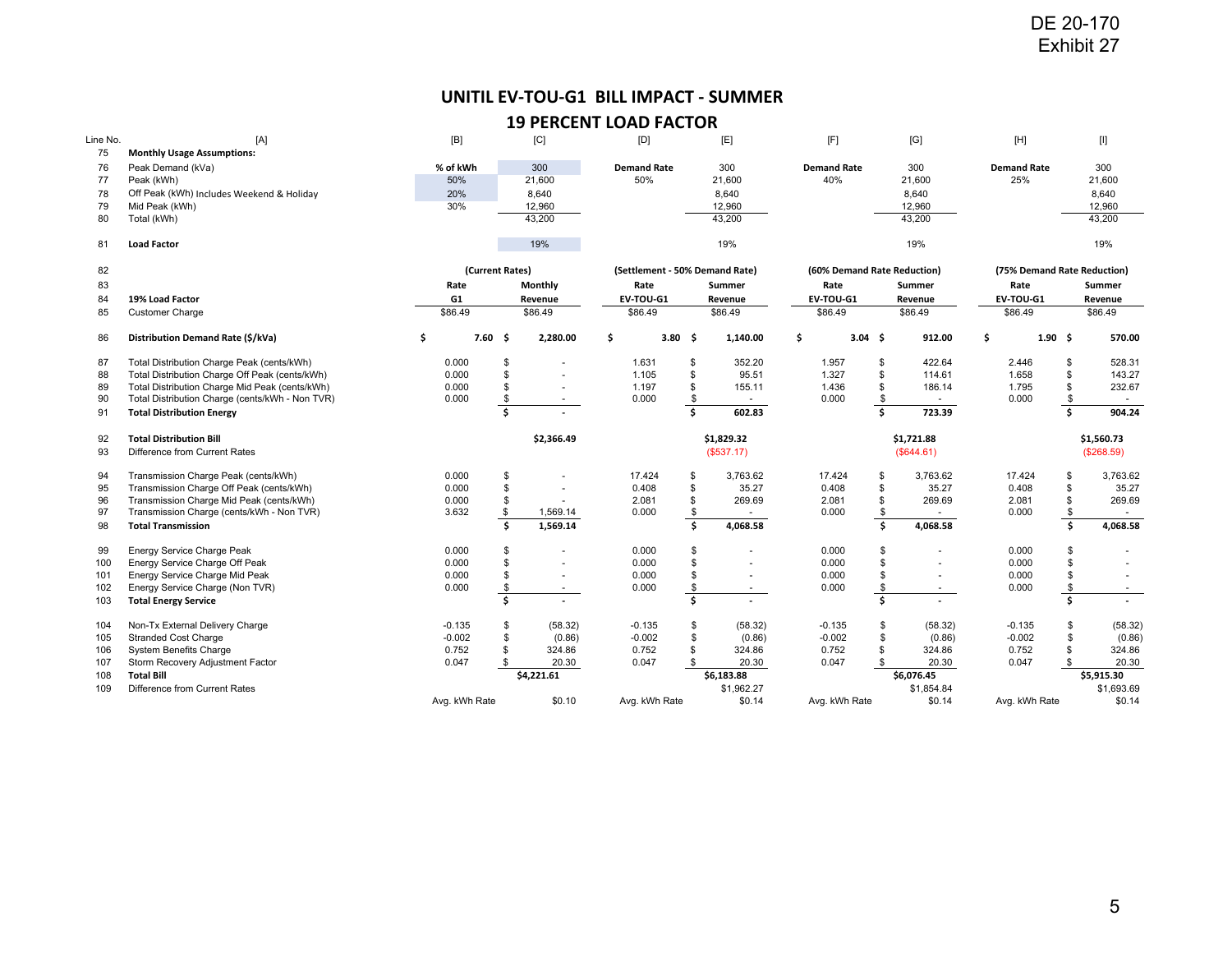## **UNITIL EV‐TOU‐G2 BILL IMPACT ‐ SUMMER**

|                                  |                                                                                           |                       |                 |                  |                                       |          |                    |                    |                             |          |                     |                      | Exhibit 27              |                                                                                                                                                                                                                                                                                                                                                                                                                                                                                                                                                                                                                                                                                                                                                                                                                                                                                |
|----------------------------------|-------------------------------------------------------------------------------------------|-----------------------|-----------------|------------------|---------------------------------------|----------|--------------------|--------------------|-----------------------------|----------|---------------------|----------------------|-------------------------|--------------------------------------------------------------------------------------------------------------------------------------------------------------------------------------------------------------------------------------------------------------------------------------------------------------------------------------------------------------------------------------------------------------------------------------------------------------------------------------------------------------------------------------------------------------------------------------------------------------------------------------------------------------------------------------------------------------------------------------------------------------------------------------------------------------------------------------------------------------------------------|
|                                  |                                                                                           |                       |                 |                  |                                       |          |                    |                    |                             |          |                     |                      |                         |                                                                                                                                                                                                                                                                                                                                                                                                                                                                                                                                                                                                                                                                                                                                                                                                                                                                                |
|                                  |                                                                                           |                       |                 |                  | UNITIL EV-TOU-G2 BILL IMPACT - SUMMER |          |                    |                    |                             |          |                     |                      |                         |                                                                                                                                                                                                                                                                                                                                                                                                                                                                                                                                                                                                                                                                                                                                                                                                                                                                                |
|                                  |                                                                                           |                       |                 |                  | <b>5 PERCENT LOAD FACTOR</b>          |          |                    |                    |                             |          |                     |                      |                         |                                                                                                                                                                                                                                                                                                                                                                                                                                                                                                                                                                                                                                                                                                                                                                                                                                                                                |
| Line No.                         | [A]                                                                                       | [B]                   |                 | [C]              | [D]                                   |          | [E]                | [F]                |                             |          | [G]                 | $[H]$                |                         | $[] \centering \includegraphics[width=0.47\textwidth]{Figures/PD1.png} \caption{The 3D (black) model for the 3D (black) model. The left side is the same time. The right side is the same time. The right side is the same time. The right side is the same time. The right side is the same time. The right side is the same time. The right side is the same time. The right side is the same time. The right side is the same time. The right side is the same time. The right side is the same time. The right side is the same time. The right side is the same time. The right side is the same time. The right side is the same time. The right side is the same time. The right side is the same time. The right side is the same time. The right side is the same time. The right side is the same time. The right side is the same time. The right side is the same$ |
| $\overline{1}$<br>$\overline{c}$ | <b>Monthly Usage Assumptions:</b>                                                         | % of kWh              |                 | 150              | <b>Demand Rate</b>                    |          | 150                | <b>Demand Rate</b> |                             |          | 150                 | <b>Demand Rate</b>   |                         |                                                                                                                                                                                                                                                                                                                                                                                                                                                                                                                                                                                                                                                                                                                                                                                                                                                                                |
| 3                                | Peak Demand (kW)<br>Peak (kWh)                                                            | 50%                   |                 | 2,700            | 50%                                   |          | 2,700              | 40%                |                             |          | 2,700               | 25%                  |                         | 150<br>2,700                                                                                                                                                                                                                                                                                                                                                                                                                                                                                                                                                                                                                                                                                                                                                                                                                                                                   |
| $\overline{4}$                   | Off Peak (kWh) Includes Weekend & Holiday                                                 | 20%                   |                 | 1,080            |                                       |          | 1,080              |                    |                             |          | 1,080               |                      |                         | 1,080                                                                                                                                                                                                                                                                                                                                                                                                                                                                                                                                                                                                                                                                                                                                                                                                                                                                          |
| 5                                | Mid Peak (kWh)                                                                            | 30%                   |                 | 1,620            |                                       |          | 1,620              |                    |                             |          | 1,620               |                      |                         | 1,620                                                                                                                                                                                                                                                                                                                                                                                                                                                                                                                                                                                                                                                                                                                                                                                                                                                                          |
| 6                                | Total (kWh)                                                                               |                       |                 | 5,400            |                                       |          | 5,400              |                    |                             |          | 5,400               |                      |                         | 5,400                                                                                                                                                                                                                                                                                                                                                                                                                                                                                                                                                                                                                                                                                                                                                                                                                                                                          |
| $\overline{7}$                   | <b>Load Factor</b>                                                                        |                       |                 | 5%               |                                       |          | 5%                 |                    |                             |          | 5%                  |                      |                         | 5%                                                                                                                                                                                                                                                                                                                                                                                                                                                                                                                                                                                                                                                                                                                                                                                                                                                                             |
| 8                                |                                                                                           |                       | (Current Rates) |                  | (Settlement - 50% Demand Rate)        |          |                    |                    | (60% Demand Rate Reduction) |          |                     |                      |                         | (75% Demand Rate Reduction)                                                                                                                                                                                                                                                                                                                                                                                                                                                                                                                                                                                                                                                                                                                                                                                                                                                    |
| 9                                |                                                                                           | Rate                  |                 | Monthly          | Rate                                  |          | Summer             | Rate               |                             |          | Summer              | Rate                 |                         | Summer                                                                                                                                                                                                                                                                                                                                                                                                                                                                                                                                                                                                                                                                                                                                                                                                                                                                         |
| 10                               | 5% Load Factor                                                                            | G <sub>1</sub>        |                 | Revenue          | EV-TOU-G1                             |          | Revenue            | EV-TOU-G1          |                             |          | Revenue             | EV-TOU-G1            |                         | Revenue                                                                                                                                                                                                                                                                                                                                                                                                                                                                                                                                                                                                                                                                                                                                                                                                                                                                        |
| 11                               | <b>Customer Charge</b>                                                                    | \$29.19               |                 | \$29.19          | \$29.19                               |          | \$29.19            | \$29.19            |                             |          | \$29.19             | \$29.19              |                         | \$29.19                                                                                                                                                                                                                                                                                                                                                                                                                                                                                                                                                                                                                                                                                                                                                                                                                                                                        |
| 12                               | Distribution Demand Rate (\$/kW)                                                          | \$<br>$10.51 \quad $$ |                 | 1,576.50         | \$<br>$5.26$ \$                       |          | 788.25             | \$                 | 4.20 \$                     |          | 630.60              | \$                   | $2.63 \quad $$          | 394.13                                                                                                                                                                                                                                                                                                                                                                                                                                                                                                                                                                                                                                                                                                                                                                                                                                                                         |
| 13                               | Total Distribution Charge Peak (cents/kWh)                                                | 0.000                 | \$              | $\sim$           | 2.802                                 | \$       | 75.67              |                    | 3.363                       | \$       | 90.80               | 4.204                | \$                      | 113.50                                                                                                                                                                                                                                                                                                                                                                                                                                                                                                                                                                                                                                                                                                                                                                                                                                                                         |
| 14                               | Total Distribution Charge Off Peak (cents/kWh)                                            | 0.000                 | \$              |                  | 2.033                                 | \$       | 21.95              |                    | 2.439                       | \$       | 26.34               | 3.049                | \$                      | 32.93                                                                                                                                                                                                                                                                                                                                                                                                                                                                                                                                                                                                                                                                                                                                                                                                                                                                          |
| 15                               | Total Distribution Charge Mid Peak (cents/kWh)                                            | 0.000                 | \$              | $\sim$           | 1.944                                 | \$       | 31.50              |                    | 2.333                       | \$       | 37.80               | 2.917                | \$                      | 47.25                                                                                                                                                                                                                                                                                                                                                                                                                                                                                                                                                                                                                                                                                                                                                                                                                                                                          |
| 16<br>17                         | Total Distribution Charge (cents/kWh - Non TVR)<br><b>Total Distribution Energy</b>       | 0.000                 | \$<br>\$        | $\sim$           | 0.000                                 | \$<br>\$ | $\sim$<br>129.12   |                    | 0.000                       | \$<br>\$ | $\sim$<br>154.94    | 0.000                | \$<br>\$                | $\sim$<br>193.68                                                                                                                                                                                                                                                                                                                                                                                                                                                                                                                                                                                                                                                                                                                                                                                                                                                               |
|                                  |                                                                                           |                       |                 |                  |                                       |          |                    |                    |                             |          |                     |                      |                         |                                                                                                                                                                                                                                                                                                                                                                                                                                                                                                                                                                                                                                                                                                                                                                                                                                                                                |
| 18                               | <b>Total Distribution Bill</b>                                                            |                       |                 | \$1,605.69       |                                       |          | \$946.56           |                    |                             |          | \$814.73            |                      |                         | \$616.99                                                                                                                                                                                                                                                                                                                                                                                                                                                                                                                                                                                                                                                                                                                                                                                                                                                                       |
| 19                               | Difference from Current Rates                                                             |                       |                 |                  |                                       |          | (\$659.13)         |                    |                             |          | (\$790.96)          |                      |                         | (\$329.57)                                                                                                                                                                                                                                                                                                                                                                                                                                                                                                                                                                                                                                                                                                                                                                                                                                                                     |
| 20                               | Transmission Charge Peak (cents/kWh)                                                      | 0.000                 | \$              | $\sim$           | 17.398                                | \$       | 469.75             | 17.398             |                             | \$       | 469.75              | 17.398               | \$                      | 469.75                                                                                                                                                                                                                                                                                                                                                                                                                                                                                                                                                                                                                                                                                                                                                                                                                                                                         |
| 21                               | Transmission Charge Off Peak (cents/kWh)                                                  | 0.000                 | \$<br>\$        | $\blacksquare$   | 0.408                                 | \$       | 4.41               |                    | 0.408                       | \$       | 4.41<br>32.19       | 0.408                | \$<br>\$                | 4.41                                                                                                                                                                                                                                                                                                                                                                                                                                                                                                                                                                                                                                                                                                                                                                                                                                                                           |
| 22<br>23                         | Transmission Charge Mid Peak (cents/kWh)<br>Transmission Charge (cents/kWh - Non TVR)     | 0.000<br>3.632        | \$              | 196.14           | 1.987<br>0.000                        | \$<br>\$ | 32.19<br>$\sim$    |                    | 1.987<br>0.000              | \$<br>\$ | $\sim$              | 1.987<br>0.000       | \$                      | 32.19<br>$\sim$                                                                                                                                                                                                                                                                                                                                                                                                                                                                                                                                                                                                                                                                                                                                                                                                                                                                |
| 24                               | <b>Total Transmission</b>                                                                 |                       | \$              | 196.14           |                                       | Ŝ.       | 506.35             |                    |                             | \$       | 506.35              |                      | $\overline{\mathbf{s}}$ | 506.35                                                                                                                                                                                                                                                                                                                                                                                                                                                                                                                                                                                                                                                                                                                                                                                                                                                                         |
| 25                               | Energy Service Charge Peak (cents/kWh)                                                    | 0.000                 | \$              | $\sim$           | 25.774                                | \$       | 695.89             | 25.774             |                             | \$       | 695.89              | 25.774               | \$                      | 695.89                                                                                                                                                                                                                                                                                                                                                                                                                                                                                                                                                                                                                                                                                                                                                                                                                                                                         |
| 26                               | Energy Service Charge Off Peak (cents/kWh)                                                | 0.000                 | \$              | $\blacksquare$   | 4.919                                 | \$       | 53.12              | 4.919              |                             | \$       | 53.12               | 4.919                | \$                      | 53.12                                                                                                                                                                                                                                                                                                                                                                                                                                                                                                                                                                                                                                                                                                                                                                                                                                                                          |
| 27<br>28                         | Energy Service Charge Mid Peak (cents/kWh)<br>Energy Service Charge (cents/kWh - Non TVR) | 0.000<br>7.263        | \$<br>\$        | 392.20           | 6.216<br>0.000                        | \$       | 100.70<br>$\sim$   |                    | 6.216<br>0.000              | \$<br>\$ | 100.70<br>$\sim$    | 6.216<br>0.000       | \$<br>\$                | 100.70<br>$\sim$                                                                                                                                                                                                                                                                                                                                                                                                                                                                                                                                                                                                                                                                                                                                                                                                                                                               |
| 29                               | <b>Total Energy Service</b>                                                               |                       | \$              | 392.20           |                                       | \$<br>Ś. | 849.71             |                    |                             | \$       | 849.71              |                      | \$                      | 849.71                                                                                                                                                                                                                                                                                                                                                                                                                                                                                                                                                                                                                                                                                                                                                                                                                                                                         |
|                                  |                                                                                           |                       |                 |                  |                                       |          |                    |                    |                             |          |                     |                      |                         |                                                                                                                                                                                                                                                                                                                                                                                                                                                                                                                                                                                                                                                                                                                                                                                                                                                                                |
| 30<br>31                         | Non-Tx External Delivery Charge<br><b>Stranded Cost Charge</b>                            | $-0.135$<br>$-0.002$  | \$<br>\$        | (7.29)<br>(0.11) | $-0.135$<br>$-0.002$                  | \$<br>\$ | (7.29)<br>(0.11)   | $-0.135$           | $-0.002$                    | \$<br>\$ | (7.29)<br>(0.11)    | $-0.135$<br>$-0.002$ | \$<br>\$                | (7.29)<br>(0.11)                                                                                                                                                                                                                                                                                                                                                                                                                                                                                                                                                                                                                                                                                                                                                                                                                                                               |
| 32                               | <b>System Benefits Charge</b>                                                             | 0.752                 | \$              | 40.61            | 0.752                                 | \$       | 40.61              |                    | 0.752                       | \$       | 40.61               | 0.752                | \$                      | 40.61                                                                                                                                                                                                                                                                                                                                                                                                                                                                                                                                                                                                                                                                                                                                                                                                                                                                          |
| 33                               | Storm Recovery Adjustment Factor                                                          | 0.047                 | \$              | 2.54             | 0.047                                 | \$       | 2.54               |                    | 0.047                       | \$       | 2.54                | 0.047                | \$                      | 2.54                                                                                                                                                                                                                                                                                                                                                                                                                                                                                                                                                                                                                                                                                                                                                                                                                                                                           |
| 34                               | <b>Total Bill</b>                                                                         |                       |                 | \$2,229.78       |                                       |          | \$2,338.36         |                    |                             |          | \$2,206.54          |                      |                         | \$2,008.80                                                                                                                                                                                                                                                                                                                                                                                                                                                                                                                                                                                                                                                                                                                                                                                                                                                                     |
| 35                               | Difference from Current Rates                                                             | Avg. kWh Rate         |                 | \$0.41           | Avg. kWh Rate                         |          | \$108.58<br>\$0.43 |                    | Avg. kWh Rate               |          | (\$23.24)<br>\$0.41 | Avg. kWh Rate        |                         | (\$220.98)<br>\$0.37                                                                                                                                                                                                                                                                                                                                                                                                                                                                                                                                                                                                                                                                                                                                                                                                                                                           |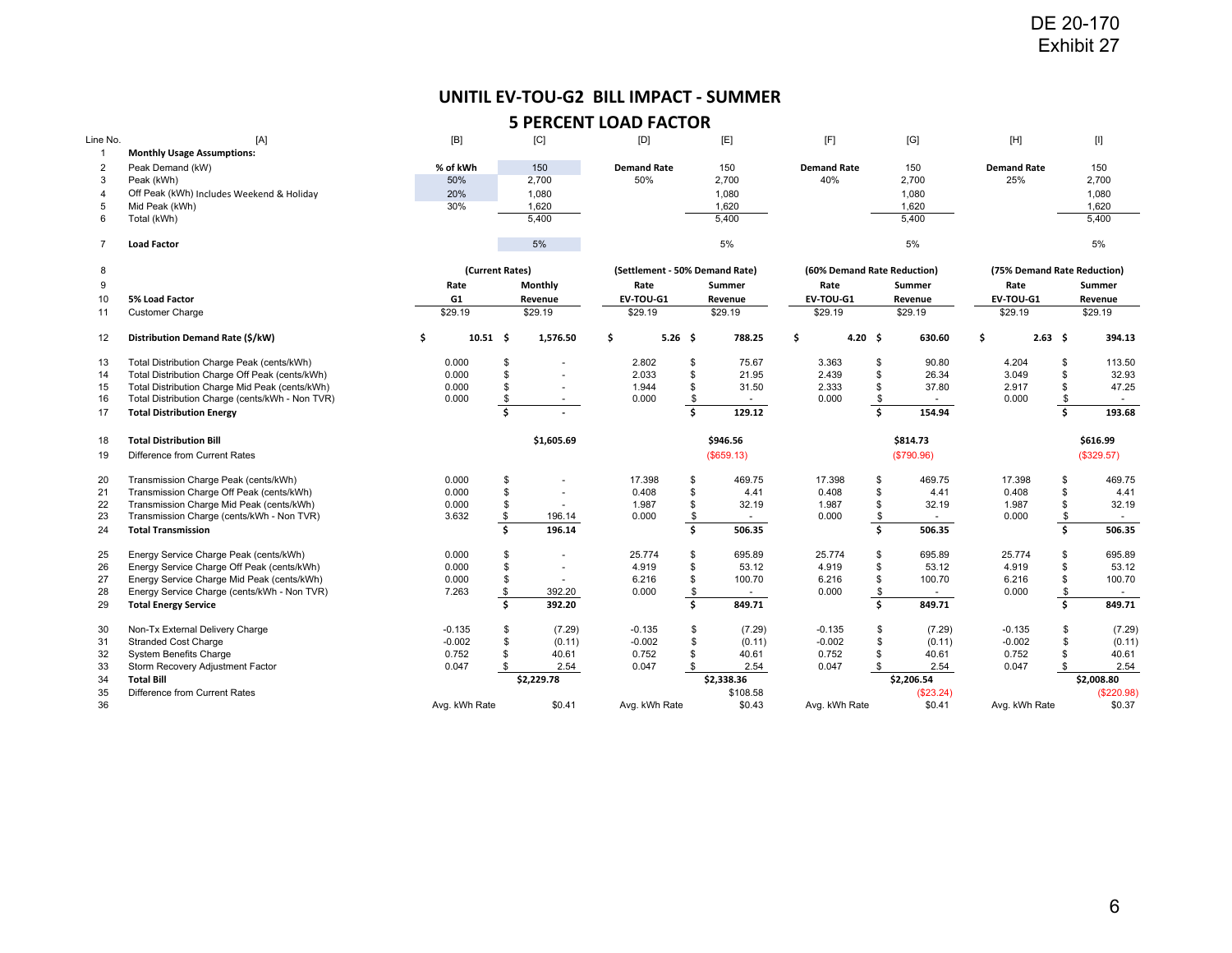# **UNITIL EV‐TOU‐G2 BILL IMPACT ‐ SUMMER**

| Line No.<br>38 | [A]<br><b>Monthly Usage Assumptions:</b>                                                         | [B]                   |          | [C]                      | [D]                            |          | [E]                  | [F]                         |          | [G]                | [H]                         |                | $[] \centering \includegraphics[width=0.47\textwidth]{Figures/PD1.png} \caption{The 3D (black) model for the 3D (black) model. The left side is the same time. The right side is the same time. The right side is the same time. The right side is the same time. The right side is the same time. The right side is the same time. The right side is the same time. The right side is the same time. The right side is the same time. The right side is the same time. The right side is the same time. The right side is the same time. The right side is the same time. The right side is the same time. The right side is the same time. The right side is the same time. The right side is the same time. The right side is the same time. The right side is the same time. The right side is the same time. The right side is the same time. The right side is the same$ |
|----------------|--------------------------------------------------------------------------------------------------|-----------------------|----------|--------------------------|--------------------------------|----------|----------------------|-----------------------------|----------|--------------------|-----------------------------|----------------|--------------------------------------------------------------------------------------------------------------------------------------------------------------------------------------------------------------------------------------------------------------------------------------------------------------------------------------------------------------------------------------------------------------------------------------------------------------------------------------------------------------------------------------------------------------------------------------------------------------------------------------------------------------------------------------------------------------------------------------------------------------------------------------------------------------------------------------------------------------------------------|
| 39             | Peak Demand (kW)                                                                                 | % of kWh              |          | 150                      | <b>Demand Rate</b>             |          | 150                  | <b>Demand Rate</b>          |          | 150                | <b>Demand Rate</b>          |                | 150                                                                                                                                                                                                                                                                                                                                                                                                                                                                                                                                                                                                                                                                                                                                                                                                                                                                            |
| 40<br>41       | Peak (kWh)<br>Off Peak (kWh) Includes Weekend & Holiday                                          | 50%<br>20%            |          | 5,400<br>2,160           | 50%                            |          | 5,400<br>2,160       | 40%                         |          | 5,400<br>2,160     | 25%                         |                | 5,400<br>2,160                                                                                                                                                                                                                                                                                                                                                                                                                                                                                                                                                                                                                                                                                                                                                                                                                                                                 |
| 42             | Mid Peak (kWh)                                                                                   | 30%                   |          | 3,240                    |                                |          | 3,240                |                             |          | 3,240              |                             |                | 3,240                                                                                                                                                                                                                                                                                                                                                                                                                                                                                                                                                                                                                                                                                                                                                                                                                                                                          |
| 43             | Total (kWh)                                                                                      |                       |          | 10,800                   |                                |          | 10,800               |                             |          | 10,800             |                             |                | 10,800                                                                                                                                                                                                                                                                                                                                                                                                                                                                                                                                                                                                                                                                                                                                                                                                                                                                         |
| 44             | <b>Load Factor</b>                                                                               |                       |          | 10%                      |                                |          | 10%                  |                             |          | 10%                |                             |                | 10%                                                                                                                                                                                                                                                                                                                                                                                                                                                                                                                                                                                                                                                                                                                                                                                                                                                                            |
| 45             |                                                                                                  | (Current Rates)       |          |                          | (Settlement - 50% Demand Rate) |          |                      | (60% Demand Rate Reduction) |          |                    | (75% Demand Rate Reduction) |                |                                                                                                                                                                                                                                                                                                                                                                                                                                                                                                                                                                                                                                                                                                                                                                                                                                                                                |
| 46             |                                                                                                  | Rate                  |          | Monthly                  | Rate                           |          | Summer               | Rate                        |          | Summer             | Rate                        |                | Summer                                                                                                                                                                                                                                                                                                                                                                                                                                                                                                                                                                                                                                                                                                                                                                                                                                                                         |
| 47             | 10% Load Factor                                                                                  | G1                    |          | Revenue                  | EV-TOU-G1                      |          | Revenue              | EV-TOU-G1                   |          | Revenue            | EV-TOU-G1                   |                | Revenue                                                                                                                                                                                                                                                                                                                                                                                                                                                                                                                                                                                                                                                                                                                                                                                                                                                                        |
| 48             | <b>Customer Charge</b>                                                                           | \$29.19               |          | \$29.19                  | \$29.19                        |          | \$29.19              | \$29.19                     |          | \$29.19            | \$29.19                     |                | \$29.19                                                                                                                                                                                                                                                                                                                                                                                                                                                                                                                                                                                                                                                                                                                                                                                                                                                                        |
| 49             | Distribution Demand Rate (\$/kW)                                                                 | \$<br>$10.51 \quad $$ |          | 1,576.50                 | \$<br>$5.26$ \$                |          | 788.25               | \$<br>4.20 \$               |          | 630.60             | \$                          | $2.63 \quad $$ | 394.13                                                                                                                                                                                                                                                                                                                                                                                                                                                                                                                                                                                                                                                                                                                                                                                                                                                                         |
| 50             | Total Distribution Charge Peak (cents/kWh)                                                       | 0.000                 | \$       | $\overline{\phantom{a}}$ | 2.802                          | \$       | 151.33               | 3.363                       | \$       | 181.60             | 4.204                       | \$             | 227.00                                                                                                                                                                                                                                                                                                                                                                                                                                                                                                                                                                                                                                                                                                                                                                                                                                                                         |
| 51             | Total Distribution Charge Off Peak (cents/kWh)<br>Total Distribution Charge Mid Peak (cents/kWh) | 0.000                 | \$       | $\sim$                   | 2.033                          | \$       | 43.91                | 2.439                       | \$       | 52.69              | 3.049                       | \$<br>\$       | 65.86                                                                                                                                                                                                                                                                                                                                                                                                                                                                                                                                                                                                                                                                                                                                                                                                                                                                          |
| 52<br>53       | Total Distribution Charge (cents/kWh - Non TVR)                                                  | 0.000<br>0.000        | \$<br>\$ | $\sim$<br>$\sim$         | 1.944<br>0.000                 | \$<br>\$ | 63.00<br>$\sim$      | 2.333<br>0.000              | \$<br>\$ | 75.60<br>$\sim$    | 2.917<br>0.000              | \$             | 94.50<br>$\sim$                                                                                                                                                                                                                                                                                                                                                                                                                                                                                                                                                                                                                                                                                                                                                                                                                                                                |
| 54             | <b>Total Distribution Energy</b>                                                                 |                       | \$       |                          |                                | \$       | 258.24               |                             | \$       | 309.88             |                             | \$             | 387.35                                                                                                                                                                                                                                                                                                                                                                                                                                                                                                                                                                                                                                                                                                                                                                                                                                                                         |
| 55             | <b>Total Distribution Bill</b>                                                                   |                       |          | \$1,605.69               |                                |          | \$1,075.68           |                             |          | \$969.67           |                             |                | \$810.67                                                                                                                                                                                                                                                                                                                                                                                                                                                                                                                                                                                                                                                                                                                                                                                                                                                                       |
| 56             | Difference from Current Rates                                                                    |                       |          |                          |                                |          | (\$530.01)           |                             |          | (\$636.02)         |                             |                | (\$265.01)                                                                                                                                                                                                                                                                                                                                                                                                                                                                                                                                                                                                                                                                                                                                                                                                                                                                     |
| 57             | Transmission Charge Peak (cents/kWh)                                                             | 0.000                 | \$       | ÷.                       | 17.398                         | \$       | 939.50               | 17.398                      | \$       | 939.50             | 17.398                      | \$             | 939.50                                                                                                                                                                                                                                                                                                                                                                                                                                                                                                                                                                                                                                                                                                                                                                                                                                                                         |
| 58             | Transmission Charge Off Peak (cents/kWh)                                                         | 0.000                 | \$<br>\$ | $\overline{\phantom{a}}$ | 0.408                          | \$<br>\$ | 8.82                 | 0.408                       | \$<br>\$ | 8.82               | 0.408                       | \$<br>\$       | 8.82                                                                                                                                                                                                                                                                                                                                                                                                                                                                                                                                                                                                                                                                                                                                                                                                                                                                           |
| 59<br>60       | Transmission Charge Mid Peak (cents/kWh)<br>Transmission Charge (cents/kWh - Non TVR)            | 0.000<br>3.632        | \$       | 392.28                   | 1.987<br>0.000                 | \$       | 64.37<br>$\sim$      | 1.987<br>0.000              | \$       | 64.37<br>$\sim$    | 1.987<br>0.000              | \$             | 64.37<br>$\sim$                                                                                                                                                                                                                                                                                                                                                                                                                                                                                                                                                                                                                                                                                                                                                                                                                                                                |
| 61             | <b>Total Transmission</b>                                                                        |                       | \$       | 392.28                   |                                | \$       | 1,012.69             |                             | \$       | 1,012.69           |                             | \$             | 1,012.69                                                                                                                                                                                                                                                                                                                                                                                                                                                                                                                                                                                                                                                                                                                                                                                                                                                                       |
| 62             | Energy Service Charge Peak (cents/kWh)                                                           | 0.000                 | \$       | ÷.                       | 25.774                         | \$       | 1,391.78             | 25.774                      | \$       | 1,391.78           | 25.774                      | \$             | 1,391.78                                                                                                                                                                                                                                                                                                                                                                                                                                                                                                                                                                                                                                                                                                                                                                                                                                                                       |
| 63             | Energy Service Charge Off Peak (cents/kWh)                                                       | 0.000<br>0.000        | \$<br>\$ | $\overline{\phantom{a}}$ | 4.919                          | \$<br>\$ | 106.24               | 4.919<br>6.216              | \$<br>\$ | 106.24             | 4.919                       | \$<br>\$       | 106.24<br>201.40                                                                                                                                                                                                                                                                                                                                                                                                                                                                                                                                                                                                                                                                                                                                                                                                                                                               |
| 64<br>65       | Energy Service Charge Mid Peak (cents/kWh)<br>Energy Service Charge (cents/kWh - Non TVR)        | 7.263                 | \$       | 784.40                   | 6.216<br>0.000                 | \$       | 201.40<br>$\sim$     | 0.000                       | \$       | 201.40<br>$\sim$   | 6.216<br>0.000              | \$             | $\sim$                                                                                                                                                                                                                                                                                                                                                                                                                                                                                                                                                                                                                                                                                                                                                                                                                                                                         |
| 66             | <b>Total Energy Service</b>                                                                      |                       | \$       | 784.40                   |                                | \$       | 1,699.42             |                             | \$       | 1,699.42           |                             | \$             | 1,699.42                                                                                                                                                                                                                                                                                                                                                                                                                                                                                                                                                                                                                                                                                                                                                                                                                                                                       |
| 67             | Non-Tx External Delivery Charge                                                                  | $-0.135$              | \$       | (14.58)                  | $-0.135$                       | \$       | (14.58)              | $-0.135$                    | \$       | (14.58)            | $-0.135$                    | \$             | (14.58)                                                                                                                                                                                                                                                                                                                                                                                                                                                                                                                                                                                                                                                                                                                                                                                                                                                                        |
| 68             | <b>Stranded Cost Charge</b>                                                                      | $-0.002$<br>0.752     | \$<br>\$ | (0.22)<br>81.22          | $-0.002$<br>0.752              | \$<br>\$ | (0.22)<br>81.22      | $-0.002$<br>0.752           | \$<br>\$ | (0.22)<br>81.22    | $-0.002$<br>0.752           | \$<br>\$       | (0.22)<br>81.22                                                                                                                                                                                                                                                                                                                                                                                                                                                                                                                                                                                                                                                                                                                                                                                                                                                                |
| 69<br>70       | System Benefits Charge<br>Storm Recovery Adjustment Factor                                       | 0.047                 | \$       | 5.08                     | 0.047                          | \$       | 5.08                 | 0.047                       | \$       | 5.08               | 0.047                       | \$             | 5.08                                                                                                                                                                                                                                                                                                                                                                                                                                                                                                                                                                                                                                                                                                                                                                                                                                                                           |
| 71             | <b>Total Bill</b>                                                                                |                       |          | \$2,853.87               |                                |          | \$3.859.29           |                             |          | \$3,753.28         |                             |                | \$3,594.28                                                                                                                                                                                                                                                                                                                                                                                                                                                                                                                                                                                                                                                                                                                                                                                                                                                                     |
| 72             | Difference from Current Rates                                                                    | Avg. kWh Rate         |          | \$0.26                   | Avg. kWh Rate                  |          | \$1,005.42<br>\$0.36 | Avg. kWh Rate               |          | \$899.41<br>\$0.35 | Avg. kWh Rate               |                | \$740.41<br>\$0.33                                                                                                                                                                                                                                                                                                                                                                                                                                                                                                                                                                                                                                                                                                                                                                                                                                                             |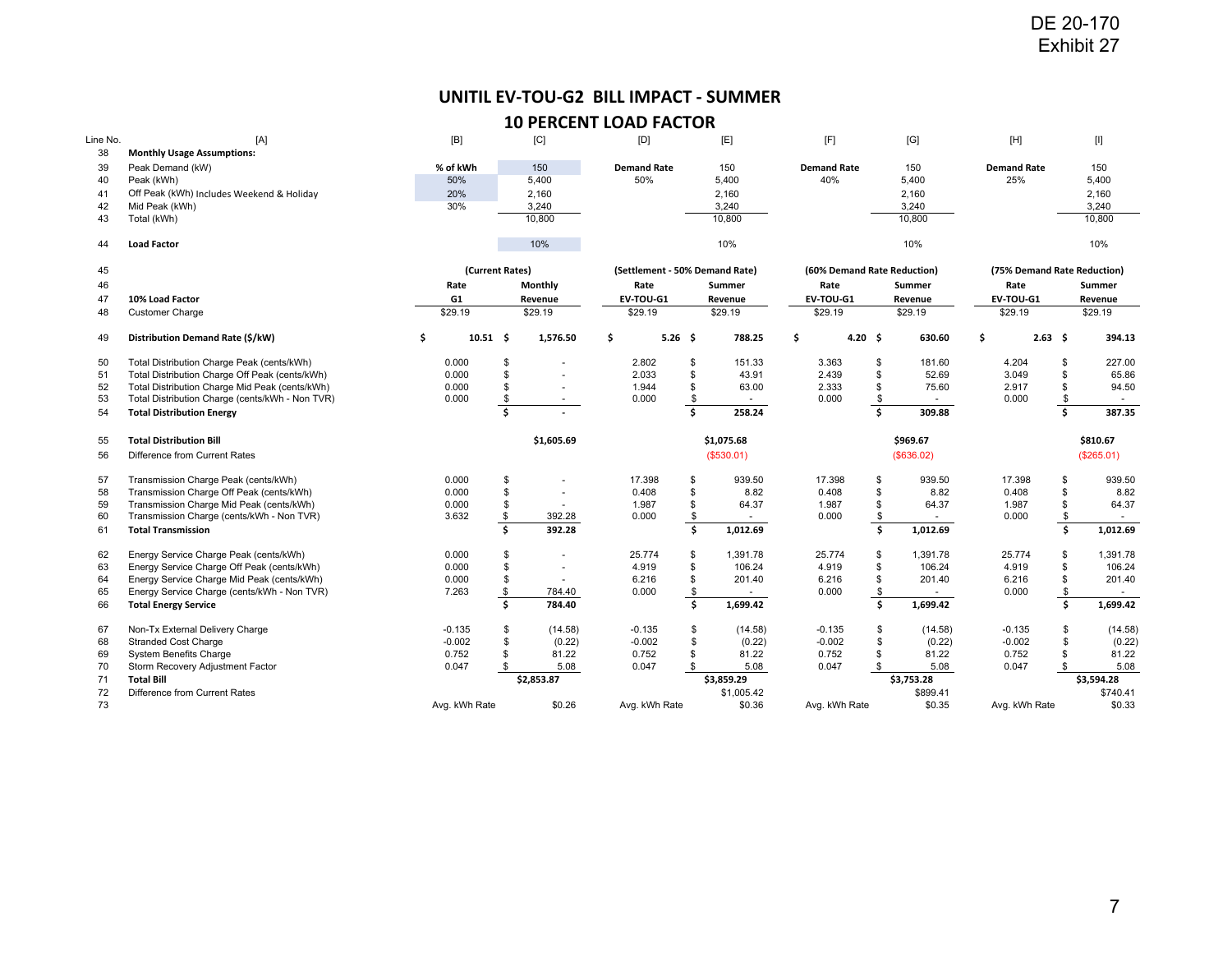# **UNITIL EV‐TOU‐G2 BILL IMPACT ‐ SUMMER**

|            |                                                                                                   |                         |                                | UNITIL EV-TOU-G2 BILL IMPACT - SUMMER |           |                                |                             |          |                      |                    |             |                                                                                                                                                                                                                                                                                                                                                                                                                                                                                                                                                                                                                                                                                                                                                                                                                                                                                |
|------------|---------------------------------------------------------------------------------------------------|-------------------------|--------------------------------|---------------------------------------|-----------|--------------------------------|-----------------------------|----------|----------------------|--------------------|-------------|--------------------------------------------------------------------------------------------------------------------------------------------------------------------------------------------------------------------------------------------------------------------------------------------------------------------------------------------------------------------------------------------------------------------------------------------------------------------------------------------------------------------------------------------------------------------------------------------------------------------------------------------------------------------------------------------------------------------------------------------------------------------------------------------------------------------------------------------------------------------------------|
|            |                                                                                                   |                         |                                | <b>19 PERCENT LOAD FACTOR</b>         |           |                                |                             |          |                      |                    |             |                                                                                                                                                                                                                                                                                                                                                                                                                                                                                                                                                                                                                                                                                                                                                                                                                                                                                |
| Line No.   | [A]                                                                                               | [B]                     | [C]                            | [D]                                   |           | [E]                            | [F]                         |          | [G]                  | [H]                |             | $[] \centering \includegraphics[width=0.47\textwidth]{Figures/PD1.png} \caption{The 3D (black) model for the 3D (black) model. The left side is the same time. The right side is the same time. The right side is the same time. The right side is the same time. The right side is the same time. The right side is the same time. The right side is the same time. The right side is the same time. The right side is the same time. The right side is the same time. The right side is the same time. The right side is the same time. The right side is the same time. The right side is the same time. The right side is the same time. The right side is the same time. The right side is the same time. The right side is the same time. The right side is the same time. The right side is the same time. The right side is the same time. The right side is the same$ |
| 75<br>76   | <b>Monthly Usage Assumptions:</b><br>Peak Demand (kW)                                             | % of kWh                | 150                            | <b>Demand Rate</b>                    |           | 150                            | <b>Demand Rate</b>          |          | 150                  | <b>Demand Rate</b> |             | 150                                                                                                                                                                                                                                                                                                                                                                                                                                                                                                                                                                                                                                                                                                                                                                                                                                                                            |
| 77         | Peak (kWh)                                                                                        | 50%                     | 10,260                         | 50%                                   |           | 10,260                         | 40%                         |          | 10,260               | 25%                |             | 10,260                                                                                                                                                                                                                                                                                                                                                                                                                                                                                                                                                                                                                                                                                                                                                                                                                                                                         |
| 78         | Off Peak (kWh) Includes Weekend & Holiday                                                         | 20%                     | 4,104                          |                                       |           | 4,104                          |                             |          | 4,104                |                    |             | 4,104                                                                                                                                                                                                                                                                                                                                                                                                                                                                                                                                                                                                                                                                                                                                                                                                                                                                          |
| 79<br>80   | Mid Peak (kWh)<br>Total (kWh)                                                                     | 30%                     | 6,156<br>20,520                |                                       |           | 6,156<br>20,520                |                             |          | 6,156<br>20,520      |                    |             | 6,156<br>20,520                                                                                                                                                                                                                                                                                                                                                                                                                                                                                                                                                                                                                                                                                                                                                                                                                                                                |
| 81         | <b>Load Factor</b>                                                                                |                         | 19%                            |                                       |           | 19%                            |                             |          | 19%                  |                    |             | 19%                                                                                                                                                                                                                                                                                                                                                                                                                                                                                                                                                                                                                                                                                                                                                                                                                                                                            |
| 82         |                                                                                                   | (Current Rates)         |                                |                                       |           | (Settlement - 50% Demand Rate) | (60% Demand Rate Reduction) |          |                      |                    |             | (75% Demand Rate Reduction)                                                                                                                                                                                                                                                                                                                                                                                                                                                                                                                                                                                                                                                                                                                                                                                                                                                    |
| 83         |                                                                                                   | Rate                    | <b>Monthly</b>                 | Rate                                  |           | Summer                         | Rate                        |          | Summer               | Rate               |             | Summer                                                                                                                                                                                                                                                                                                                                                                                                                                                                                                                                                                                                                                                                                                                                                                                                                                                                         |
| 84         | 19% Load Factor                                                                                   | G1                      | Revenue                        | EV-TOU-G1                             |           | Revenue                        | EV-TOU-G1                   |          | Revenue              | EV-TOU-G1          |             | Revenue                                                                                                                                                                                                                                                                                                                                                                                                                                                                                                                                                                                                                                                                                                                                                                                                                                                                        |
| 85         | <b>Customer Charge</b>                                                                            | \$29.19                 | \$29.19                        | \$29.19                               |           | \$29.19                        | \$29.19                     |          | \$29.19              | \$29.19            |             | \$29.19                                                                                                                                                                                                                                                                                                                                                                                                                                                                                                                                                                                                                                                                                                                                                                                                                                                                        |
| 86         | Distribution Demand Rate (\$/kW)                                                                  | \$<br>$10.51 \quad $$   | 1,576.50                       | \$                                    | $5.26$ \$ | 788.25                         | \$<br>4.20 \$               |          | 630.60               | \$                 | $2.63 \div$ | 394.13                                                                                                                                                                                                                                                                                                                                                                                                                                                                                                                                                                                                                                                                                                                                                                                                                                                                         |
| 87         | Total Distribution Charge Peak (cents/kWh)                                                        | \$<br>0.000             | $\overline{\phantom{a}}$       | 2.802                                 | \$        | 287.53                         | 3.363                       | \$       | 345.04               | 4.204              | \$          | 431.30                                                                                                                                                                                                                                                                                                                                                                                                                                                                                                                                                                                                                                                                                                                                                                                                                                                                         |
| 88         | Total Distribution Charge Off Peak (cents/kWh)                                                    | 0.000                   | \$<br>$\overline{\phantom{a}}$ | 2.033                                 | \$        | 83.42                          | 2.439                       | \$       | 100.11               | 3.049              | \$          | 125.13                                                                                                                                                                                                                                                                                                                                                                                                                                                                                                                                                                                                                                                                                                                                                                                                                                                                         |
| 89<br>90   | Total Distribution Charge Mid Peak (cents/kWh)<br>Total Distribution Charge (cents/kWh - Non TVR) | 0.000<br>0.000          | \$<br>\$<br>$\sim$             | 1.944<br>0.000                        | \$<br>\$  | 119.69<br>$\sim$               | 2.333<br>0.000              | \$<br>\$ | 143.63<br>$\sim$     | 2.917<br>0.000     | \$<br>\$    | 179.54<br>$\sim$                                                                                                                                                                                                                                                                                                                                                                                                                                                                                                                                                                                                                                                                                                                                                                                                                                                               |
| 91         | <b>Total Distribution Energy</b>                                                                  | \$                      |                                |                                       | \$        | 490.65                         |                             | \$       | 588.78               |                    | \$          | 735.97                                                                                                                                                                                                                                                                                                                                                                                                                                                                                                                                                                                                                                                                                                                                                                                                                                                                         |
| 92         | <b>Total Distribution Bill</b>                                                                    |                         | \$1,605.69                     |                                       |           | \$1,308.09                     |                             |          | \$1,248.57           |                    |             | \$1,159.29                                                                                                                                                                                                                                                                                                                                                                                                                                                                                                                                                                                                                                                                                                                                                                                                                                                                     |
| 93         | Difference from Current Rates                                                                     |                         |                                |                                       |           | (\$297.60)                     |                             |          | (\$357.12)           |                    |             | (\$148.80)                                                                                                                                                                                                                                                                                                                                                                                                                                                                                                                                                                                                                                                                                                                                                                                                                                                                     |
| 94         | Transmission Charge Peak (cents/kWh)                                                              | 0.000<br>\$             |                                | 17.398                                | \$        | 1,785.05                       | 17.398                      | \$       | 1,785.05             | 17.398             | \$          | 1,785.05                                                                                                                                                                                                                                                                                                                                                                                                                                                                                                                                                                                                                                                                                                                                                                                                                                                                       |
| 95         | Transmission Charge Off Peak (cents/kWh)                                                          | 0.000                   | \$<br>$\blacksquare$           | 0.408                                 | \$        | 16.75                          | 0.408                       | \$       | 16.75                | 0.408              | \$          | 16.75                                                                                                                                                                                                                                                                                                                                                                                                                                                                                                                                                                                                                                                                                                                                                                                                                                                                          |
| 96<br>97   | Transmission Charge Mid Peak (cents/kWh)<br>Transmission Charge (cents/kWh - Non TVR)             | 0.000<br>\$<br>3.632    | \$<br>745.34                   | 1.987<br>0.000                        | \$<br>\$  | 122.31<br>$\sim$               | 1.987<br>0.000              | \$<br>\$ | 122.31<br>$\sim$     | 1.987<br>0.000     | \$<br>\$    | 122.31<br>$\sim$                                                                                                                                                                                                                                                                                                                                                                                                                                                                                                                                                                                                                                                                                                                                                                                                                                                               |
| 98         | <b>Total Transmission</b>                                                                         | \$                      | 745.34                         |                                       | \$        | 1,924.12                       |                             | \$       | 1,924.12             |                    | \$          | 1,924.12                                                                                                                                                                                                                                                                                                                                                                                                                                                                                                                                                                                                                                                                                                                                                                                                                                                                       |
| 99         | Energy Service Charge Peak (cents/kWh)                                                            | 0.000                   | \$                             | 25.774                                | \$        | 2,644.39                       | 25.774                      | \$       | 2,644.39             | 25.774             | \$          | 2,644.39                                                                                                                                                                                                                                                                                                                                                                                                                                                                                                                                                                                                                                                                                                                                                                                                                                                                       |
| 100<br>101 | Energy Service Charge Off Peak (cents/kWh)<br>Energy Service Charge Mid Peak (cents/kWh)          | 0.000<br>0.000          | \$<br>$\sim$<br>\$             | 4.919<br>6.216                        | \$<br>\$  | 201.86<br>382.65               | 4.919<br>6.216              | \$<br>\$ | 201.86<br>382.65     | 4.919<br>6.216     | \$<br>\$    | 201.86<br>382.65                                                                                                                                                                                                                                                                                                                                                                                                                                                                                                                                                                                                                                                                                                                                                                                                                                                               |
| 102        | Energy Service Charge (cents/kWh - Non TVR)                                                       | \$<br>7.263             | 1,490.36                       | 0.000                                 | \$        | $\sim$                         | 0.000                       | \$       | $\sim$               | 0.000              | \$          | $\sim$                                                                                                                                                                                                                                                                                                                                                                                                                                                                                                                                                                                                                                                                                                                                                                                                                                                                         |
| 103        | <b>Total Energy Service</b>                                                                       |                         | Ś.<br>1,490.36                 |                                       | \$        | 3,228.90                       |                             | \$       | 3,228.90             |                    | \$          | 3,228.90                                                                                                                                                                                                                                                                                                                                                                                                                                                                                                                                                                                                                                                                                                                                                                                                                                                                       |
| 104        | Non-Tx External Delivery Charge                                                                   | $-0.135$                | \$<br>(27.70)                  | $-0.135$                              | \$        | (27.70)                        | $-0.135$                    | \$       | (27.70)              | $-0.135$           | \$          | (27.70)                                                                                                                                                                                                                                                                                                                                                                                                                                                                                                                                                                                                                                                                                                                                                                                                                                                                        |
| 105<br>106 | <b>Stranded Cost Charge</b><br><b>System Benefits Charge</b>                                      | $-0.002$<br>0.752<br>\$ | \$<br>(0.41)<br>154.31         | $-0.002$<br>0.752                     | \$<br>\$  | (0.41)<br>154.31               | $-0.002$<br>0.752           | \$<br>\$ | (0.41)<br>154.31     | $-0.002$<br>0.752  | \$<br>\$    | (0.41)<br>154.31                                                                                                                                                                                                                                                                                                                                                                                                                                                                                                                                                                                                                                                                                                                                                                                                                                                               |
| 107        | Storm Recovery Adjustment Factor                                                                  | 0.047<br>\$             | 9.64                           | 0.047                                 | \$        | 9.64                           | 0.047                       | \$       | 9.64                 | 0.047              | \$          | 9.64                                                                                                                                                                                                                                                                                                                                                                                                                                                                                                                                                                                                                                                                                                                                                                                                                                                                           |
| 108        | <b>Total Bill</b>                                                                                 |                         | \$3,977.23                     |                                       |           | \$6,596.95                     |                             |          | \$6.537.43           |                    |             | \$6.448.15                                                                                                                                                                                                                                                                                                                                                                                                                                                                                                                                                                                                                                                                                                                                                                                                                                                                     |
| 109        | Difference from Current Rates                                                                     | Avg. kWh Rate           | \$0.19                         | Avg. kWh Rate                         |           | \$2,619.72<br>\$0.32           | Avg. kWh Rate               |          | \$2,560.20<br>\$0.32 | Avg. kWh Rate      |             | \$2,470.91<br>\$0.31                                                                                                                                                                                                                                                                                                                                                                                                                                                                                                                                                                                                                                                                                                                                                                                                                                                           |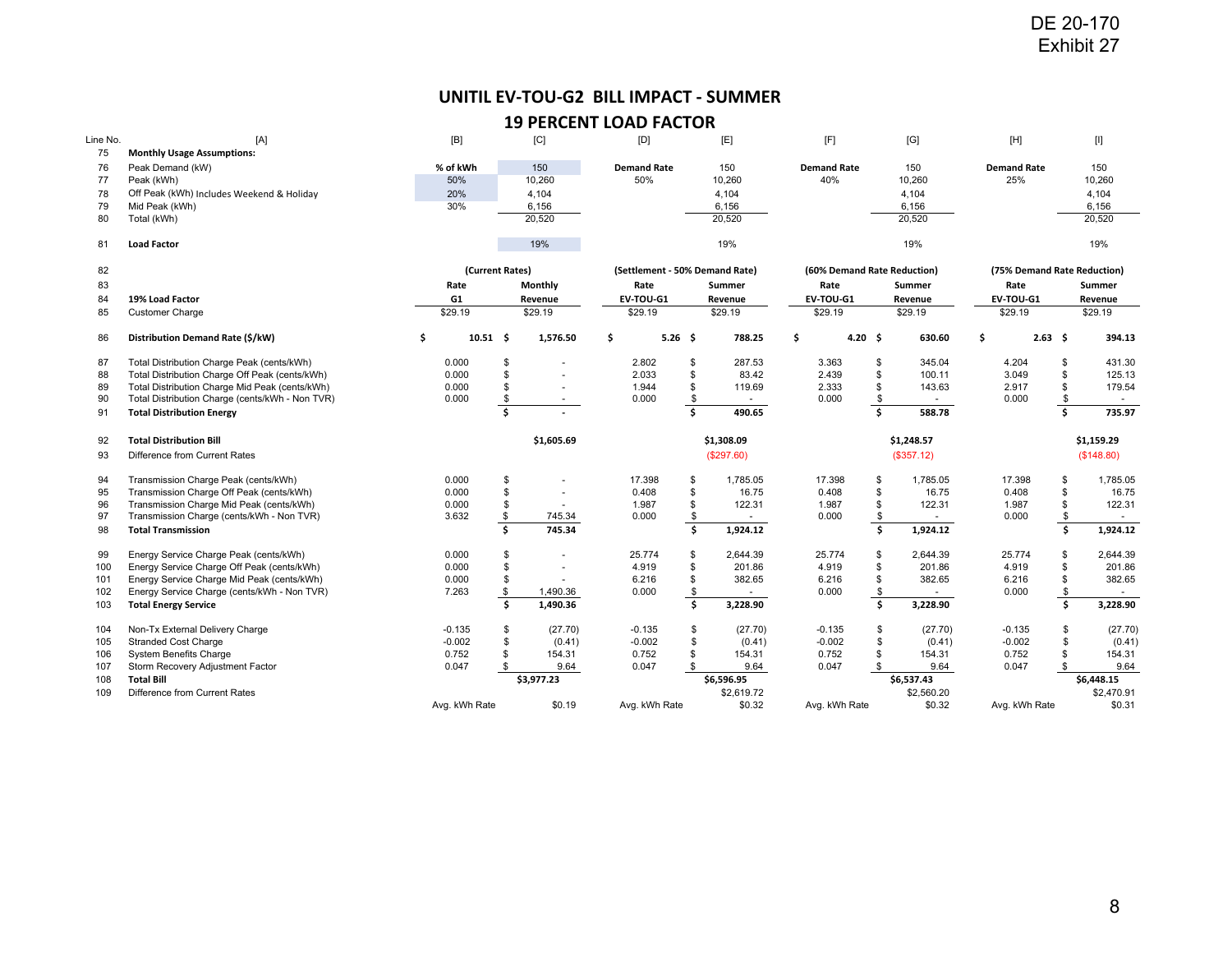## **UNITIL EV‐TOU‐G1 BILL IMPACT ‐ WINTER**

|                     |                                                                                                   |                      |                 |                   | UNITIL EV-TOU-G1 BILL IMPACT - WINTER  |                         |                          |                                     |                     |                            |                           |            |                                       |
|---------------------|---------------------------------------------------------------------------------------------------|----------------------|-----------------|-------------------|----------------------------------------|-------------------------|--------------------------|-------------------------------------|---------------------|----------------------------|---------------------------|------------|---------------------------------------|
|                     |                                                                                                   |                      |                 |                   | <b>5 PERCENT LOAD FACTOR</b>           |                         |                          |                                     |                     |                            |                           |            |                                       |
| Line No.            | [A]                                                                                               | [B]                  |                 | [C]               | [D]                                    |                         | [E]                      | [F]                                 |                     | [G]                        | [H]                       |            | [I]                                   |
| $\mathbf{1}$        | <b>Monthly Usage Assumptions:</b>                                                                 | % of kWh             |                 | 300               | <b>Demand Rate</b>                     |                         |                          |                                     |                     | 300                        |                           |            |                                       |
| $\overline{2}$<br>3 | Peak Demand (kVa)<br>Peak (kWh)                                                                   | 50%                  |                 | 5,684             | 50%                                    |                         | 300<br>5,684             | <b>Demand Rate</b><br>40%           |                     | 5,684                      | <b>Demand Rate</b><br>25% |            | 300<br>5,684                          |
| 4                   | Off Peak (kWh) Includes Weekend & Holiday                                                         | 20%                  |                 | 2,274             |                                        |                         | 2,274                    |                                     |                     | 2,274                      |                           |            | 2,274                                 |
| 5<br>6              | Mid Peak (kWh)<br>Total (kWh)                                                                     | 30%                  |                 | 3,411<br>11,368   |                                        |                         | 3,411<br>11,368          |                                     |                     | 3,411<br>11,368            |                           |            | 3,411<br>11,368                       |
| $\overline{7}$      | <b>Load Factor</b>                                                                                |                      |                 | 5%                |                                        |                         | 5%                       |                                     |                     | 5%                         |                           |            | 5%                                    |
|                     |                                                                                                   |                      |                 |                   |                                        |                         |                          |                                     |                     |                            |                           |            |                                       |
| 8<br>9              |                                                                                                   | Rate                 | (Current Rates) | Monthly           | (Settlement - 50% Demand Rate)<br>Rate |                         | Winter                   | (60% Demand Rate Reduction)<br>Rate |                     | Winter                     | Rate                      |            | (75% Demand Rate Reduction)<br>Winter |
| 10                  | 5% Load Factor                                                                                    | G1                   |                 | Revenue           | EV-TOU-G1                              |                         | Revenue                  | EV-TOU-G1                           |                     | Revenue                    | EV-TOU-G1                 |            | Revenue                               |
| 11                  | <b>Customer Charge</b>                                                                            | \$86.49              |                 | \$86.49           | \$86.49                                |                         | \$86.49                  | \$86.49                             |                     | \$86.49                    | \$86.49                   |            | \$86.49                               |
| 12                  | Distribution Demand Rate (\$/kVa)                                                                 | \$                   | 7.60%           | 2,280.00          | \$<br>3.80 \$                          |                         | 1,140.00                 | \$                                  | $3.04 \quad $$      | 912.00                     | \$                        | $1.90 \pm$ | 570.00                                |
| 13                  | Total Distribution Charge Peak (cents/kWh)                                                        | 0.000                | \$              |                   | 1.400                                  | \$                      | 79.59                    | 1.680                               | \$                  | 95.50                      | 2.100                     | \$         | 119.38                                |
| 14                  | Total Distribution Charge Off Peak (cents/kWh)                                                    | 0.000                | \$              |                   | 1.087                                  | \$                      | 24.71                    | 1.304                               | \$                  | 29.65                      | 1.630                     | \$         | 37.06                                 |
| 15<br>16            | Total Distribution Charge Mid Peak (cents/kWh)<br>Total Distribution Charge (cents/kWh - Non TVR) | 0.000<br>0.000       | \$<br>\$        | $\sim$            | 1.145<br>0.000                         | \$<br>\$                | 39.03<br>$\sim$          | 1.373<br>0.000                      | \$<br>$\frac{3}{2}$ | 46.84<br>$\sim$            | 1.717<br>0.000            | \$<br>\$   | 58.55<br>$\sim$                       |
| 17                  | <b>Total Distribution Energy</b>                                                                  |                      | \$              |                   |                                        | $\overline{\mathsf{s}}$ | 143.33                   |                                     | \$                  | 172.00                     |                           | \$         | 214.99                                |
| 18<br>19            | <b>Total Distribution Bill</b><br>Difference from Current Rates                                   |                      |                 | \$2,366.49        |                                        |                         | \$1,369.82<br>(\$996.67) |                                     |                     | \$1,170.49<br>(\$1,196.00) |                           |            | \$871.48<br>(\$498.34)                |
| 20                  | Transmission Charge Peak (cents/kWh)                                                              | 0.000                | \$              |                   | 19.176                                 | \$                      | 1,090.01                 | 19.176                              | \$                  | 1,090.01                   | 19.176                    | \$         | 1,090.01                              |
| 21<br>22            | Transmission Charge Off Peak (cents/kWh)<br>Transmission Charge Mid Peak (cents/kWh)              | 0.000<br>0.000       | \$<br>\$        |                   | 0.591<br>0.710                         | \$<br>\$                | 13.43<br>24.21           | 0.591<br>0.710                      | \$<br>\$            | 13.43<br>24.21             | 0.591<br>0.710            | \$<br>\$   | 13.43<br>24.21                        |
| 23                  | Transmission Charge (cents/kWh - Non TVR)                                                         | 3.632                | \$              | 412.93            | 0.000                                  | $\frac{1}{2}$           |                          | 0.000                               | $\sqrt[6]{3}$       | $\sim$                     | 0.000                     | \$         |                                       |
| 24                  | <b>Total Transmission</b>                                                                         |                      | Ś.              | 412.93            |                                        | \$                      | 1,127.65                 |                                     | \$                  | 1,127.65                   |                           | \$         | 1,127.65                              |
| 25                  | Energy Service Charge Peak                                                                        | 0.000                | \$              |                   | 0.000                                  | \$                      |                          | 0.000                               | \$                  | $\overline{a}$             | 0.000                     | \$         |                                       |
| 26<br>27            | Energy Service Charge Off Peak<br>Energy Service Charge Mid Peak                                  | 0.000<br>0.000       | \$<br>\$        | $\sim$<br>$\sim$  | 0.000<br>0.000                         | \$<br>\$                | ٠<br>$\sim$              | 0.000<br>0.000                      | \$<br>\$            | ٠<br>$\sim$                | 0.000<br>0.000            | \$<br>\$   | $\sim$<br>$\blacksquare$              |
| 28                  | Energy Service Charge (Non TVR)                                                                   | 0.000                | \$              | $\sim$            | 0.000                                  | \$                      | $\sim$                   | 0.000                               | \$                  | $\sim$                     | 0.000                     | \$         | $\sim$                                |
| 29                  | <b>Total Energy Service</b>                                                                       |                      | \$              |                   |                                        | <b>s</b>                | $\sim$                   |                                     | Š.                  |                            |                           | \$         | $\mathbf{r}$                          |
| 30<br>31            | Non-Tx External Delivery Charge<br><b>Stranded Cost Charge</b>                                    | $-0.135$<br>$-0.002$ | \$<br>\$        | (15.35)<br>(0.23) | $-0.135$<br>$-0.002$                   | \$<br>\$                | (15.35)<br>(0.23)        | $-0.135$<br>$-0.002$                | \$<br>\$            | (15.35)<br>(0.23)          | $-0.135$<br>$-0.002$      | \$<br>\$   | (15.35)<br>(0.23)                     |
| 32                  | System Benefits Charge                                                                            | 0.752                | \$              | 85.49             | 0.752                                  | \$                      | 85.49                    | 0.752                               | \$                  | 85.49                      | 0.752                     | \$         | 85.49                                 |
| 33                  | Storm Recovery Adjustment Factor                                                                  | 0.047                | \$              | 5.34              | 0.047                                  | \$                      | 5.34                     | 0.047                               | \$                  | 5.34                       | 0.047                     | \$         | 5.34                                  |
| 34<br>35            | <b>Total Bill</b><br>Difference from Current Rates                                                |                      |                 | \$2,854.68        |                                        |                         | \$2,572.73<br>(\$281.95) |                                     |                     | \$2,373.40<br>(\$481.28)   |                           |            | \$2,074.39<br>(\$780.29)              |
| 36                  |                                                                                                   |                      | Avg. kWh Rate   | \$0.25            | Avg. kWh Rate                          |                         | \$0.23                   | Avg. kWh Rate                       |                     | \$0.21                     | Avg. kWh Rate             |            | \$0.18                                |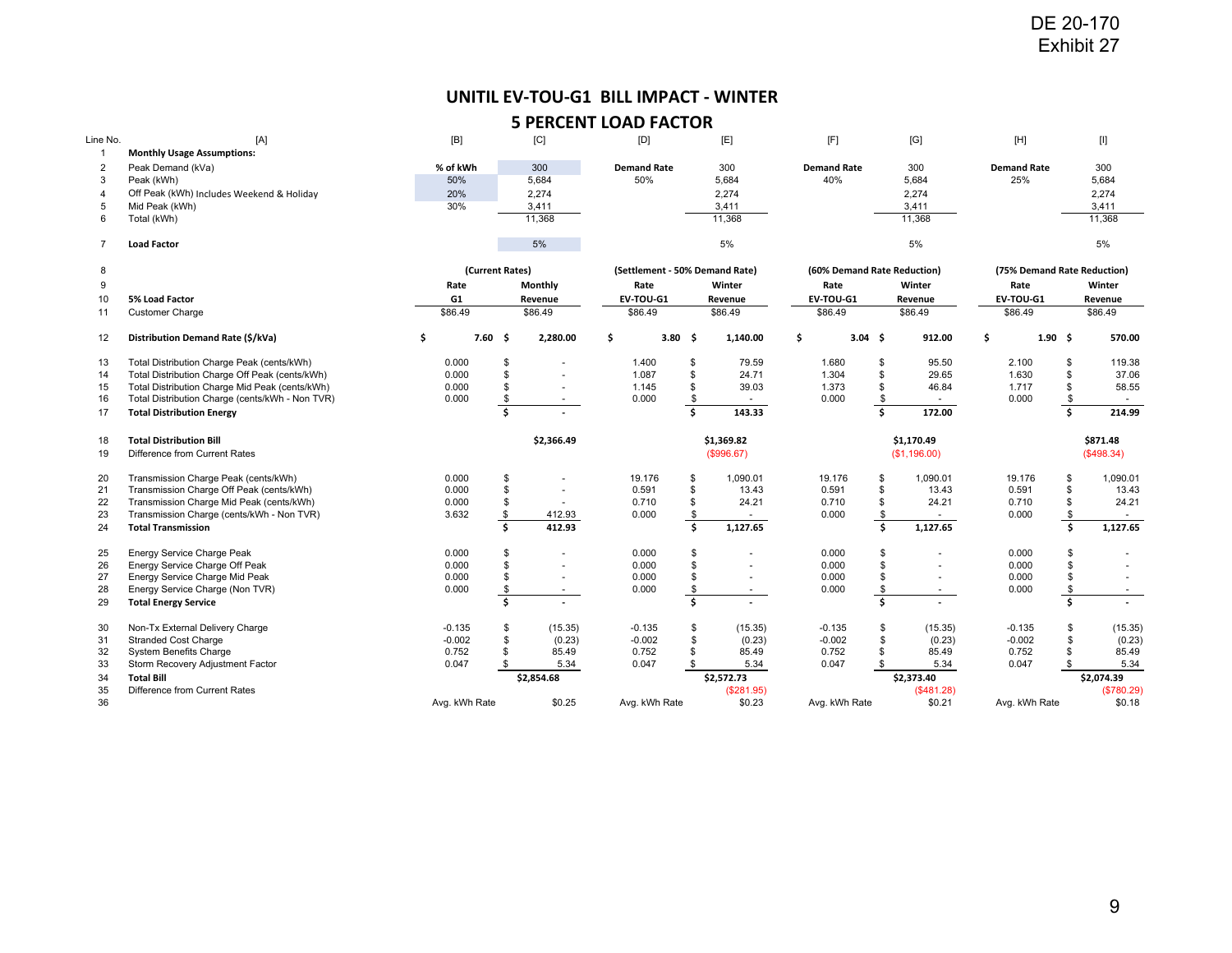# **UNITL EV‐TOU‐G1 BILL IMPACT ‐ WINTER**

| Line No. | [A]                                             | [B]           |                 | [C]                      | [D]                            |                | [E]        | [F]                         |     | [G]         | $[H]$              |             | $[] \centering \includegraphics[width=0.47\textwidth]{Figures/PD1.png} \caption{The 3D (black) model for the 3D (black) model. The left side is the same time. The right side is the same time. The right side is the same time. The right side is the same time. The right side is the same time. The right side is the same time. The right side is the same time. The right side is the same time. The right side is the same time. The right side is the same time. The right side is the same time. The right side is the same time. The right side is the same time. The right side is the same time. The right side is the same time. The right side is the same time. The right side is the same time. The right side is the same time. The right side is the same time. The right side is the same time. The right side is the same time. The right side is the same$ |
|----------|-------------------------------------------------|---------------|-----------------|--------------------------|--------------------------------|----------------|------------|-----------------------------|-----|-------------|--------------------|-------------|--------------------------------------------------------------------------------------------------------------------------------------------------------------------------------------------------------------------------------------------------------------------------------------------------------------------------------------------------------------------------------------------------------------------------------------------------------------------------------------------------------------------------------------------------------------------------------------------------------------------------------------------------------------------------------------------------------------------------------------------------------------------------------------------------------------------------------------------------------------------------------|
| 38       | <b>Monthly Usage Assumptions:</b>               |               |                 |                          |                                |                |            |                             |     |             |                    |             |                                                                                                                                                                                                                                                                                                                                                                                                                                                                                                                                                                                                                                                                                                                                                                                                                                                                                |
| 39       | Peak Demand (kVa)                               | % of kWh      |                 | 300                      | <b>Demand Rate</b>             |                | 300        | <b>Demand Rate</b>          |     | 300         | <b>Demand Rate</b> |             | 300                                                                                                                                                                                                                                                                                                                                                                                                                                                                                                                                                                                                                                                                                                                                                                                                                                                                            |
| 40       | Peak (kWh)                                      | 50%           |                 | 11,368                   | 50%                            |                | 11,368     | 40%                         |     | 11,368      | 25%                |             | 11,368                                                                                                                                                                                                                                                                                                                                                                                                                                                                                                                                                                                                                                                                                                                                                                                                                                                                         |
| 41       | Off Peak (kWh) Includes Weekend & Holiday       | 20%           |                 | 4,547                    |                                |                | 4,547      |                             |     | 4,547       |                    |             | 4,547                                                                                                                                                                                                                                                                                                                                                                                                                                                                                                                                                                                                                                                                                                                                                                                                                                                                          |
| 42       | Mid Peak (kWh)                                  | 30%           |                 | 6,821                    |                                |                | 6,821      |                             |     | 6,821       |                    |             | 6,821                                                                                                                                                                                                                                                                                                                                                                                                                                                                                                                                                                                                                                                                                                                                                                                                                                                                          |
| 43       | Total (kWh)                                     |               |                 | 22.737                   |                                |                | 22,737     |                             |     | 22,737      |                    |             | 22,737                                                                                                                                                                                                                                                                                                                                                                                                                                                                                                                                                                                                                                                                                                                                                                                                                                                                         |
| 44       | <b>Load Factor</b>                              |               |                 | 10%                      |                                |                | 10%        |                             |     | 10%         |                    |             | 10%                                                                                                                                                                                                                                                                                                                                                                                                                                                                                                                                                                                                                                                                                                                                                                                                                                                                            |
| 45       |                                                 |               | (Current Rates) |                          | (Settlement - 50% Demand Rate) |                |            | (60% Demand Rate Reduction) |     |             |                    |             | (75% Demand Rate Reduction)                                                                                                                                                                                                                                                                                                                                                                                                                                                                                                                                                                                                                                                                                                                                                                                                                                                    |
| 46       |                                                 | Rate          |                 | Monthly                  | Rate                           |                | Winter     | Rate                        |     | Winter      | Rate               |             | Winter                                                                                                                                                                                                                                                                                                                                                                                                                                                                                                                                                                                                                                                                                                                                                                                                                                                                         |
| 47       | 10% Load Factor                                 | G1            |                 | Revenue                  | EV-TOU-G1                      |                | Revenue    | EV-TOU-G1                   |     | Revenue     | EV-TOU-G1          |             | Revenue                                                                                                                                                                                                                                                                                                                                                                                                                                                                                                                                                                                                                                                                                                                                                                                                                                                                        |
| 48       | <b>Customer Charge</b>                          | \$86.49       |                 | \$86.49                  | \$86.49                        |                | \$86.49    | \$86.49                     |     | \$86.49     | \$86.49            |             | \$86.49                                                                                                                                                                                                                                                                                                                                                                                                                                                                                                                                                                                                                                                                                                                                                                                                                                                                        |
|          |                                                 |               |                 |                          |                                |                |            |                             |     |             |                    |             |                                                                                                                                                                                                                                                                                                                                                                                                                                                                                                                                                                                                                                                                                                                                                                                                                                                                                |
| 49       | Distribution Demand Rate (\$/kVa)               | \$            | 7.60%           | 2,280.00                 | \$                             | $3.80\quad$ \$ | 1,140.00   | \$<br>3.04 <sub>5</sub>     |     | 912.00      | \$                 | $1.90 \div$ | 570.00                                                                                                                                                                                                                                                                                                                                                                                                                                                                                                                                                                                                                                                                                                                                                                                                                                                                         |
| 50       | Total Distribution Charge Peak (cents/kWh)      | 0.000         | \$              |                          | 1.400                          | \$             | 159.17     | 1.680                       | \$  | 191.01      | 2.100              | \$          | 238.76                                                                                                                                                                                                                                                                                                                                                                                                                                                                                                                                                                                                                                                                                                                                                                                                                                                                         |
| 51       | Total Distribution Charge Off Peak (cents/kWh)  | 0.000         | $\mathfrak{s}$  |                          | 1.087                          | \$             | 49.42      | 1.304                       | \$  | 59.30       | 1.630              | \$          | 74.13                                                                                                                                                                                                                                                                                                                                                                                                                                                                                                                                                                                                                                                                                                                                                                                                                                                                          |
| 52       | Total Distribution Charge Mid Peak (cents/kWh)  | 0.000         | \$              |                          | 1.145                          | \$             | 78.07      | 1.373                       | \$  | 93.68       | 1.717              | \$          | 117.10                                                                                                                                                                                                                                                                                                                                                                                                                                                                                                                                                                                                                                                                                                                                                                                                                                                                         |
| 53       | Total Distribution Charge (cents/kWh - Non TVR) | 0.000         | \$              | $\overline{\phantom{a}}$ | 0.000                          | \$             | $\sim$     | 0.000                       | \$  | $\sim$      | 0.000              | \$          | $\sim$                                                                                                                                                                                                                                                                                                                                                                                                                                                                                                                                                                                                                                                                                                                                                                                                                                                                         |
| 54       | <b>Total Distribution Energy</b>                |               | Ś               |                          |                                | $\mathsf{s}$   | 286.66     |                             | Ś.  | 343.99      |                    | Ś.          | 429.99                                                                                                                                                                                                                                                                                                                                                                                                                                                                                                                                                                                                                                                                                                                                                                                                                                                                         |
| 55       | <b>Total Distribution Bill</b>                  |               |                 | \$2,366.49               |                                |                | \$1,513.15 |                             |     | \$1.342.48  |                    |             | \$1,086.48                                                                                                                                                                                                                                                                                                                                                                                                                                                                                                                                                                                                                                                                                                                                                                                                                                                                     |
| 56       |                                                 |               |                 |                          |                                |                | (\$853.34) |                             |     | (S1,024.01) |                    |             | (\$426.67)                                                                                                                                                                                                                                                                                                                                                                                                                                                                                                                                                                                                                                                                                                                                                                                                                                                                     |
|          | Difference from Current Rates                   |               |                 |                          |                                |                |            |                             |     |             |                    |             |                                                                                                                                                                                                                                                                                                                                                                                                                                                                                                                                                                                                                                                                                                                                                                                                                                                                                |
| 57       | Transmission Charge Peak (cents/kWh)            | 0.000         | \$              |                          | 19.176                         | \$             | 2,180.02   | 19.176                      | S   | 2,180.02    | 19.176             | \$          | 2,180.02                                                                                                                                                                                                                                                                                                                                                                                                                                                                                                                                                                                                                                                                                                                                                                                                                                                                       |
| 58       | Transmission Charge Off Peak (cents/kWh)        | 0.000         | \$              |                          | 0.591                          | \$             | 26.85      | 0.591                       | \$  | 26.85       | 0.591              | \$          | 26.85                                                                                                                                                                                                                                                                                                                                                                                                                                                                                                                                                                                                                                                                                                                                                                                                                                                                          |
| 59       | Transmission Charge Mid Peak (cents/kWh)        | 0.000         | \$              |                          | 0.710                          | \$             | 48.43      | 0.710                       | \$  | 48.43       | 0.710              | \$          | 48.43                                                                                                                                                                                                                                                                                                                                                                                                                                                                                                                                                                                                                                                                                                                                                                                                                                                                          |
| 60       | Transmission Charge (cents/kWh - Non TVR)       | 3.632         | \$              | 825.86                   | 0.000                          | \$             |            | 0.000                       | \$  |             | 0.000              | \$          | $\sim$                                                                                                                                                                                                                                                                                                                                                                                                                                                                                                                                                                                                                                                                                                                                                                                                                                                                         |
| 61       | <b>Total Transmission</b>                       |               | Ś.              | 825.86                   |                                | Ŝ.             | 2,255.30   |                             | \$. | 2,255.30    |                    | Ś.          | 2,255.30                                                                                                                                                                                                                                                                                                                                                                                                                                                                                                                                                                                                                                                                                                                                                                                                                                                                       |
| 62       | Energy Service Charge Peak                      | 0.000         | \$              |                          | 0.000                          |                |            | 0.000                       | \$  |             | 0.000              | \$          |                                                                                                                                                                                                                                                                                                                                                                                                                                                                                                                                                                                                                                                                                                                                                                                                                                                                                |
| 63       | Energy Service Charge Off Peak                  | 0.000         | \$              |                          | 0.000                          |                | ٠          | 0.000                       | \$  |             | 0.000              | \$          |                                                                                                                                                                                                                                                                                                                                                                                                                                                                                                                                                                                                                                                                                                                                                                                                                                                                                |
| 64       | Energy Service Charge Mid Peak                  | 0.000         | $\mathfrak{L}$  |                          | 0.000                          |                |            | 0.000                       |     |             | 0.000              | \$          |                                                                                                                                                                                                                                                                                                                                                                                                                                                                                                                                                                                                                                                                                                                                                                                                                                                                                |
| 65       | Energy Service Charge (Non TVR)                 | 0.000         | \$              | $\overline{\phantom{a}}$ | 0.000                          |                | $\sim$     | 0.000                       | \$  | $\sim$      | 0.000              | \$          | $\sim$                                                                                                                                                                                                                                                                                                                                                                                                                                                                                                                                                                                                                                                                                                                                                                                                                                                                         |
| 66       | <b>Total Energy Service</b>                     |               | Ŝ.              |                          |                                | Ŝ.             |            |                             | Ś.  |             |                    | Ś.          |                                                                                                                                                                                                                                                                                                                                                                                                                                                                                                                                                                                                                                                                                                                                                                                                                                                                                |
|          |                                                 |               |                 |                          |                                |                |            |                             |     |             |                    |             |                                                                                                                                                                                                                                                                                                                                                                                                                                                                                                                                                                                                                                                                                                                                                                                                                                                                                |
| 67       | Non-Tx External Delivery Charge                 | $-0.135$      | \$              | (30.69)                  | $-0.135$                       | \$             | (30.69)    | $-0.135$                    | \$  | (30.69)     | $-0.135$           | \$          | (30.69)                                                                                                                                                                                                                                                                                                                                                                                                                                                                                                                                                                                                                                                                                                                                                                                                                                                                        |
| 68       | <b>Stranded Cost Charge</b>                     | $-0.002$      | \$              | (0.45)                   | $-0.002$                       | \$             | (0.45)     | $-0.002$                    | \$  | (0.45)      | $-0.002$           | \$          | (0.45)                                                                                                                                                                                                                                                                                                                                                                                                                                                                                                                                                                                                                                                                                                                                                                                                                                                                         |
| 69       | <b>System Benefits Charge</b>                   | 0.752         | \$              | 170.98                   | 0.752                          | \$             | 170.98     | 0.752                       | \$  | 170.98      | 0.752              | \$          | 170.98                                                                                                                                                                                                                                                                                                                                                                                                                                                                                                                                                                                                                                                                                                                                                                                                                                                                         |
| 70       | Storm Recovery Adjustment Factor                | 0.047         | \$              | 10.69                    | 0.047                          | \$             | 10.69      | 0.047                       |     | 10.69       | 0.047              | \$          | 10.69                                                                                                                                                                                                                                                                                                                                                                                                                                                                                                                                                                                                                                                                                                                                                                                                                                                                          |
| 71       | <b>Total Bill</b>                               |               |                 | \$3,342.87               |                                |                | \$3,918.97 |                             |     | \$3,748.30  |                    |             | \$3,492.30                                                                                                                                                                                                                                                                                                                                                                                                                                                                                                                                                                                                                                                                                                                                                                                                                                                                     |
| 72       | Difference from Current Rates                   |               |                 |                          |                                |                | \$576.10   |                             |     | \$405.43    |                    |             | \$149.43                                                                                                                                                                                                                                                                                                                                                                                                                                                                                                                                                                                                                                                                                                                                                                                                                                                                       |
| 73       |                                                 | Avg. kWh Rate |                 | \$0.15                   | Avg. kWh Rate                  |                | \$0.17     | Avg. kWh Rate               |     | \$0.16      | Avg. kWh Rate      |             | \$0.15                                                                                                                                                                                                                                                                                                                                                                                                                                                                                                                                                                                                                                                                                                                                                                                                                                                                         |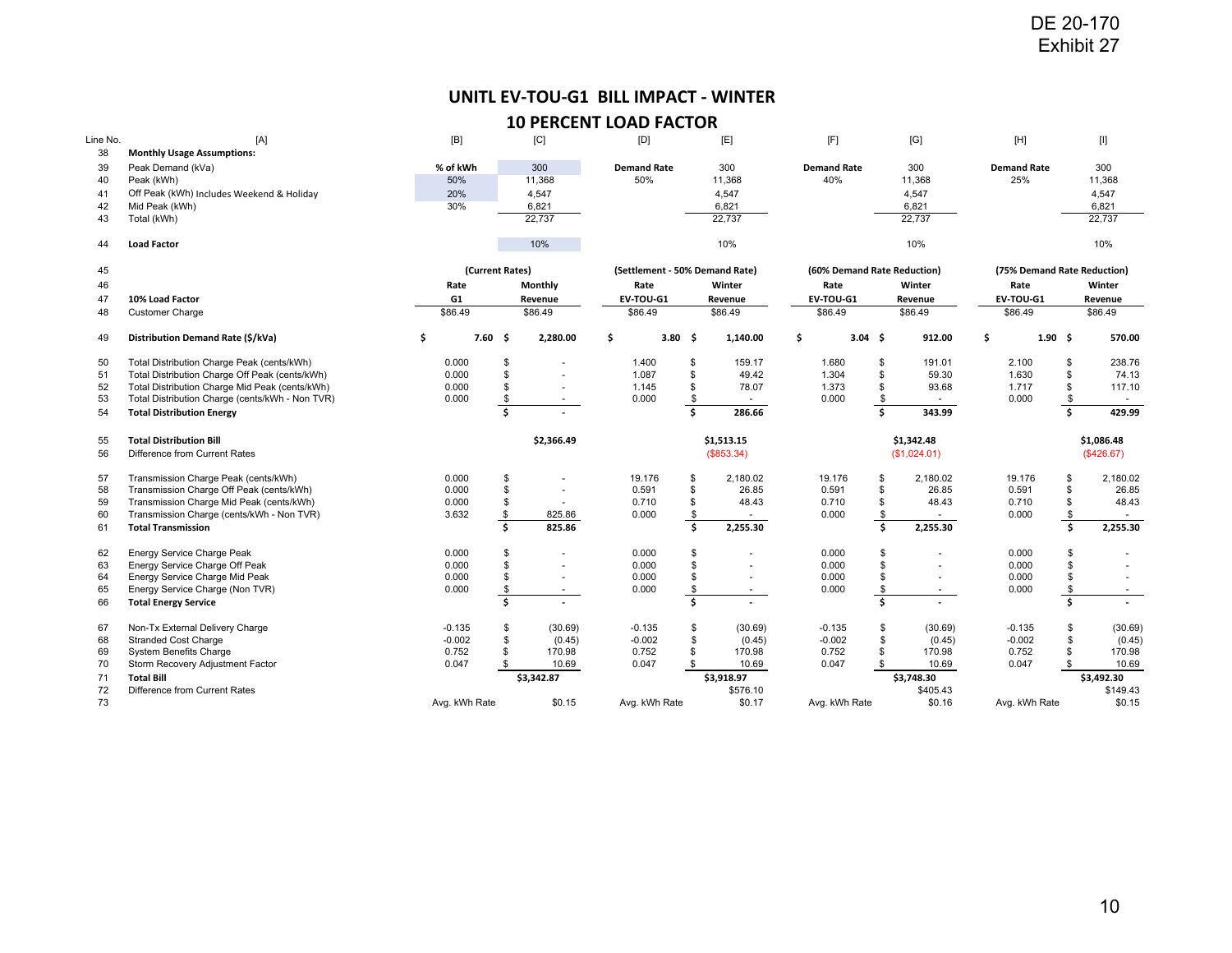# **UNITIL EV‐TOU‐G1 BILL IMPACT ‐ WINTER**

| Line No. | [A]                                             | [B]           |                         | [C]                      | [D]                            |                         | [E]        | [F]                         |                         | [G]        | $[H] \centering% \includegraphics[width=1.0\textwidth]{Figures/PN1.png} \caption{The 3D (blue) and 4D (blue) are shown in the left and right. The left is the same as in the right.} \label{fig7}$ |                |    | $[] \centering \includegraphics[width=0.47\textwidth]{Figures/PD1.png} \caption{The 3D (black) model for the 3D (black) model. The left side is the same time. The right side is the same time. The right side is the same time. The right side is the same time. The right side is the same time. The right side is the same time. The right side is the same time. The right side is the same time. The right side is the same time. The right side is the same time. The right side is the same time. The right side is the same time. The right side is the same time. The right side is the same time. The right side is the same time. The right side is the same time. The right side is the same time. The right side is the same time. The right side is the same time. The right side is the same time. The right side is the same time. The right side is the same$ |
|----------|-------------------------------------------------|---------------|-------------------------|--------------------------|--------------------------------|-------------------------|------------|-----------------------------|-------------------------|------------|----------------------------------------------------------------------------------------------------------------------------------------------------------------------------------------------------|----------------|----|--------------------------------------------------------------------------------------------------------------------------------------------------------------------------------------------------------------------------------------------------------------------------------------------------------------------------------------------------------------------------------------------------------------------------------------------------------------------------------------------------------------------------------------------------------------------------------------------------------------------------------------------------------------------------------------------------------------------------------------------------------------------------------------------------------------------------------------------------------------------------------|
| 75       | <b>Monthly Usage Assumptions:</b>               |               |                         |                          |                                |                         |            |                             |                         |            |                                                                                                                                                                                                    |                |    |                                                                                                                                                                                                                                                                                                                                                                                                                                                                                                                                                                                                                                                                                                                                                                                                                                                                                |
| 76       | Peak Demand (kVa)                               | % of kWh      |                         | 300                      | <b>Demand Rate</b>             |                         | 300        | <b>Demand Rate</b>          |                         | 300        | <b>Demand Rate</b>                                                                                                                                                                                 |                |    | 300                                                                                                                                                                                                                                                                                                                                                                                                                                                                                                                                                                                                                                                                                                                                                                                                                                                                            |
| 77       | Peak (kWh)                                      | 50%           |                         | 21,600                   | 50%                            |                         | 21,600     | 40%                         |                         | 21,600     | 25%                                                                                                                                                                                                |                |    | 21,600                                                                                                                                                                                                                                                                                                                                                                                                                                                                                                                                                                                                                                                                                                                                                                                                                                                                         |
| 78       | Off Peak (kWh) Includes Weekend & Holiday       | 20%           |                         | 8,640                    |                                |                         | 8,640      |                             |                         | 8,640      |                                                                                                                                                                                                    |                |    | 8,640                                                                                                                                                                                                                                                                                                                                                                                                                                                                                                                                                                                                                                                                                                                                                                                                                                                                          |
| 79       | Mid Peak (kWh)                                  | 30%           |                         | 12,960                   |                                |                         | 12,960     |                             |                         | 12,960     |                                                                                                                                                                                                    |                |    | 12,960                                                                                                                                                                                                                                                                                                                                                                                                                                                                                                                                                                                                                                                                                                                                                                                                                                                                         |
| 80       | Total (kWh)                                     |               |                         | 43.200                   |                                |                         | 43,200     |                             |                         | 43,200     |                                                                                                                                                                                                    |                |    | 43,200                                                                                                                                                                                                                                                                                                                                                                                                                                                                                                                                                                                                                                                                                                                                                                                                                                                                         |
| 81       | <b>Load Factor</b>                              |               |                         | 19%                      |                                |                         | 19%        |                             |                         | 19%        |                                                                                                                                                                                                    |                |    | 19%                                                                                                                                                                                                                                                                                                                                                                                                                                                                                                                                                                                                                                                                                                                                                                                                                                                                            |
| 82       |                                                 |               | (Current Rates)         |                          | (Settlement - 50% Demand Rate) |                         |            | (60% Demand Rate Reduction) |                         |            | (75% Demand Rate Reduction)                                                                                                                                                                        |                |    |                                                                                                                                                                                                                                                                                                                                                                                                                                                                                                                                                                                                                                                                                                                                                                                                                                                                                |
| 83       |                                                 | Rate          |                         | Monthly                  | Rate                           |                         | Winter     | Rate                        |                         | Winter     | Rate                                                                                                                                                                                               |                |    | Winter                                                                                                                                                                                                                                                                                                                                                                                                                                                                                                                                                                                                                                                                                                                                                                                                                                                                         |
| 84       | 19% Load Factor                                 | G1            |                         | Revenue                  | EV-TOU-G1                      |                         | Revenue    | EV-TOU-G1                   |                         | Revenue    | EV-TOU-G1                                                                                                                                                                                          |                |    | Revenue                                                                                                                                                                                                                                                                                                                                                                                                                                                                                                                                                                                                                                                                                                                                                                                                                                                                        |
| 85       | <b>Customer Charge</b>                          | \$86.49       |                         | \$86.49                  | \$86.49                        |                         | \$86.49    | \$86.49                     |                         | \$86.49    | \$86.49                                                                                                                                                                                            |                |    | \$86.49                                                                                                                                                                                                                                                                                                                                                                                                                                                                                                                                                                                                                                                                                                                                                                                                                                                                        |
| 86       | Distribution Demand Rate (\$/kVa)               | \$            | 7.60%                   | 2,280.00                 | \$                             | $3.80\quad$ \$          | 1,140.00   | \$<br>3.04 <sub>5</sub>     |                         | 912.00     | \$                                                                                                                                                                                                 | $1.90 \quad $$ |    | 570.00                                                                                                                                                                                                                                                                                                                                                                                                                                                                                                                                                                                                                                                                                                                                                                                                                                                                         |
| 87       | Total Distribution Charge Peak (cents/kWh)      | 0.000         | \$                      |                          | 1.400                          | \$                      | 302.43     | 1.680                       | \$                      | 362.91     | 2.100                                                                                                                                                                                              |                | \$ | 453.64                                                                                                                                                                                                                                                                                                                                                                                                                                                                                                                                                                                                                                                                                                                                                                                                                                                                         |
| 88       | Total Distribution Charge Off Peak (cents/kWh)  | 0.000         | $\mathbf{s}$            |                          | 1.087                          | \$                      | 93.90      | 1.304                       | \$                      | 112.67     | 1.630                                                                                                                                                                                              |                | \$ | 140.84                                                                                                                                                                                                                                                                                                                                                                                                                                                                                                                                                                                                                                                                                                                                                                                                                                                                         |
| 89       | Total Distribution Charge Mid Peak (cents/kWh)  | 0.000         | \$                      |                          | 1.145                          | \$                      | 148.33     | 1.373                       | \$                      | 178.00     | 1.717                                                                                                                                                                                              |                |    | 222.49                                                                                                                                                                                                                                                                                                                                                                                                                                                                                                                                                                                                                                                                                                                                                                                                                                                                         |
| 90       | Total Distribution Charge (cents/kWh - Non TVR) | 0.000         | \$                      |                          | 0.000                          | \$                      |            | 0.000                       | \$                      |            | 0.000                                                                                                                                                                                              |                | \$ | $\overline{\phantom{a}}$                                                                                                                                                                                                                                                                                                                                                                                                                                                                                                                                                                                                                                                                                                                                                                                                                                                       |
| 91       | <b>Total Distribution Energy</b>                |               | $\overline{\mathsf{s}}$ |                          |                                | $\overline{\mathsf{s}}$ | 544.65     |                             | Ś                       | 653.58     |                                                                                                                                                                                                    |                | Ś. | 816.98                                                                                                                                                                                                                                                                                                                                                                                                                                                                                                                                                                                                                                                                                                                                                                                                                                                                         |
| 92       | <b>Total Distribution Bill</b>                  |               |                         | \$2,366.49               |                                |                         | \$1,771.14 |                             |                         | \$1,652.07 |                                                                                                                                                                                                    |                |    | \$1,473.47                                                                                                                                                                                                                                                                                                                                                                                                                                                                                                                                                                                                                                                                                                                                                                                                                                                                     |
| 93       | Difference from Current Rates                   |               |                         |                          |                                |                         | (\$595.35) |                             |                         | (\$714.42) |                                                                                                                                                                                                    |                |    | (\$297.67)                                                                                                                                                                                                                                                                                                                                                                                                                                                                                                                                                                                                                                                                                                                                                                                                                                                                     |
| 94       | Transmission Charge Peak (cents/kWh)            | 0.000         | \$                      |                          | 19.176                         | \$                      | 4.142.03   | 19.176                      | \$                      | 4,142.03   | 19.176                                                                                                                                                                                             |                | \$ | 4,142.03                                                                                                                                                                                                                                                                                                                                                                                                                                                                                                                                                                                                                                                                                                                                                                                                                                                                       |
| 95       | Transmission Charge Off Peak (cents/kWh)        | 0.000         | \$                      |                          | 0.591                          | \$                      | 51.02      | 0.591                       | \$                      | 51.02      | 0.591                                                                                                                                                                                              |                | \$ | 51.02                                                                                                                                                                                                                                                                                                                                                                                                                                                                                                                                                                                                                                                                                                                                                                                                                                                                          |
| 96       | Transmission Charge Mid Peak (cents/kWh)        | 0.000         | \$                      |                          | 0.710                          | \$                      | 92.02      | 0.710                       | \$                      | 92.02      | 0.710                                                                                                                                                                                              |                | \$ | 92.02                                                                                                                                                                                                                                                                                                                                                                                                                                                                                                                                                                                                                                                                                                                                                                                                                                                                          |
| 97       | Transmission Charge (cents/kWh - Non TVR)       | 3.632         | \$                      | 1,569.14                 | 0.000                          | \$                      |            | 0.000                       | \$                      |            | 0.000                                                                                                                                                                                              |                | \$ | $\sim$                                                                                                                                                                                                                                                                                                                                                                                                                                                                                                                                                                                                                                                                                                                                                                                                                                                                         |
| 98       | <b>Total Transmission</b>                       |               | Ŝ.                      | 1,569.14                 |                                | $\overline{\mathsf{s}}$ | 4,285.07   |                             | $\overline{\mathbf{s}}$ | 4,285.07   |                                                                                                                                                                                                    |                | Ŝ. | 4,285.07                                                                                                                                                                                                                                                                                                                                                                                                                                                                                                                                                                                                                                                                                                                                                                                                                                                                       |
| 99       | Energy Service Charge Peak                      | 0.000         | \$                      |                          | 0.000                          | \$                      |            | 0.000                       | \$                      |            | 0.000                                                                                                                                                                                              |                | \$ |                                                                                                                                                                                                                                                                                                                                                                                                                                                                                                                                                                                                                                                                                                                                                                                                                                                                                |
| 100      | Energy Service Charge Off Peak                  | 0.000         | \$                      |                          | 0.000                          |                         | ٠          | 0.000                       | \$                      |            | 0.000                                                                                                                                                                                              |                | \$ |                                                                                                                                                                                                                                                                                                                                                                                                                                                                                                                                                                                                                                                                                                                                                                                                                                                                                |
| 101      | Energy Service Charge Mid Peak                  | 0.000         | \$                      |                          | 0.000                          |                         | ÷.         | 0.000                       | \$                      |            | 0.000                                                                                                                                                                                              |                | \$ |                                                                                                                                                                                                                                                                                                                                                                                                                                                                                                                                                                                                                                                                                                                                                                                                                                                                                |
| 102      | Energy Service Charge (Non TVR)                 | 0.000         | \$                      | $\overline{\phantom{a}}$ | 0.000                          | \$                      | $\sim$     | 0.000                       | \$                      | $\sim$     | 0.000                                                                                                                                                                                              |                | \$ | $\blacksquare$                                                                                                                                                                                                                                                                                                                                                                                                                                                                                                                                                                                                                                                                                                                                                                                                                                                                 |
| 103      | <b>Total Energy Service</b>                     |               | \$.                     |                          |                                | Ś.                      |            |                             | Š.                      |            |                                                                                                                                                                                                    |                | \$ |                                                                                                                                                                                                                                                                                                                                                                                                                                                                                                                                                                                                                                                                                                                                                                                                                                                                                |
| 104      | Non-Tx External Delivery Charge                 | $-0.135$      | \$                      | (58.32)                  | $-0.135$                       | \$                      | (58.32)    | $-0.135$                    | \$                      | (58.32)    | $-0.135$                                                                                                                                                                                           |                | \$ | (58.32)                                                                                                                                                                                                                                                                                                                                                                                                                                                                                                                                                                                                                                                                                                                                                                                                                                                                        |
| 105      | <b>Stranded Cost Charge</b>                     | $-0.002$      | \$                      | (0.86)                   | $-0.002$                       | \$                      | (0.86)     | $-0.002$                    | \$                      | (0.86)     | $-0.002$                                                                                                                                                                                           |                | \$ | (0.86)                                                                                                                                                                                                                                                                                                                                                                                                                                                                                                                                                                                                                                                                                                                                                                                                                                                                         |
| 106      | <b>System Benefits Charge</b>                   | 0.752         | \$                      | 324.86                   | 0.752                          | \$                      | 324.86     | 0.752                       | $\mathbf{s}$            | 324.86     | 0.752                                                                                                                                                                                              |                | \$ | 324.86                                                                                                                                                                                                                                                                                                                                                                                                                                                                                                                                                                                                                                                                                                                                                                                                                                                                         |
| 107      | Storm Recovery Adjustment Factor                | 0.047         | \$                      | 20.30                    | 0.047                          | \$                      | 20.30      | 0.047                       | \$                      | 20.30      | 0.047                                                                                                                                                                                              |                | \$ | 20.30                                                                                                                                                                                                                                                                                                                                                                                                                                                                                                                                                                                                                                                                                                                                                                                                                                                                          |
| 108      | <b>Total Bill</b>                               |               |                         | \$4,221.61               |                                |                         | \$6,342.20 |                             |                         | \$6,223.13 |                                                                                                                                                                                                    |                |    | \$6,044.53                                                                                                                                                                                                                                                                                                                                                                                                                                                                                                                                                                                                                                                                                                                                                                                                                                                                     |
| 109      | Difference from Current Rates                   |               |                         |                          |                                |                         | \$2,120.59 |                             |                         | \$2,001.52 |                                                                                                                                                                                                    |                |    | \$1,822.92                                                                                                                                                                                                                                                                                                                                                                                                                                                                                                                                                                                                                                                                                                                                                                                                                                                                     |
|          |                                                 | Avg. kWh Rate |                         | \$0.10                   | Avg. kWh Rate                  |                         | \$0.15     | Avg. kWh Rate               |                         | \$0.14     | Avg. kWh Rate                                                                                                                                                                                      |                |    | \$0.14                                                                                                                                                                                                                                                                                                                                                                                                                                                                                                                                                                                                                                                                                                                                                                                                                                                                         |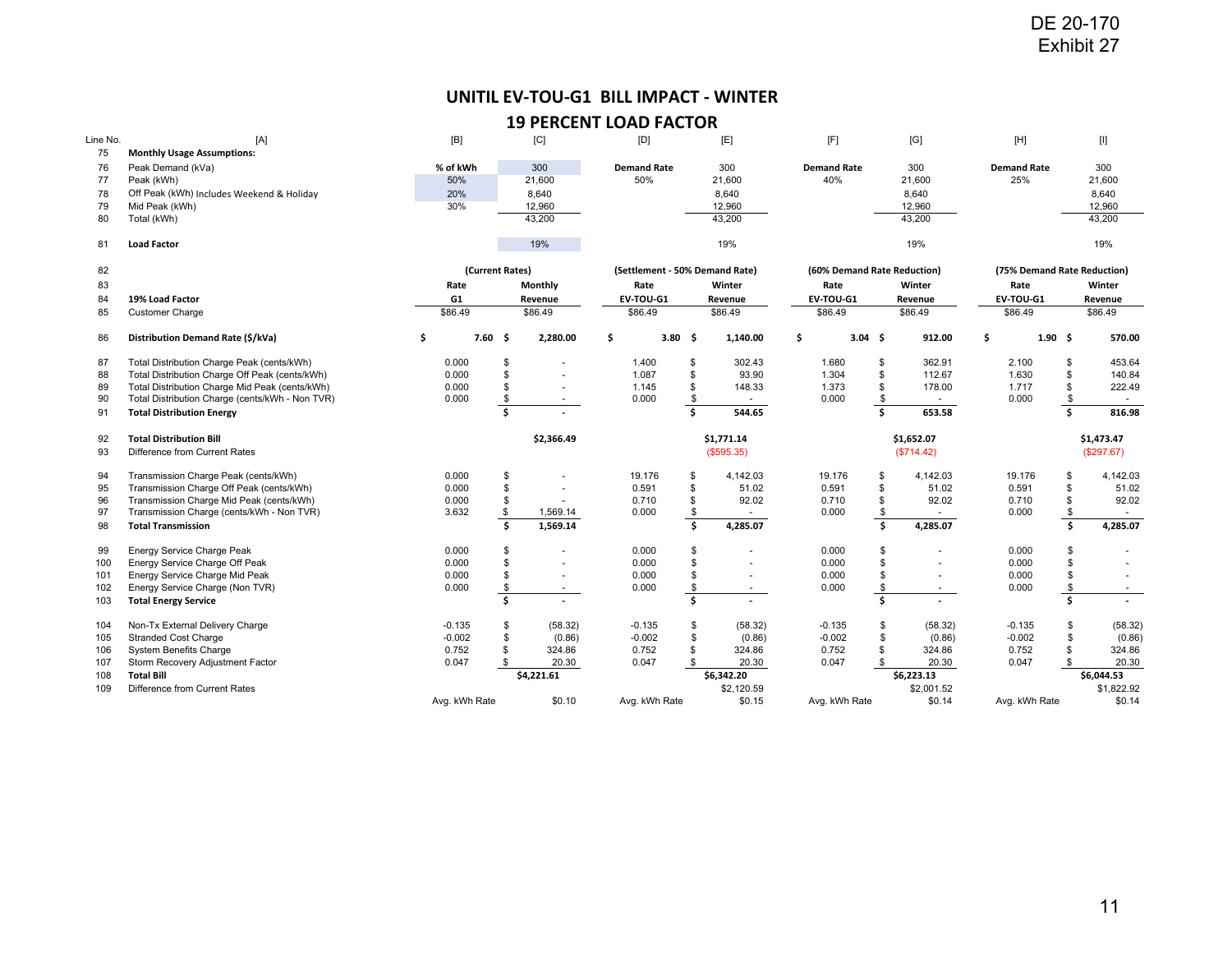## **UNITIL EV‐TOU‐G2 BILL IMPACT ‐ WINTER**

| Line No.       | [A]                                             | [B]            |                 | [C]                      | [D]                            |                   | [E]        | [F]                         |                          | [G]        | $[{\sf H}]$        |                | $[] \centering \includegraphics[width=0.47\textwidth]{images/TrDiM1.png} \caption{The 3D (blue) and 4D (blue) are shown in the left panel.} \label{TrDiM1.png}$ |
|----------------|-------------------------------------------------|----------------|-----------------|--------------------------|--------------------------------|-------------------|------------|-----------------------------|--------------------------|------------|--------------------|----------------|-----------------------------------------------------------------------------------------------------------------------------------------------------------------|
| -1             | <b>Monthly Usage Assumptions:</b>               |                |                 |                          |                                |                   |            |                             |                          |            |                    |                |                                                                                                                                                                 |
| 2              | Peak Demand (kW)                                | % of kWh       |                 | 150                      | <b>Demand Rate</b>             |                   | 150        | <b>Demand Rate</b>          |                          | 150        | <b>Demand Rate</b> |                | 150                                                                                                                                                             |
| 3              | Peak (kWh)                                      | 50%            |                 | 2,700                    | 50%                            |                   | 2,700      | 40%                         |                          | 2,700      | 25%                |                | 2,700                                                                                                                                                           |
| 4              | Off Peak (kWh) Includes Weekend & Holiday       | 20%            |                 | 1,080                    |                                |                   | 1,080      |                             |                          | 1,080      |                    |                | 1,080                                                                                                                                                           |
| 5              | Mid Peak (kWh)                                  | 30%            |                 | 1,620                    |                                |                   | 1,620      |                             |                          | 1,620      |                    |                | 1,620                                                                                                                                                           |
| 6              | Total (kWh)                                     |                |                 | 5,400                    |                                |                   | 5,400      |                             |                          | 5,400      |                    |                | 5,400                                                                                                                                                           |
| $\overline{7}$ | <b>Load Factor</b>                              |                |                 | 5%                       |                                |                   | 5%         |                             |                          | 5%         |                    |                | 5%                                                                                                                                                              |
| 8              |                                                 |                | (Current Rates) |                          | (Settlement - 50% Demand Rate) |                   |            | (60% Demand Rate Reduction) |                          |            |                    |                | (75% Demand Rate Reduction)                                                                                                                                     |
| 9              |                                                 | Rate           |                 | Monthly                  | Rate                           |                   | Summer     | Rate                        |                          | Summer     | Rate               |                | Summer                                                                                                                                                          |
| 10             | 5% Load Factor                                  | G <sub>1</sub> |                 | Revenue                  | EV-TOU-G1                      |                   | Revenue    | EV-TOU-G1                   |                          | Revenue    | EV-TOU-G1          |                | Revenue                                                                                                                                                         |
| 11             | <b>Customer Charge</b>                          | \$29.19        |                 | \$29.19                  | \$29.19                        |                   | \$29.19    | \$29.19                     |                          | \$29.19    | \$29.19            |                | \$29.19                                                                                                                                                         |
| 12             | Distribution Demand Rate (\$/kW)                | \$             | $10.51$ \$      | 1,576.50                 | \$                             | 5.26 <sup>5</sup> | 788.25     | \$<br>4.20%                 |                          | 630.60     | \$                 | $2.63 \quad $$ | 394.13                                                                                                                                                          |
| 13             | Total Distribution Charge Peak (cents/kWh)      | 0.000          | <b>S</b>        |                          | 2.355                          | \$                | 63.58      | 2.826                       | \$                       | 76.30      | 3.532              | \$             | 95.38                                                                                                                                                           |
| 14             | Total Distribution Charge Off Peak (cents/kWh)  | 0.000          | \$              |                          | 1.900                          | \$                | 20.52      | 2.279                       | \$                       | 24.62      | 2.849              | \$             | 30.77                                                                                                                                                           |
| 15             | Total Distribution Charge Mid Peak (cents/kWh)  | 0.000          | \$              |                          | 1.862                          | \$                | 30.16      | 2.234                       | \$                       | 36.19      | 2.793              | \$             | 45.24                                                                                                                                                           |
| 16             | Total Distribution Charge (cents/kWh - Non TVR) | 0.000          | \$              | $\sim$                   | 0.000                          | \$                | $\sim$     | 0.000                       | \$                       | $\sim$     | 0.000              | \$             | $\sim$                                                                                                                                                          |
| 17             | <b>Total Distribution Energy</b>                |                | Š.              |                          |                                | Ŝ.                | 114.26     |                             | $\mathsf{s}$             | 137.11     |                    | Ś.             | 171.39                                                                                                                                                          |
| 18             | <b>Total Distribution Bill</b>                  |                |                 | \$1,605.69               |                                |                   | \$931.70   |                             |                          | \$796.90   |                    |                | \$594.70                                                                                                                                                        |
| 19             | Difference from Current Rates                   |                |                 |                          |                                |                   | (\$673.99) |                             |                          | (\$808.79) |                    |                | (\$337.00)                                                                                                                                                      |
|                |                                                 |                |                 |                          |                                |                   |            |                             |                          |            |                    |                |                                                                                                                                                                 |
| 20             | Transmission Charge Peak (cents/kWh)            | 0.000          | \$              |                          | 18.747                         | \$                | 506.16     | 18.747                      | \$                       | 506.16     | 18.747             | \$             | 506.16                                                                                                                                                          |
| 21             | Transmission Charge Off Peak (cents/kWh)        | 0.000          | \$              |                          | 0.593                          | \$                | 6.41       | 0.593                       | \$                       | 6.41       | 0.593              | \$             | 6.41                                                                                                                                                            |
| 22             | Transmission Charge Mid Peak (cents/kWh)        | 0.000          | \$              |                          | 0.693                          | \$                | 11.23      | 0.693                       | \$                       | 11.23      | 0.693              | \$             | 11.23                                                                                                                                                           |
| 23             | Transmission Charge (cents/kWh - Non TVR)       | 3.632          | \$              | 196.14                   | 0.000                          | \$                |            | 0.000                       | $\overline{\mathcal{E}}$ |            | 0.000              | \$             |                                                                                                                                                                 |
| 24             | <b>Total Transmission</b>                       |                | \$              | 196.14                   |                                | Ś.                | 523.80     |                             | $\overline{\mathsf{s}}$  | 523.80     |                    | Ś.             | 523.80                                                                                                                                                          |
| 25             | Energy Service Charge Peak (cents/kWh)          | 0.000          | \$              |                          | 6.809                          | \$                | 183.85     | 6.809                       | \$                       | 183.85     | 6.809              | \$             | 183.85                                                                                                                                                          |
| 26             | Energy Service Charge Off Peak (cents/kWh)      | 0.000          | \$              | $\overline{\phantom{a}}$ | 5.390                          | \$                | 58.21      | 5.390                       | \$                       | 58.21      | 5.390              | \$             | 58.21                                                                                                                                                           |
| 27             | Energy Service Charge Mid Peak (cents/kWh)      | 0.000          | \$              |                          | 5.620                          | \$                | 91.05      | 5.620                       | \$                       | 91.05      | 5.620              | \$             | 91.05                                                                                                                                                           |
| 28             | Energy Service Charge (cents/kWh - Non TVR)     | 7.263          | \$              | 392.20                   | 0.000                          | \$                | $\sim$     | 0.000                       | \$                       | $\sim$     | 0.000              | \$             | $\sim$                                                                                                                                                          |
| 29             | <b>Total Energy Service</b>                     |                | Ś.              | 392.20                   |                                | Ŝ.                | 333.12     |                             | $\mathsf{s}$             | 333.12     |                    | Ś.             | 333.12                                                                                                                                                          |
| 30             | Non-Tx External Delivery Charge                 | $-0.135$       | \$              | (7.29)                   | $-0.135$                       | \$                | (7.29)     | $-0.135$                    | \$                       | (7.29)     | $-0.135$           | \$             | (7.29)                                                                                                                                                          |
| 31             | <b>Stranded Cost Charge</b>                     | $-0.002$       | \$              | (0.11)                   | $-0.002$                       | \$                | (0.11)     | $-0.002$                    | \$                       | (0.11)     | $-0.002$           | \$             | (0.11)                                                                                                                                                          |
| 32             | <b>System Benefits Charge</b>                   | 0.752          | \$              | 40.61                    | 0.752                          | \$                | 40.61      | 0.752                       |                          | 40.61      | 0.752              | \$             | 40.61                                                                                                                                                           |
| 33             | Storm Recovery Adjustment Factor                | 0.047          | \$.             | 2.54                     | 0.047                          | \$                | 2.54       | 0.047                       |                          | 2.54       | 0.047              | \$             | 2.54                                                                                                                                                            |
| 34             | <b>Total Bill</b>                               |                |                 | \$2,229.78               |                                |                   | \$1,824.36 |                             |                          | \$1,689.56 |                    |                | \$1,487.37                                                                                                                                                      |
| 35             | Difference from Current Rates                   |                |                 |                          |                                |                   | (\$405.42) |                             |                          | (\$540.22) |                    |                | (\$742.41)                                                                                                                                                      |
| 36             |                                                 | Avg. kWh Rate  |                 | \$0.41                   | Avg. kWh Rate                  |                   | \$0.34     | Avg. kWh Rate               |                          | \$0.31     | Avg. kWh Rate      |                | \$0.28                                                                                                                                                          |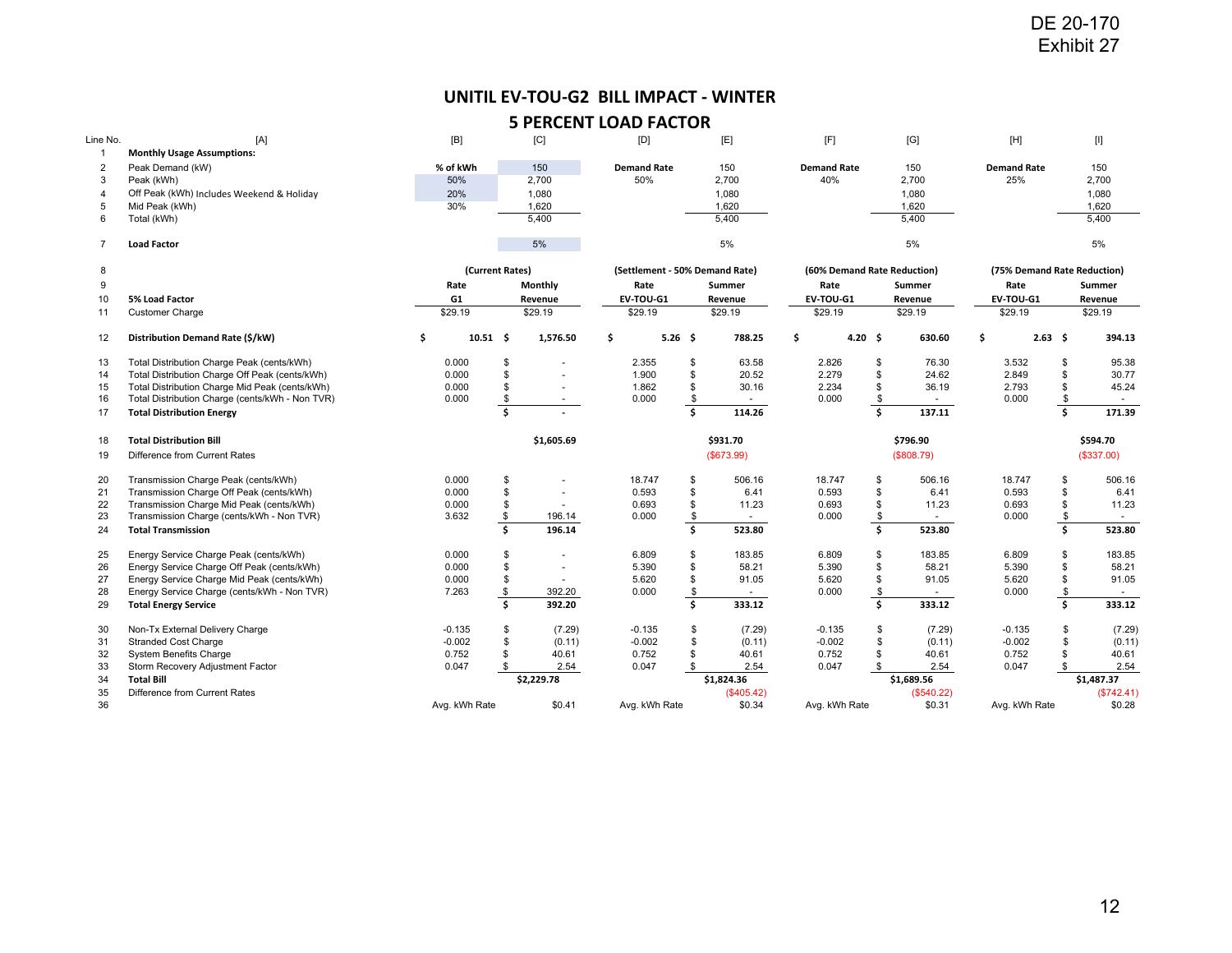# **UNITIL EV‐TOU‐G2 BILL IMPACT ‐ WINTER**

| Line No. | [A]                                             | [B]           |                 | [C]        | [D]                            |                         | [E]        | [F]                         |                         | [G]        | $[H]$              |                         | $[] \centering \includegraphics[width=0.47\textwidth]{Figures/PD1.png} \caption{The 3D (black) model for the 3D (black) model. The left side is the same time. The right side is the same time. The right side is the same time. The right side is the same time. The right side is the same time. The right side is the same time. The right side is the same time. The right side is the same time. The right side is the same time. The right side is the same time. The right side is the same time. The right side is the same time. The right side is the same time. The right side is the same time. The right side is the same time. The right side is the same time. The right side is the same time. The right side is the same time. The right side is the same time. The right side is the same time. The right side is the same time. The right side is the same$ |
|----------|-------------------------------------------------|---------------|-----------------|------------|--------------------------------|-------------------------|------------|-----------------------------|-------------------------|------------|--------------------|-------------------------|--------------------------------------------------------------------------------------------------------------------------------------------------------------------------------------------------------------------------------------------------------------------------------------------------------------------------------------------------------------------------------------------------------------------------------------------------------------------------------------------------------------------------------------------------------------------------------------------------------------------------------------------------------------------------------------------------------------------------------------------------------------------------------------------------------------------------------------------------------------------------------|
| 38       | <b>Monthly Usage Assumptions:</b>               |               |                 |            |                                |                         |            |                             |                         |            |                    |                         |                                                                                                                                                                                                                                                                                                                                                                                                                                                                                                                                                                                                                                                                                                                                                                                                                                                                                |
| 39       | Peak Demand (kW)                                | % of kWh      |                 | 150        | <b>Demand Rate</b>             |                         | 150        | <b>Demand Rate</b>          |                         | 150        | <b>Demand Rate</b> |                         | 150                                                                                                                                                                                                                                                                                                                                                                                                                                                                                                                                                                                                                                                                                                                                                                                                                                                                            |
| 40       | Peak (kWh)                                      | 50%           |                 | 5,400      | 50%                            |                         | 5,400      | 40%                         |                         | 5,400      | 25%                |                         | 5,400                                                                                                                                                                                                                                                                                                                                                                                                                                                                                                                                                                                                                                                                                                                                                                                                                                                                          |
| 41       | Off Peak (kWh) Includes Weekend & Holiday       | 20%           |                 | 2,160      |                                |                         | 2,160      |                             |                         | 2,160      |                    |                         | 2,160                                                                                                                                                                                                                                                                                                                                                                                                                                                                                                                                                                                                                                                                                                                                                                                                                                                                          |
| 42       | Mid Peak (kWh)                                  | 30%           |                 | 3,240      |                                |                         | 3,240      |                             |                         | 3,240      |                    |                         | 3,240                                                                                                                                                                                                                                                                                                                                                                                                                                                                                                                                                                                                                                                                                                                                                                                                                                                                          |
| 43       | Total (kWh)                                     |               |                 | 10,800     |                                |                         | 10,800     |                             |                         | 10,800     |                    |                         | 10,800                                                                                                                                                                                                                                                                                                                                                                                                                                                                                                                                                                                                                                                                                                                                                                                                                                                                         |
| 44       | <b>Load Factor</b>                              |               |                 | 10%        |                                |                         | 10%        |                             |                         | 10%        |                    |                         | 10%                                                                                                                                                                                                                                                                                                                                                                                                                                                                                                                                                                                                                                                                                                                                                                                                                                                                            |
| 45       |                                                 |               | (Current Rates) |            | (Settlement - 50% Demand Rate) |                         |            | (60% Demand Rate Reduction) |                         |            |                    |                         | (75% Demand Rate Reduction)                                                                                                                                                                                                                                                                                                                                                                                                                                                                                                                                                                                                                                                                                                                                                                                                                                                    |
| 46       |                                                 | Rate          |                 | Monthly    | Rate                           |                         | Summer     | Rate                        |                         | Summer     | Rate               |                         | Summer                                                                                                                                                                                                                                                                                                                                                                                                                                                                                                                                                                                                                                                                                                                                                                                                                                                                         |
| 47       | 10% Load Factor                                 | G1            |                 | Revenue    | EV-TOU-G1                      |                         | Revenue    | EV-TOU-G1                   |                         | Revenue    | EV-TOU-G1          |                         | Revenue                                                                                                                                                                                                                                                                                                                                                                                                                                                                                                                                                                                                                                                                                                                                                                                                                                                                        |
| 48       | <b>Customer Charge</b>                          | \$29.19       |                 | \$29.19    | \$29.19                        |                         | \$29.19    | \$29.19                     |                         | \$29.19    | \$29.19            |                         | \$29.19                                                                                                                                                                                                                                                                                                                                                                                                                                                                                                                                                                                                                                                                                                                                                                                                                                                                        |
|          |                                                 |               |                 |            |                                |                         |            |                             |                         |            |                    |                         |                                                                                                                                                                                                                                                                                                                                                                                                                                                                                                                                                                                                                                                                                                                                                                                                                                                                                |
| 49       | Distribution Demand Rate (\$/kW)                | \$            | $10.51$ \$      | 1,576.50   | 5.26 <sup>5</sup><br>\$        |                         | 788.25     | 4.20%<br>\$                 |                         | 630.60     | \$.                | 2.63 <sub>5</sub>       | 394.13                                                                                                                                                                                                                                                                                                                                                                                                                                                                                                                                                                                                                                                                                                                                                                                                                                                                         |
| 50       | Total Distribution Charge Peak (cents/kWh)      | 0.000         | \$              |            | 2.355                          | \$                      | 127.17     | 2.826                       | \$                      | 152.60     | 3.532              | \$                      | 190.75                                                                                                                                                                                                                                                                                                                                                                                                                                                                                                                                                                                                                                                                                                                                                                                                                                                                         |
| 51       | Total Distribution Charge Off Peak (cents/kWh)  | 0.000         | \$              |            | 1.900                          | \$                      | 41.03      | 2.279                       | \$                      | 49.24      | 2.849              | \$                      | 61.55                                                                                                                                                                                                                                                                                                                                                                                                                                                                                                                                                                                                                                                                                                                                                                                                                                                                          |
| 52       | Total Distribution Charge Mid Peak (cents/kWh)  | 0.000         | \$              |            | 1.862                          | \$                      | 60.32      | 2.234                       | \$                      | 72.39      | 2.793              | \$                      | 90.48                                                                                                                                                                                                                                                                                                                                                                                                                                                                                                                                                                                                                                                                                                                                                                                                                                                                          |
| 53       | Total Distribution Charge (cents/kWh - Non TVR) | 0.000         | \$              | $\sim$     | 0.000                          | \$                      | $\sim$     | 0.000                       | \$                      | $\sim$     | 0.000              | \$                      | $\sim$                                                                                                                                                                                                                                                                                                                                                                                                                                                                                                                                                                                                                                                                                                                                                                                                                                                                         |
| 54       | <b>Total Distribution Energy</b>                |               | Ś.              |            |                                | Ŝ.                      | 228.52     |                             | Ś.                      | 274.22     |                    | Ś.                      | 342.78                                                                                                                                                                                                                                                                                                                                                                                                                                                                                                                                                                                                                                                                                                                                                                                                                                                                         |
| 55       | <b>Total Distribution Bill</b>                  |               |                 | \$1,605.69 |                                |                         | \$1,045.96 |                             |                         | \$934.01   |                    |                         | \$766.09                                                                                                                                                                                                                                                                                                                                                                                                                                                                                                                                                                                                                                                                                                                                                                                                                                                                       |
| 56       | Difference from Current Rates                   |               |                 |            |                                |                         | (\$559.73) |                             |                         | (\$671.68) |                    |                         | (\$279.87)                                                                                                                                                                                                                                                                                                                                                                                                                                                                                                                                                                                                                                                                                                                                                                                                                                                                     |
|          |                                                 |               |                 |            |                                |                         |            |                             |                         |            |                    |                         |                                                                                                                                                                                                                                                                                                                                                                                                                                                                                                                                                                                                                                                                                                                                                                                                                                                                                |
| 57       | Transmission Charge Peak (cents/kWh)            | 0.000         | \$              |            | 18.747                         | \$                      | 1,012.31   | 18.747                      | \$                      | 1,012.31   | 18.747             | \$                      | 1,012.31                                                                                                                                                                                                                                                                                                                                                                                                                                                                                                                                                                                                                                                                                                                                                                                                                                                                       |
| 58       | Transmission Charge Off Peak (cents/kWh)        | 0.000         | \$              |            | 0.593                          | \$                      | 12.82      | 0.593                       | \$                      | 12.82      | 0.593              | \$                      | 12.82                                                                                                                                                                                                                                                                                                                                                                                                                                                                                                                                                                                                                                                                                                                                                                                                                                                                          |
| 59       | Transmission Charge Mid Peak (cents/kWh)        | 0.000         | \$              |            | 0.693                          | \$                      | 22.47      | 0.693                       | \$                      | 22.47      | 0.693              | \$                      | 22.47                                                                                                                                                                                                                                                                                                                                                                                                                                                                                                                                                                                                                                                                                                                                                                                                                                                                          |
| 60       | Transmission Charge (cents/kWh - Non TVR)       | 3.632         | \$              | 392.28     | 0.000                          | \$                      |            | 0.000                       | \$                      |            | 0.000              | \$                      |                                                                                                                                                                                                                                                                                                                                                                                                                                                                                                                                                                                                                                                                                                                                                                                                                                                                                |
| 61       | <b>Total Transmission</b>                       |               | \$              | 392.28     |                                | $\overline{\mathsf{s}}$ | 1,047.60   |                             | $\overline{\mathsf{s}}$ | 1,047.60   |                    | $\overline{\mathsf{s}}$ | 1,047.60                                                                                                                                                                                                                                                                                                                                                                                                                                                                                                                                                                                                                                                                                                                                                                                                                                                                       |
| 62       | Energy Service Charge Peak (cents/kWh)          | 0.000         | \$              |            | 6.809                          | \$                      | 367.70     | 6.809                       | \$                      | 367.70     | 6.809              | \$                      | 367.70                                                                                                                                                                                                                                                                                                                                                                                                                                                                                                                                                                                                                                                                                                                                                                                                                                                                         |
| 63       | Energy Service Charge Off Peak (cents/kWh)      | 0.000         | \$              |            | 5.390                          | \$                      | 116.42     | 5.390                       | \$                      | 116.42     | 5.390              | \$                      | 116.42                                                                                                                                                                                                                                                                                                                                                                                                                                                                                                                                                                                                                                                                                                                                                                                                                                                                         |
| 64       | Energy Service Charge Mid Peak (cents/kWh)      | 0.000         | \$              |            | 5.620                          | \$                      | 182.10     | 5.620                       | \$                      | 182.10     | 5.620              | \$                      | 182.10                                                                                                                                                                                                                                                                                                                                                                                                                                                                                                                                                                                                                                                                                                                                                                                                                                                                         |
| 65       | Energy Service Charge (cents/kWh - Non TVR)     | 7.263         | \$              | 784.40     | 0.000                          | \$                      | $\sim$     | 0.000                       | $\sqrt[6]{3}$           | $\sim$     | 0.000              | \$                      | $\sim$                                                                                                                                                                                                                                                                                                                                                                                                                                                                                                                                                                                                                                                                                                                                                                                                                                                                         |
| 66       | <b>Total Energy Service</b>                     |               | Ŝ.              | 784.40     |                                | \$.                     | 666.23     |                             | \$.                     | 666.23     |                    | Ś.                      | 666.23                                                                                                                                                                                                                                                                                                                                                                                                                                                                                                                                                                                                                                                                                                                                                                                                                                                                         |
|          |                                                 |               |                 |            |                                |                         |            |                             |                         |            |                    |                         |                                                                                                                                                                                                                                                                                                                                                                                                                                                                                                                                                                                                                                                                                                                                                                                                                                                                                |
| 67       | Non-Tx External Delivery Charge                 | $-0.135$      | \$              | (14.58)    | $-0.135$                       | \$                      | (14.58)    | $-0.135$                    | \$                      | (14.58)    | $-0.135$           | \$                      | (14.58)                                                                                                                                                                                                                                                                                                                                                                                                                                                                                                                                                                                                                                                                                                                                                                                                                                                                        |
| 68       | <b>Stranded Cost Charge</b>                     | $-0.002$      | \$              | (0.22)     | $-0.002$                       | \$                      | (0.22)     | $-0.002$                    | \$<br>\$                | (0.22)     | $-0.002$           | \$                      | (0.22)                                                                                                                                                                                                                                                                                                                                                                                                                                                                                                                                                                                                                                                                                                                                                                                                                                                                         |
| 69       | <b>System Benefits Charge</b>                   | 0.752         | \$              | 81.22      | 0.752                          | \$                      | 81.22      | 0.752                       |                         | 81.22      | 0.752              | \$                      | 81.22                                                                                                                                                                                                                                                                                                                                                                                                                                                                                                                                                                                                                                                                                                                                                                                                                                                                          |
| 70       | Storm Recovery Adjustment Factor                | 0.047         | \$              | 5.08       | 0.047                          | \$                      | 5.08       | 0.047                       | \$.                     | 5.08       | 0.047              | \$                      | 5.08                                                                                                                                                                                                                                                                                                                                                                                                                                                                                                                                                                                                                                                                                                                                                                                                                                                                           |
| 71       | <b>Total Bill</b>                               |               |                 | \$2,853.87 |                                |                         | \$2,831.28 |                             |                         | \$2,719.34 |                    |                         | \$2,551.42                                                                                                                                                                                                                                                                                                                                                                                                                                                                                                                                                                                                                                                                                                                                                                                                                                                                     |
| 72       | Difference from Current Rates                   |               |                 |            |                                |                         | (\$22.59)  |                             |                         | (\$134.54) |                    |                         | (\$302.45)                                                                                                                                                                                                                                                                                                                                                                                                                                                                                                                                                                                                                                                                                                                                                                                                                                                                     |
| 73       |                                                 | Avg. kWh Rate |                 | \$0.26     | Avg. kWh Rate                  |                         | \$0.26     | Avg. kWh Rate               |                         | \$0.25     | Avg. kWh Rate      |                         | \$0.24                                                                                                                                                                                                                                                                                                                                                                                                                                                                                                                                                                                                                                                                                                                                                                                                                                                                         |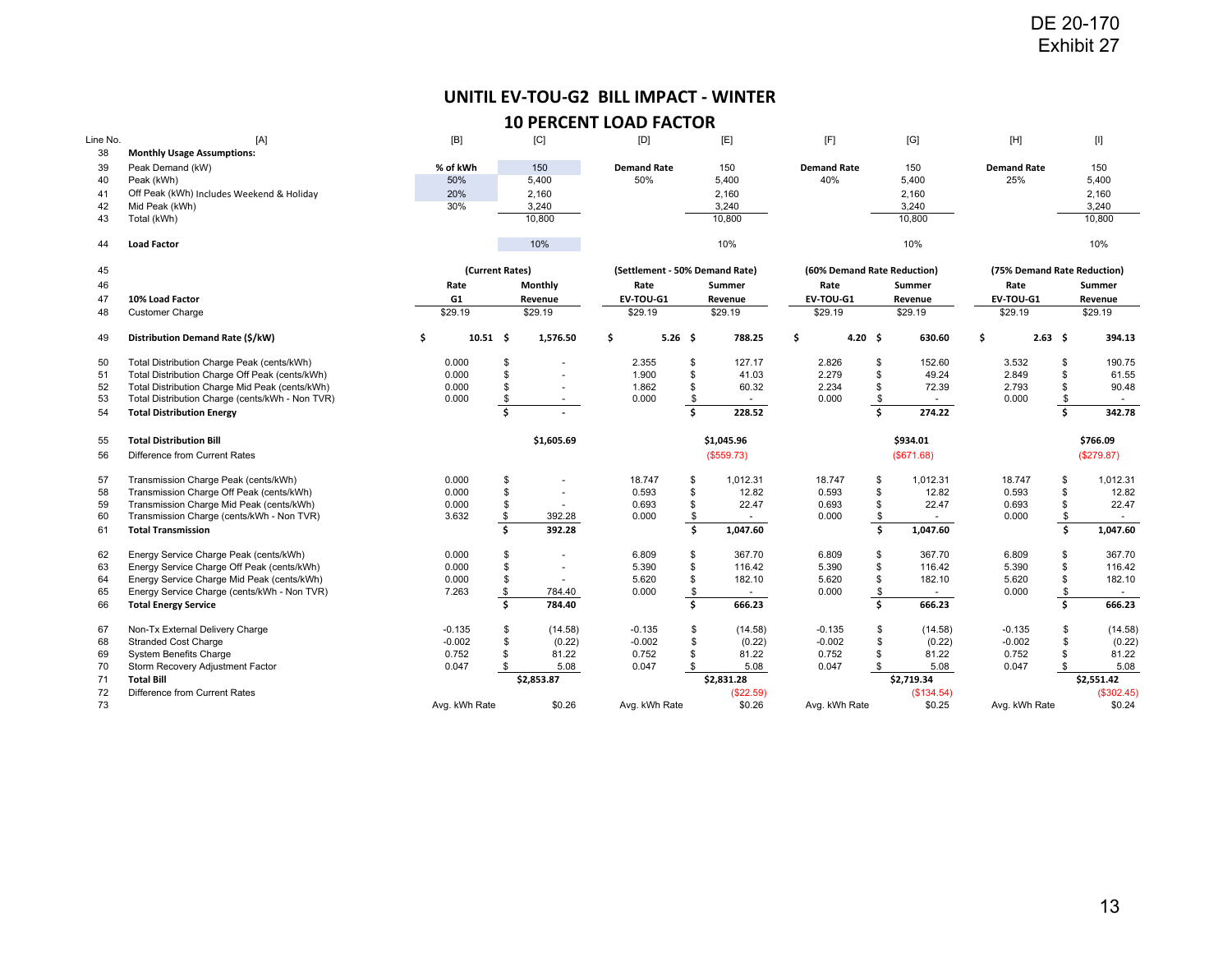# **UNITIL EV‐TOU‐G2 BILL IMPACT ‐ WINTER**

| Line No. | [A]                                             | $[{\mathsf B}]$ |                 | [C]        | [D]                            |              | [E]        | [F]                         |                         | [G]        | $[H]$                       |                |     | $[] \centering \includegraphics[width=0.47\textwidth]{Figures/PD1.png} \caption{The 3D (black) model for the 3D (black) model. The left side is the same time. The right side is the same time. The right side is the same time. The right side is the same time. The right side is the same time. The right side is the same time. The right side is the same time. The right side is the same time. The right side is the same time. The right side is the same time. The right side is the same time. The right side is the same time. The right side is the same time. The right side is the same time. The right side is the same time. The right side is the same time. The right side is the same time. The right side is the same time. The right side is the same time. The right side is the same time. The right side is the same time. The right side is the same$ |
|----------|-------------------------------------------------|-----------------|-----------------|------------|--------------------------------|--------------|------------|-----------------------------|-------------------------|------------|-----------------------------|----------------|-----|--------------------------------------------------------------------------------------------------------------------------------------------------------------------------------------------------------------------------------------------------------------------------------------------------------------------------------------------------------------------------------------------------------------------------------------------------------------------------------------------------------------------------------------------------------------------------------------------------------------------------------------------------------------------------------------------------------------------------------------------------------------------------------------------------------------------------------------------------------------------------------|
| 75       | <b>Monthly Usage Assumptions:</b>               |                 |                 |            |                                |              |            |                             |                         |            |                             |                |     |                                                                                                                                                                                                                                                                                                                                                                                                                                                                                                                                                                                                                                                                                                                                                                                                                                                                                |
| 76       | Peak Demand (kW)                                | % of kWh        |                 | 150        | <b>Demand Rate</b>             |              | 150        | <b>Demand Rate</b>          |                         | 150        | <b>Demand Rate</b>          |                |     | 150                                                                                                                                                                                                                                                                                                                                                                                                                                                                                                                                                                                                                                                                                                                                                                                                                                                                            |
| 77       | Peak (kWh)                                      | 50%             |                 | 10,260     | 50%                            |              | 10,260     | 40%                         |                         | 10,260     | 25%                         |                |     | 10,260                                                                                                                                                                                                                                                                                                                                                                                                                                                                                                                                                                                                                                                                                                                                                                                                                                                                         |
| 78       | Off Peak (kWh) Includes Weekend & Holiday       | 20%             |                 | 4,104      |                                |              | 4,104      |                             |                         | 4,104      |                             |                |     | 4,104                                                                                                                                                                                                                                                                                                                                                                                                                                                                                                                                                                                                                                                                                                                                                                                                                                                                          |
| 79       | Mid Peak (kWh)                                  | 30%             |                 | 6,156      |                                |              | 6,156      |                             |                         | 6,156      |                             |                |     | 6,156                                                                                                                                                                                                                                                                                                                                                                                                                                                                                                                                                                                                                                                                                                                                                                                                                                                                          |
| 80       | Total (kWh)                                     |                 |                 | 20,520     |                                |              | 20,520     |                             |                         | 20,520     |                             |                |     | 20,520                                                                                                                                                                                                                                                                                                                                                                                                                                                                                                                                                                                                                                                                                                                                                                                                                                                                         |
| 81       | <b>Load Factor</b>                              |                 |                 | 19%        |                                |              | 19%        |                             |                         | 19%        |                             |                |     | 19%                                                                                                                                                                                                                                                                                                                                                                                                                                                                                                                                                                                                                                                                                                                                                                                                                                                                            |
| 82       |                                                 |                 | (Current Rates) |            | (Settlement - 50% Demand Rate) |              |            | (60% Demand Rate Reduction) |                         |            | (75% Demand Rate Reduction) |                |     |                                                                                                                                                                                                                                                                                                                                                                                                                                                                                                                                                                                                                                                                                                                                                                                                                                                                                |
| 83       |                                                 | Rate            |                 | Monthly    | Rate                           |              | Summer     | Rate                        |                         | Summer     | Rate                        |                |     | Summer                                                                                                                                                                                                                                                                                                                                                                                                                                                                                                                                                                                                                                                                                                                                                                                                                                                                         |
| 84       | 19% Load Factor                                 | G <sub>1</sub>  |                 | Revenue    | EV-TOU-G1                      |              | Revenue    | EV-TOU-G1                   |                         | Revenue    | EV-TOU-G1                   |                |     | Revenue                                                                                                                                                                                                                                                                                                                                                                                                                                                                                                                                                                                                                                                                                                                                                                                                                                                                        |
| 85       | <b>Customer Charge</b>                          | \$29.19         |                 | \$29.19    | \$29.19                        |              | \$29.19    | \$29.19                     |                         | \$29.19    | \$29.19                     |                |     | \$29.19                                                                                                                                                                                                                                                                                                                                                                                                                                                                                                                                                                                                                                                                                                                                                                                                                                                                        |
| 86       | Distribution Demand Rate (\$/kW)                | \$              | $10.51$ \$      | 1,576.50   | \$<br>$5.26$ \$                |              | 788.25     | \$<br>$4.20\quad$ \$        |                         | 630.60     | \$                          | $2.63 \quad $$ |     | 394.13                                                                                                                                                                                                                                                                                                                                                                                                                                                                                                                                                                                                                                                                                                                                                                                                                                                                         |
| 87       | Total Distribution Charge Peak (cents/kWh)      | 0.000           | \$              |            | 2.355                          | \$           | 241.62     | 2.826                       | \$                      | 289.94     | 3.532                       |                | \$  | 362.43                                                                                                                                                                                                                                                                                                                                                                                                                                                                                                                                                                                                                                                                                                                                                                                                                                                                         |
| 88       | Total Distribution Charge Off Peak (cents/kWh)  | 0.000           | \$              |            | 1.900                          | \$           | 77.96      | 2.279                       | \$                      | 93.55      | 2.849                       |                | \$  | 116.94                                                                                                                                                                                                                                                                                                                                                                                                                                                                                                                                                                                                                                                                                                                                                                                                                                                                         |
| 89       | Total Distribution Charge Mid Peak (cents/kWh)  | 0.000           | \$              |            | 1.862                          | \$           | 114.61     | 2.234                       | \$                      | 137.53     | 2.793                       |                | \$  | 171.92                                                                                                                                                                                                                                                                                                                                                                                                                                                                                                                                                                                                                                                                                                                                                                                                                                                                         |
| 90       | Total Distribution Charge (cents/kWh - Non TVR) | 0.000           | \$              | $\sim$     | 0.000                          | \$           | $\sim$     | 0.000                       | \$                      | $\sim$     | 0.000                       |                | \$  | $\sim$                                                                                                                                                                                                                                                                                                                                                                                                                                                                                                                                                                                                                                                                                                                                                                                                                                                                         |
| 91       | <b>Total Distribution Energy</b>                |                 | Ŝ.              |            |                                | $\mathsf{s}$ | 434.19     |                             | $\overline{\mathsf{s}}$ | 521.02     |                             |                | \$. | 651.28                                                                                                                                                                                                                                                                                                                                                                                                                                                                                                                                                                                                                                                                                                                                                                                                                                                                         |
| 92       | <b>Total Distribution Bill</b>                  |                 |                 | \$1,605.69 |                                |              | \$1,251.63 |                             |                         | \$1,180.81 |                             |                |     | \$1,074.59                                                                                                                                                                                                                                                                                                                                                                                                                                                                                                                                                                                                                                                                                                                                                                                                                                                                     |
| 93       | Difference from Current Rates                   |                 |                 |            |                                |              | (\$354.06) |                             |                         | (\$424.88) |                             |                |     | (\$177.03)                                                                                                                                                                                                                                                                                                                                                                                                                                                                                                                                                                                                                                                                                                                                                                                                                                                                     |
| 94       | Transmission Charge Peak (cents/kWh)            | 0.000           | \$              |            | 18.747                         | \$           | 1,923.40   | 18.747                      | \$                      | 1,923.40   | 18.747                      |                | \$  | 1,923.40                                                                                                                                                                                                                                                                                                                                                                                                                                                                                                                                                                                                                                                                                                                                                                                                                                                                       |
| 95       | Transmission Charge Off Peak (cents/kWh)        | 0.000           | \$              |            | 0.593                          | \$           | 24.35      | 0.593                       | \$                      | 24.35      | 0.593                       |                | \$  | 24.35                                                                                                                                                                                                                                                                                                                                                                                                                                                                                                                                                                                                                                                                                                                                                                                                                                                                          |
| 96       | Transmission Charge Mid Peak (cents/kWh)        | 0.000           | \$              |            | 0.693                          | \$           | 42.69      | 0.693                       | \$                      | 42.69      | 0.693                       |                | \$  | 42.69                                                                                                                                                                                                                                                                                                                                                                                                                                                                                                                                                                                                                                                                                                                                                                                                                                                                          |
| 97       | Transmission Charge (cents/kWh - Non TVR)       | 3.632           | \$              | 745.34     | 0.000                          | \$           |            | 0.000                       | $\frac{\$}{\$}$         |            | 0.000                       |                | \$  |                                                                                                                                                                                                                                                                                                                                                                                                                                                                                                                                                                                                                                                                                                                                                                                                                                                                                |
| 98       | <b>Total Transmission</b>                       |                 | Ś.              | 745.34     |                                | Ś            | 1,990.43   |                             |                         | 1,990.43   |                             |                | \$  | 1,990.43                                                                                                                                                                                                                                                                                                                                                                                                                                                                                                                                                                                                                                                                                                                                                                                                                                                                       |
| 99       | Energy Service Charge Peak (cents/kWh)          | 0.000           | \$              |            | 6.809                          | \$           | 698.64     | 6.809                       | \$                      | 698.64     | 6.809                       |                | \$  | 698.64                                                                                                                                                                                                                                                                                                                                                                                                                                                                                                                                                                                                                                                                                                                                                                                                                                                                         |
| 100      | Energy Service Charge Off Peak (cents/kWh)      | 0.000           | \$              |            | 5.390                          | \$           | 221.20     | 5.390                       | \$                      | 221.20     | 5.390                       |                | \$  | 221.20                                                                                                                                                                                                                                                                                                                                                                                                                                                                                                                                                                                                                                                                                                                                                                                                                                                                         |
| 101      | Energy Service Charge Mid Peak (cents/kWh)      | 0.000           | \$              |            | 5.620                          | \$           | 346.00     | 5.620                       | \$                      | 346.00     | 5.620                       |                | \$  | 346.00                                                                                                                                                                                                                                                                                                                                                                                                                                                                                                                                                                                                                                                                                                                                                                                                                                                                         |
| 102      | Energy Service Charge (cents/kWh - Non TVR)     | 7.263           | \$              | 1,490.36   | 0.000                          | \$           | $\sim$     | 0.000                       | \$                      | $\sim$     | 0.000                       |                | \$  | $\sim$                                                                                                                                                                                                                                                                                                                                                                                                                                                                                                                                                                                                                                                                                                                                                                                                                                                                         |
| 103      | <b>Total Energy Service</b>                     |                 | Ŝ.              | 1,490.36   |                                | \$.          | 1.265.84   |                             | \$                      | 1.265.84   |                             |                | Ś.  | 1,265.84                                                                                                                                                                                                                                                                                                                                                                                                                                                                                                                                                                                                                                                                                                                                                                                                                                                                       |
| 104      | Non-Tx External Delivery Charge                 | $-0.135$        | \$              | (27.70)    | $-0.135$                       | \$           | (27.70)    | $-0.135$                    | \$                      | (27.70)    | $-0.135$                    |                | \$  | (27.70)                                                                                                                                                                                                                                                                                                                                                                                                                                                                                                                                                                                                                                                                                                                                                                                                                                                                        |
| 105      | <b>Stranded Cost Charge</b>                     | $-0.002$        | \$              | (0.41)     | $-0.002$                       | \$           | (0.41)     | $-0.002$                    | \$                      | (0.41)     | $-0.002$                    |                | \$  | (0.41)                                                                                                                                                                                                                                                                                                                                                                                                                                                                                                                                                                                                                                                                                                                                                                                                                                                                         |
| 106      | <b>System Benefits Charge</b>                   | 0.752           | \$              | 154.31     | 0.752                          | \$           | 154.31     | 0.752                       |                         | 154.31     | 0.752                       |                | \$  | 154.31                                                                                                                                                                                                                                                                                                                                                                                                                                                                                                                                                                                                                                                                                                                                                                                                                                                                         |
| 107      | Storm Recovery Adjustment Factor                | 0.047           | \$              | 9.64       | 0.047                          | \$           | 9.64       | 0.047                       |                         | 9.64       | 0.047                       |                | \$  | 9.64                                                                                                                                                                                                                                                                                                                                                                                                                                                                                                                                                                                                                                                                                                                                                                                                                                                                           |
| 108      | <b>Total Bill</b>                               |                 |                 | \$3,977.23 |                                |              | \$4,643.74 |                             |                         | \$4,572.93 |                             |                |     | \$4,466.71                                                                                                                                                                                                                                                                                                                                                                                                                                                                                                                                                                                                                                                                                                                                                                                                                                                                     |
| 109      | Difference from Current Rates                   |                 |                 |            |                                |              | \$666.51   |                             |                         | \$595.69   |                             |                |     | \$489.47                                                                                                                                                                                                                                                                                                                                                                                                                                                                                                                                                                                                                                                                                                                                                                                                                                                                       |
|          |                                                 | Avg. kWh Rate   |                 | \$0.19     | Avg. kWh Rate                  |              | \$0.23     | Avg. kWh Rate               |                         | \$0.22     | Avg. kWh Rate               |                |     | \$0.22                                                                                                                                                                                                                                                                                                                                                                                                                                                                                                                                                                                                                                                                                                                                                                                                                                                                         |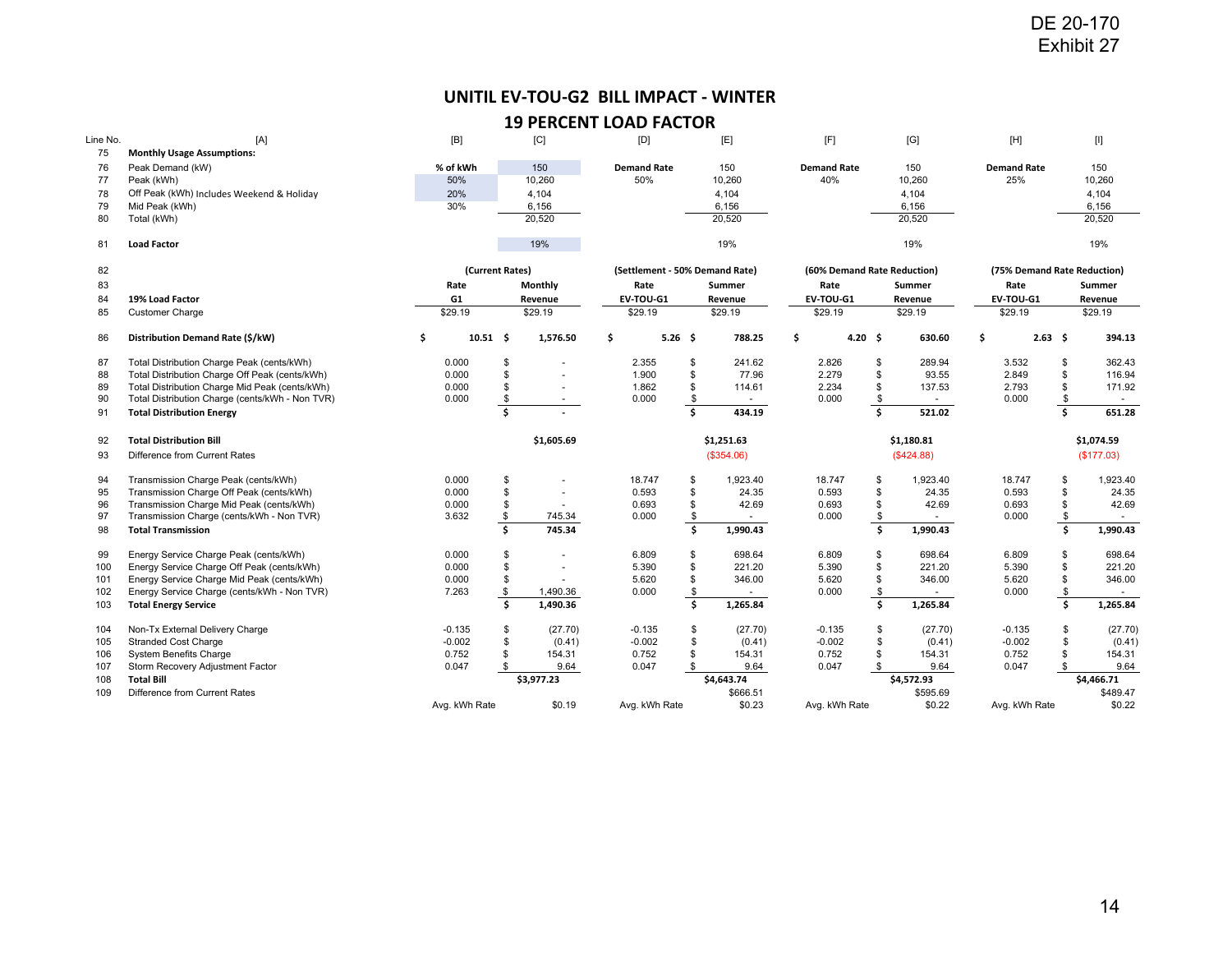# DE 20-170 Exhibit 27

|                | TOU-EV-G1: large general service EV TOU Charging (greater than 200 kVA) |                                                      |                                         |                                                                            |                                         |                               |                       |  |  |  |  |
|----------------|-------------------------------------------------------------------------|------------------------------------------------------|-----------------------------------------|----------------------------------------------------------------------------|-----------------------------------------|-------------------------------|-----------------------|--|--|--|--|
|                | (A)                                                                     | (B)                                                  | (C)                                     | (D)                                                                        | (E)                                     | (F)                           | (G)                   |  |  |  |  |
|                |                                                                         | <b>Default</b><br><b>Service</b><br><b>TOU Rates</b> | <b>Transmission</b><br><b>TOU Rates</b> | <b>Default</b><br>Service TOU +<br><b>Transmission</b><br><b>TOU Rates</b> | <b>Distribution</b><br><b>TOU Rates</b> | Total EV >200 KVA             | <b>Resulting</b>      |  |  |  |  |
| 1              | <b>TOU Period</b>                                                       | (\$/kWh)                                             | (\$/kWh)                                | (\$/kWh)                                                                   | (\$/kWh)                                | TOU Rates (\$/kWh)            | <b>Ratio</b>          |  |  |  |  |
| 2<br>3<br>4    | Summer_Peak<br>Summer_Off-peak<br>Summer_Mid-peak                       |                                                      | 0.17424<br>0.00408<br>0.02081           | 0.17424<br>0.00408<br>0.02081                                              | 0.01631<br>0.01105<br>0.01197           | 0.19055<br>0.01514<br>0.03278 | 12.59<br>1.00<br>2.17 |  |  |  |  |
| 5              | <b>Winter Peak</b>                                                      |                                                      | 0.19176                                 | 0.19176                                                                    | 0.01400                                 | 0.20576                       | 12.27                 |  |  |  |  |
| 6              | Winter_Off-peak                                                         |                                                      | 0.00591                                 | 0.00591                                                                    | 0.01087                                 | 0.01677                       | 1.00                  |  |  |  |  |
|                | Winter_Mid-peak                                                         |                                                      | 0.00710                                 | 0.00710                                                                    | 0.01145                                 | 0.01855                       | 1.11                  |  |  |  |  |
|                |                                                                         |                                                      |                                         | <b>Demand Rate</b>                                                         | \$<br>3.80                              |                               |                       |  |  |  |  |
|                | TOU-EV-G2: small general service EV TOU Charging (less than 200 kVA)    |                                                      |                                         |                                                                            |                                         |                               |                       |  |  |  |  |
|                | (A)                                                                     | (B)                                                  | (C)                                     | (D)                                                                        | (E)                                     | (F)                           | (G)                   |  |  |  |  |
|                |                                                                         | <b>Default</b><br><b>Service</b>                     | <b>Transmission</b>                     | <b>Default</b><br>Service TOU +<br><b>Transmission</b>                     | <b>Distribution</b>                     |                               |                       |  |  |  |  |
|                |                                                                         | <b>TOU Rates</b>                                     | <b>TOU Rates</b>                        | <b>TOU Rates</b>                                                           | <b>TOU Rates</b>                        | Total EV < 200 KVA            | <b>Resulting</b>      |  |  |  |  |
| 1              | <b>TOU Period</b>                                                       | (\$/kWh)                                             | (\$/kWh)                                | (\$/kWh)                                                                   | (\$/kWh)                                | TOU Rates (\$/kWh)            | <b>Ratio</b>          |  |  |  |  |
| $\overline{2}$ | Summer_Peak                                                             | 0.25774                                              | 0.17398                                 | 0.43172                                                                    | 0.02802                                 | 0.45974                       | 6.25                  |  |  |  |  |
| 3              | Summer_Off-peak                                                         | 0.04919                                              | 0.00408                                 | 0.05327                                                                    | 0.02033                                 | 0.07359                       | 1.00                  |  |  |  |  |
| 4              | Summer_Mid-peak                                                         | 0.06216                                              | 0.01987                                 | 0.08203                                                                    | 0.01944                                 | 0.10147                       | 1.38                  |  |  |  |  |
| 5<br>6         | Winter_Peak<br>Winter_Off-peak                                          | 0.06809<br>0.05390                                   | 0.18747<br>0.00593                      | 0.25556<br>0.05983                                                         | 0.02355<br>0.01900                      | 0.27911<br>0.07883            | 3.54<br>1.00          |  |  |  |  |
| 7              | Winter_Mid-peak                                                         | 0.05620                                              | 0.00693                                 | 0.06314                                                                    | 0.01862                                 | 0.08176                       | 1.04                  |  |  |  |  |
|                |                                                                         |                                                      |                                         | <b>Demand Rate</b>                                                         | \$<br>5.26                              |                               |                       |  |  |  |  |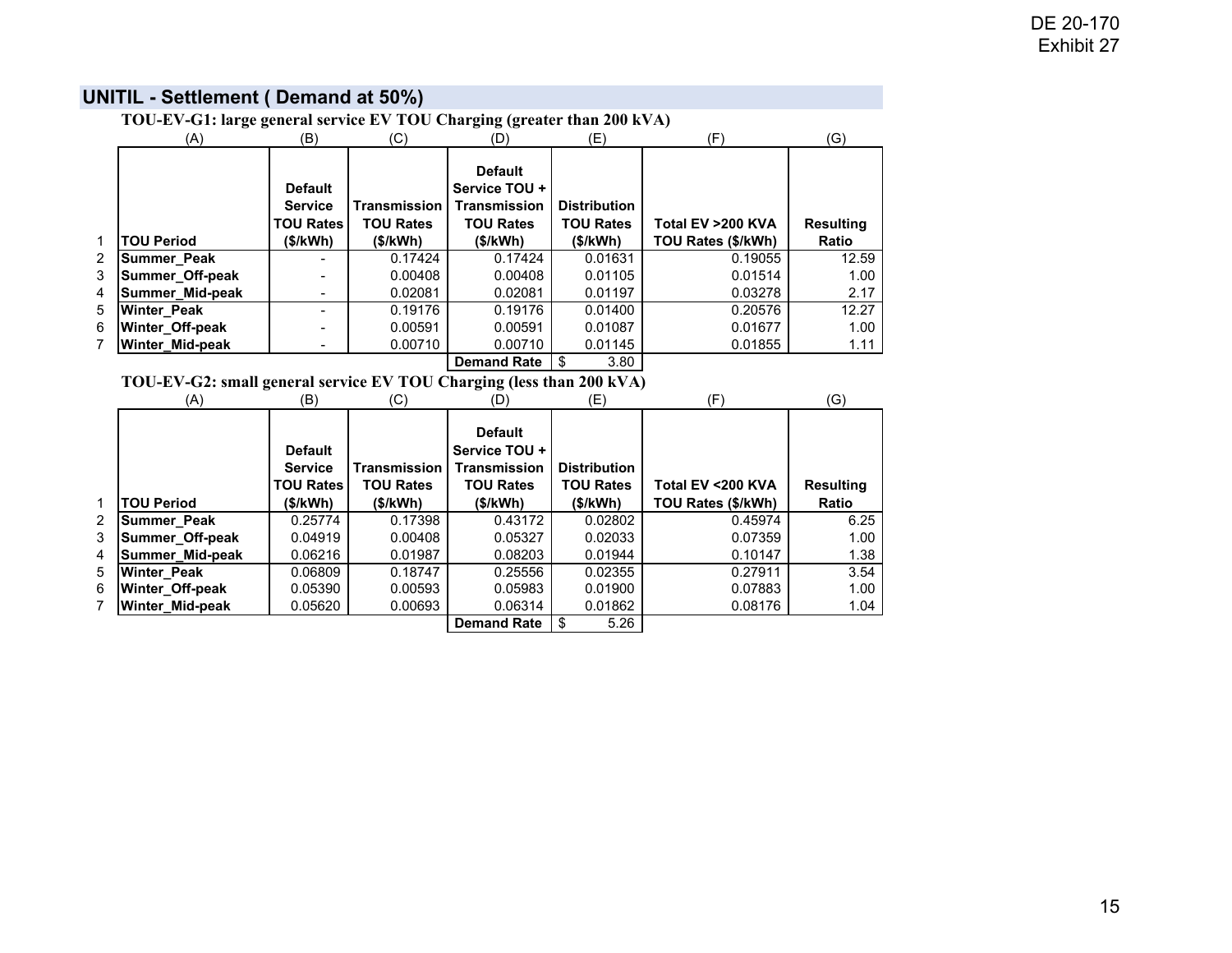|   | TOU-EV-G1: large general service EV TOU Charging (greater than 200 kVA) |                                                      |                                         |                                                                            |                                         |                    |                  |  |  |  |  |  |
|---|-------------------------------------------------------------------------|------------------------------------------------------|-----------------------------------------|----------------------------------------------------------------------------|-----------------------------------------|--------------------|------------------|--|--|--|--|--|
|   | (A)                                                                     | (B)                                                  | (C)                                     | (D)                                                                        | (E)                                     | (F)                | (G)              |  |  |  |  |  |
|   |                                                                         | <b>Default</b><br><b>Service</b><br><b>TOU Rates</b> | <b>Transmission</b><br><b>TOU Rates</b> | <b>Default</b><br>Service TOU +<br><b>Transmission</b><br><b>TOU Rates</b> | <b>Distribution</b><br><b>TOU Rates</b> | Total EV >200 KVA  | <b>Resulting</b> |  |  |  |  |  |
| 1 | <b>TOU Period</b>                                                       | (\$/kWh)                                             | (S/KWh)                                 | (S/KWh)                                                                    | (S/KWh)                                 | TOU Rates (\$/kWh) | <b>Ratio</b>     |  |  |  |  |  |
| 2 | Summer Peak                                                             |                                                      | 0.17424                                 | 0.17424                                                                    | 0.01957                                 | 0.19381            | 11.17            |  |  |  |  |  |
| 3 | Summer_Off-peak                                                         |                                                      | 0.00408                                 | 0.00408                                                                    | 0.01327                                 | 0.01735            | 1.00             |  |  |  |  |  |
| 4 | Summer_Mid-peak                                                         |                                                      | 0.02081                                 | 0.02081                                                                    | 0.01436                                 | 0.03517            | 2.03             |  |  |  |  |  |
| 5 | Winter_Peak                                                             |                                                      | 0.19176                                 | 0.19176                                                                    | 0.01680                                 | 0.20856            | 11.01            |  |  |  |  |  |
| 6 | Winter_Off-peak                                                         |                                                      | 0.00591                                 | 0.00591                                                                    | 0.01304                                 | 0.01895            | 1.00             |  |  |  |  |  |
|   | <b>Winter Mid-peak</b>                                                  |                                                      | 0.00710                                 | 0.00710                                                                    | 0.01373                                 | 0.02083            | 1.10             |  |  |  |  |  |
|   |                                                                         |                                                      |                                         | <b>Demand Rate</b>                                                         | 3.04<br>\$                              |                    |                  |  |  |  |  |  |

# **UNITIL - Hearing Exhibit (Demand at 40%)**

# **TOU-EV-G2: small general service EV TOU Charging (less than 200 kVA)**

|                | (A)                | (B)                                                              | (C)                                                | (D)                                                                                    | (E)                                                 | (F)                                     | (G)                              |
|----------------|--------------------|------------------------------------------------------------------|----------------------------------------------------|----------------------------------------------------------------------------------------|-----------------------------------------------------|-----------------------------------------|----------------------------------|
| 1              | <b>TOU Period</b>  | <b>Default</b><br><b>Service</b><br><b>TOU Rates</b><br>(\$/kWh) | <b>Transmission</b><br><b>TOU Rates</b><br>(S/KWh) | <b>Default</b><br>Service TOU +<br><b>Transmission</b><br><b>TOU Rates</b><br>(\$/kWh) | <b>Distribution</b><br><b>TOU Rates</b><br>(\$/kWh) | Total EV <200 KVA<br>TOU Rates (\$/kWh) | <b>Resulting</b><br><b>Ratio</b> |
| $\overline{2}$ | Summer_Peak        | 0.25774                                                          | 0.17398                                            | 0.43172                                                                                | 0.03363                                             | 0.46535                                 | 5.99                             |
| 3              | Summer_Off-peak    | 0.04919                                                          | 0.00408                                            | 0.05327                                                                                | 0.02439                                             | 0.07766                                 | 1.00                             |
| 4              | Summer_Mid-peak    | 0.06216                                                          | 0.01987                                            | 0.08203                                                                                | 0.02333                                             | 0.10536                                 | 1.36                             |
| 5              | <b>Winter Peak</b> | 0.06809                                                          | 0.18747                                            | 0.25556                                                                                | 0.02826                                             | 0.28382                                 | 3.43                             |
| 6              | Winter_Off-peak    | 0.05390                                                          | 0.00593                                            | 0.05983                                                                                | 0.02279                                             | 0.08263                                 | 1.00                             |
| 7              | Winter_Mid-peak    | 0.05620                                                          | 0.00693                                            | 0.06314                                                                                | 0.02234                                             | 0.08548                                 | 1.03                             |
|                |                    |                                                                  |                                                    | <b>Demand Rate</b>                                                                     | 4.20                                                |                                         |                                  |